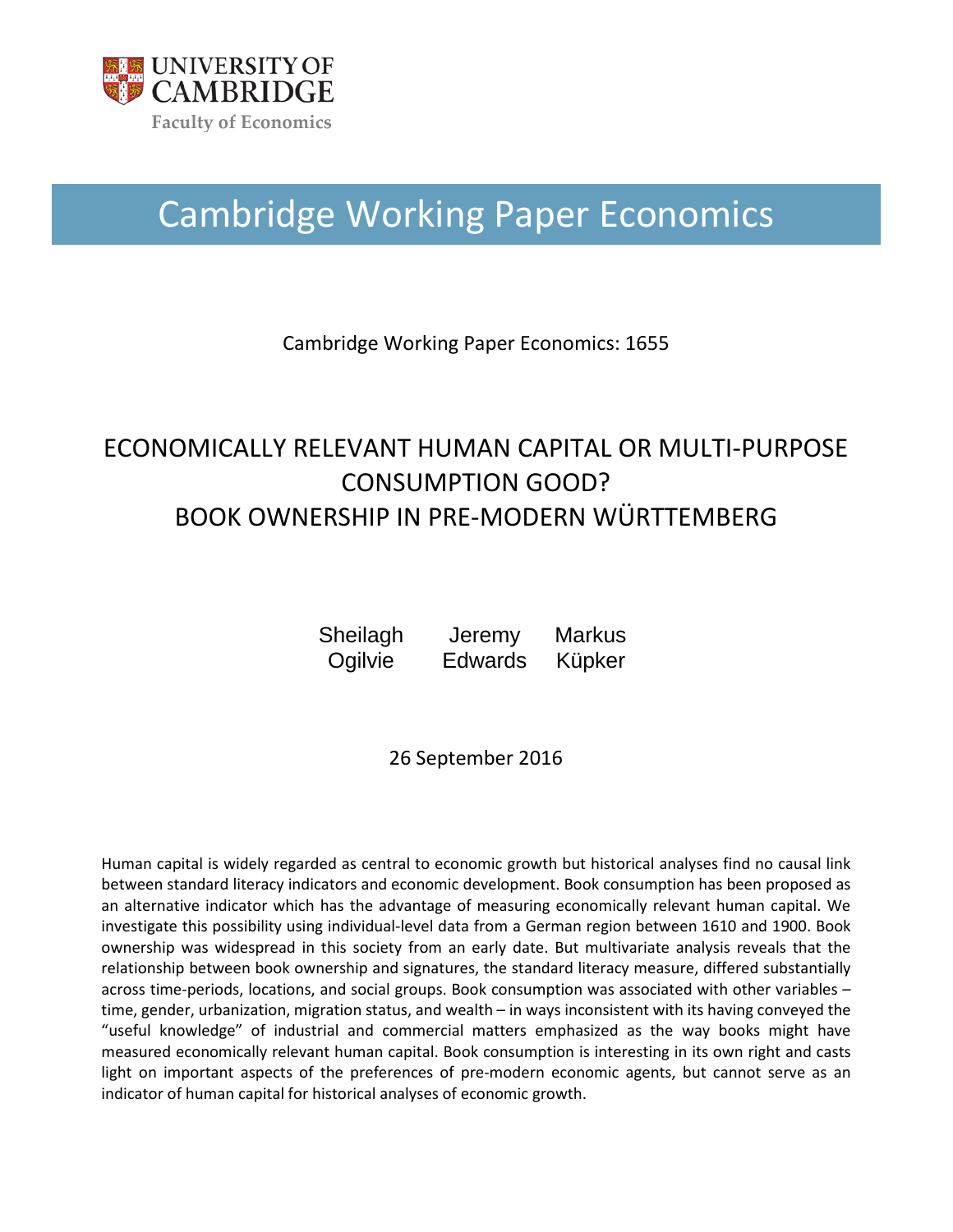# **Economically Relevant Human Capital or Multi-Purpose Consumption Good? Book Ownership in Pre-Modern Württemberg**

Sheilagh Ogilvie, Jeremy Edwards, and Markus Küpker

Faculty of Economics

University of Cambridge

26 September 2016

*Acknowledgements:* We would like to express our gratitude to the British Academy and the Wolfson Foundation for generously supporting this research through the award of a British Academy Wolfson Research Professorship (WP120083) to Sheilagh Ogilvie.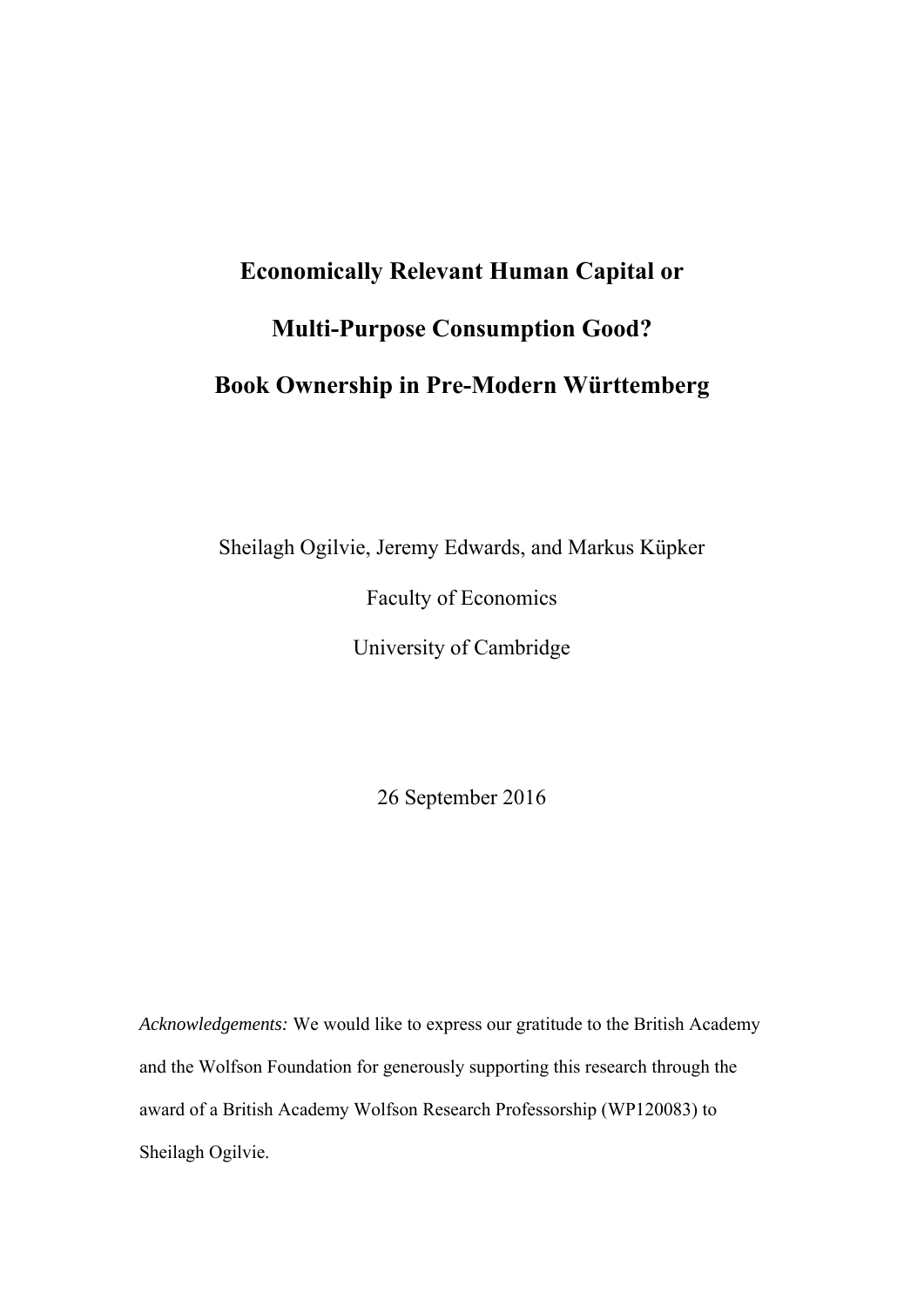#### **Abstract**

Human capital is widely regarded as central to economic growth but historical analyses find no causal link between standard literacy indicators and economic development. Book consumption has been proposed as an alternative indicator which has the advantage of measuring economically relevant human capital. We investigate this possibility using individual-level data from a German region between 1610 and 1900. Book ownership was widespread in this society from an early date. But multivariate analysis reveals that the relationship between book ownership and signatures, the standard literacy measure, differed substantially across time-periods, locations, and social groups. Book consumption was associated with other variables – time, gender, urbanization, migration status, and wealth – in ways inconsistent with its having conveyed the "useful knowledge" of industrial and commercial matters emphasized as the way books might have measured economically relevant human capital. Book consumption is interesting in its own right and casts light on important aspects of the preferences of pre-modern economic agents, but cannot serve as an indicator of human capital for historical analyses of economic growth.

JEL Classifications: N33; E24; J24; O15

Keywords: economic history; human capital; education; growth; Germany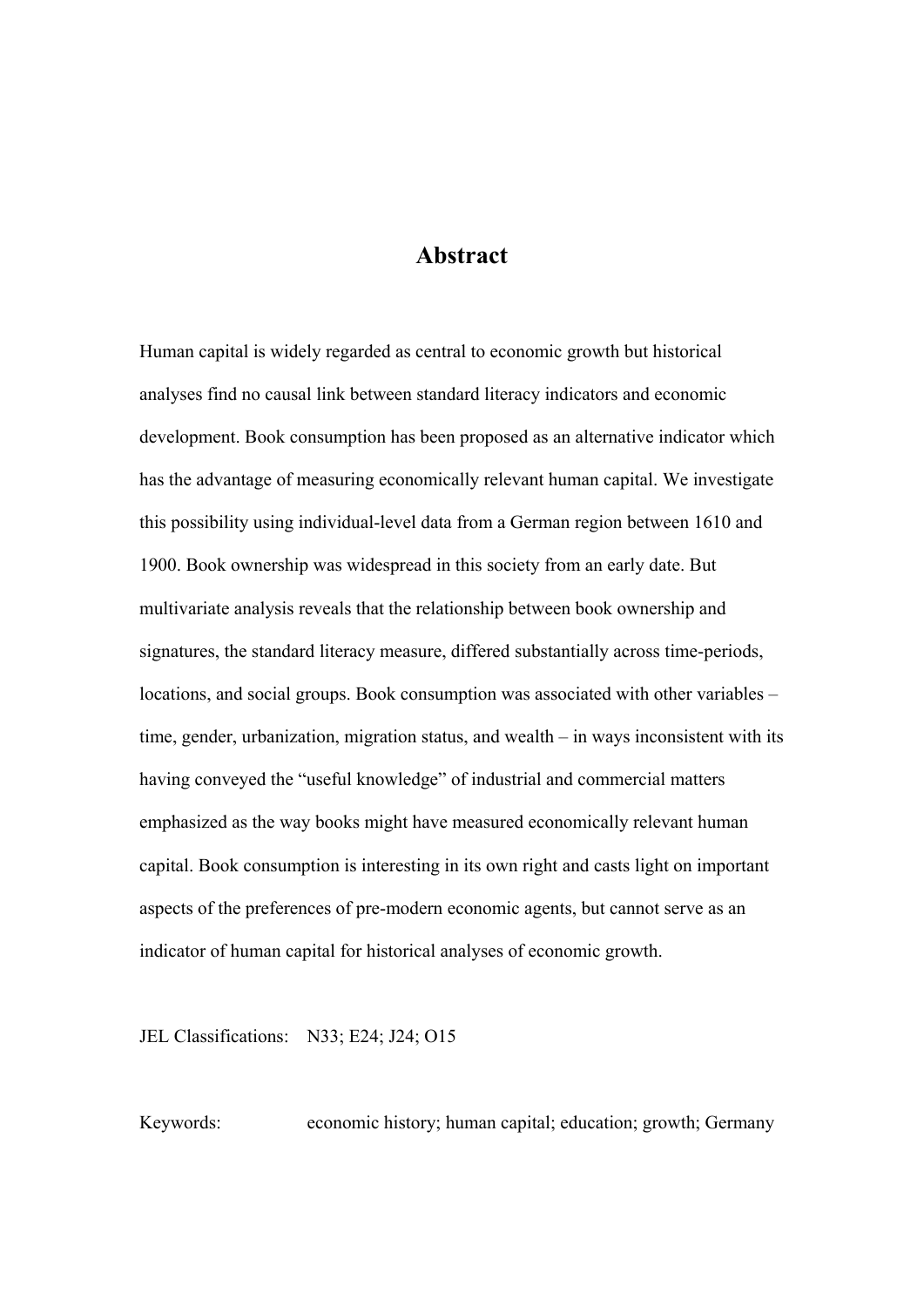#### 1. Introduction

Human capital, particularly education, is widely regarded as a major cause of economic growth. Education is supposed to increase labour productivity, encourage innovation, and reduce fertility, thereby improving economic performance. Yet there is no evidence that education played a causal role in growth before the twentieth century. Between c. 1500 and c. 1900, European economies made the transition to sustained economic growth, and they also saw a general increase in education. But no study has yet shown that this growth in education was an investment that *caused* growth in the economy, rather than a form of consumption that *resulted* from that growth. Neither cross-country comparisons nor studies at a lower level of aggregation have found a definitive causal link between education and economic performance.<sup>1</sup>

Does this mean that human capital did not cause historical economic growth? Not necessarily. We might still not have found the right human capital indicator. Economic historians have devised various ways of measuring human capital in historical economies. The presence of schools and universities registered the availability of inputs into the education process.<sup>2</sup> School attendance figures collected by the church or state measured how many people made use of these inputs.<sup>3</sup> Examination results, such as those recorded by the religious authorities in eighteenthand nineteenth-century Sweden, measured outputs, at least in so far as these were captured by the skills tested.<sup>4</sup> Communicant registers recording religious status  $-$ "infant", "catechist", "communicant" – alongside the name of each inhabitant

<u>.</u>

<sup>&</sup>lt;sup>1</sup> For a recent summary, see Ogilvie and Küpker 2015.

<sup>2</sup> De Pleijt 2015 (schools in medieval and early modern England); Valero and Van Reenen 2016 (universities in 78 countries).

<sup>&</sup>lt;sup>3</sup> See, for instance, the analysis in Ogilvie 2003, 85-9, using Württemberg church visitation reports.<br><sup>4</sup> Johansson 1973: Johansson 1977: Lindmark 2004: Graff et al. 2009

Johansson 1973; Johansson 1977; Lindmark 2004; Graff et al. 2009.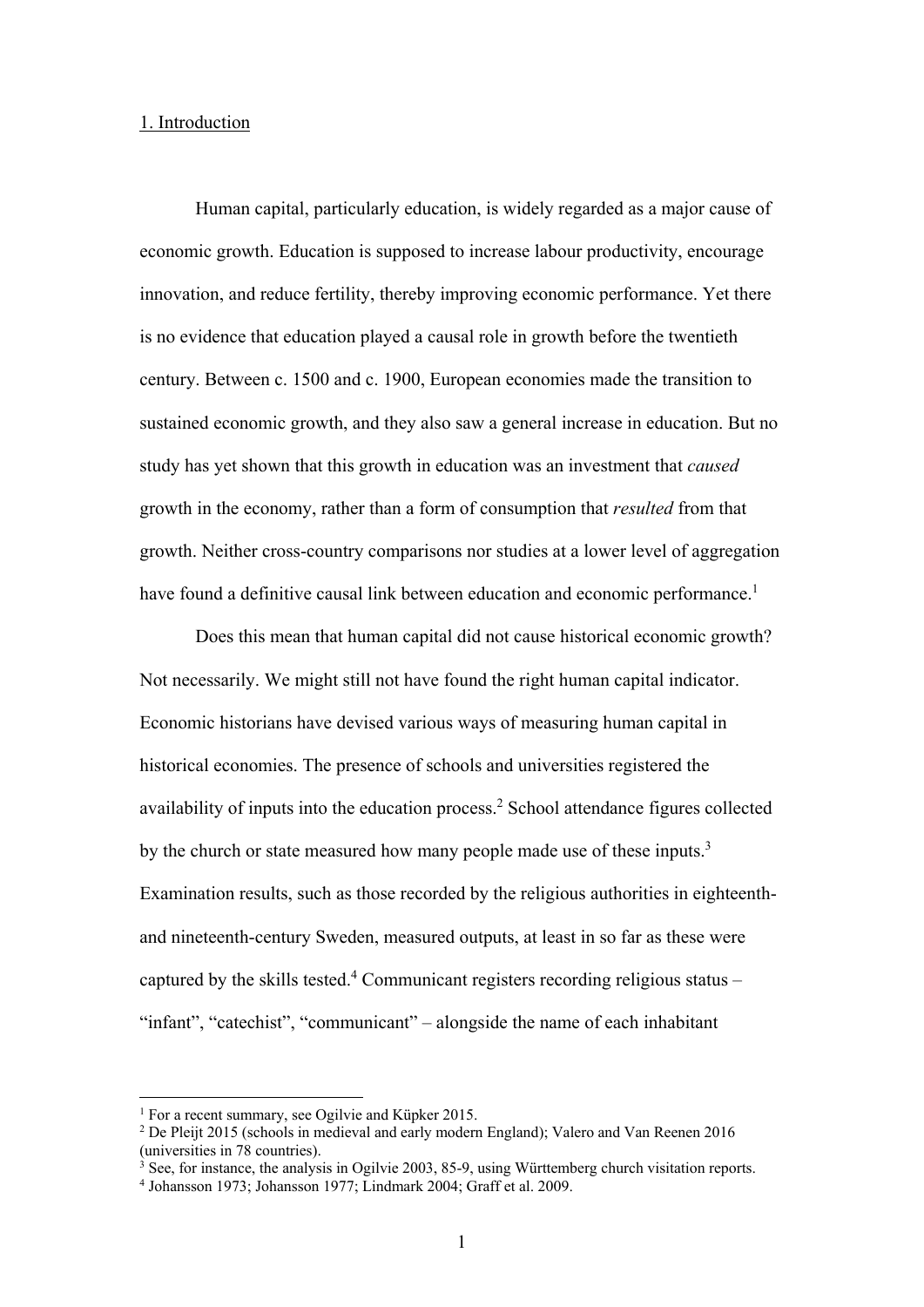registered passage through stages of a religious education.<sup>5</sup> Occasionally, a conscientious clergyman drew up a register recording the schooling, vocational training, reading, or writing abilities of their parishioners.<sup>6</sup> Age-heaping in censustype listings registered the degree to which an individual (or the person who wrote the listing) used precise numbers rather than merely rounding them to multiples of five or ten.<sup>7</sup> Signatures are by far the most widely used historical literacy indicator, since they registered the possession of at least a minimal ability not merely to read but to write, did not rely on subjective reports by others but were produced by the individuals in question, and were recorded in many different places and periods, often at comparable points in the life-cycle such as marriage. $8$  However, none of these widely used human capital indicators has demonstrated a causal link with economic growth, and many – such as school attendance and signatures – are not even closely *associated* with economic performance in a cross-country perspective.<sup>9</sup>

This has motivated a search for alternative ways of measuring historical human capital. One recently favoured candidate is book consumption. The consumption of books, it is argued, not only registered literacy as the most important generalizable skill imparted by education, but did so more accurately than conventional measures such as signatures. For one thing, book consumption registered

<u>.</u>

<sup>&</sup>lt;sup>5</sup> See the application of this approach to Württemberg communicant registers in Ogilvie 1986, 312-9; Ogilvie 2003, 89-95.

<sup>6</sup> For analyses of such censuses, see Ehmer 2000, 2003 (for the Württemberg villages of Groß- und Kleinheppach); Baumann 2013, 10-5 (for the Württemberg town of Beutelsbach); Löffler-Herzog 1935, here esp. 4 (for the Swiss village of Müllheim in 1723).

<sup>&</sup>lt;sup>7</sup> See the many studies of pre-industrial European numeracy using this approach pioneered by Jörg Baten, including Baten, Crayen and Manzel 2008; Hippe and Baten 2012; and Baten and Szołtysek 2014. For comparative figures for different pre-modern European countries using this approach, see A'Hearn, Baten and Crayen 2009. For a comprehensive recent survey, see Tollnek and Baten 2016. 8 For the application of this approach to pre-modern France, see Houdaille 1977; Houdaille 1988; Furet and Ozouf 1977. For Denmark, see Munck 2004. For Spain, see Rodriguez and Bennassar 1978. For England, see Cressy 1980. For Scotland, see Houston 1982; Houston 1985. For surveys of the approach, see Houston 1983; Houston 1991; Houston 2011.

<sup>9</sup> Ogilvie and Küpker 2015, 22-4, 40, 63, 66.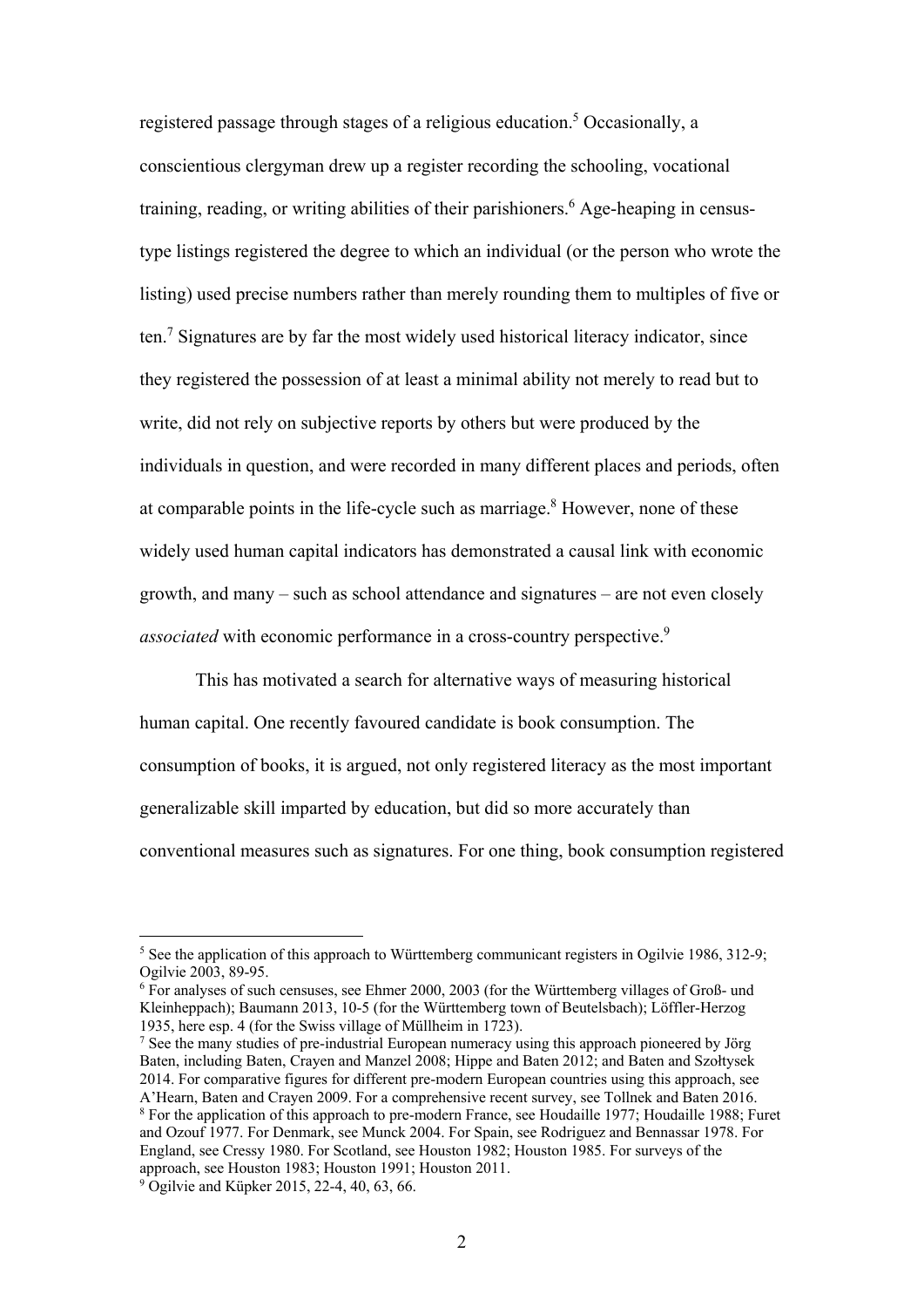the transmission of "useful knowledge" of scientific, engineering, technological, and commercial practices which could have contributed to European economic growth. Furthermore, the argument continues, owning a book registered an ability to process written information at a more advanced level than the basic literacy involved in signing one's name.<sup>10</sup> These considerations have motivated studies relating historical economic performance to various measures of book consumption: the number of book editions published,<sup>11</sup> the presence of printing presses,<sup>12</sup> the number of subscriptions to Diderot's *Encyclopédie*. 13

Measuring human capital in terms of book consumption raises two questions. First, how highly correlated was book consumption with other measures of historical human capital, particularly the most widely used indicator, signatures? Second, was book consumption associated with other socio-economic variables in ways consistent with its having measured economically relevant human capital?

This paper addresses these questions by analyzing individual-level data for a particular European economy, covering the three centuries before and during industrialization. Hitherto, most analyses of historical human capital have operated at a relatively high level of aggregation, in which the units of observation are towns, districts, or countries; some operate at the level of continents, for instance comparing book production between Europe and Asia.14 This paper uses a different approach: we exploit a rich database of inventories of individuals' possessions, linked to family reconstitutions, for two contrasting communities in the south German territory of

<sup>10</sup> Van Zanden 2004, 2, 16, 22-3; Baten and Van Zanden 2008, 218, 230; Buringh and Van Zanden 2009, 439.

<sup>&</sup>lt;sup>11</sup> See the cross-country analyses of book production undertaken in Baten and Van Zanden 2008; and Buringh and Van Zanden 2009.

<sup>&</sup>lt;sup>12</sup> Dittmar 2011.

<sup>&</sup>lt;sup>13</sup> Squicciarini and Voigtländer 2015.

<sup>14</sup> Buringh and van Zanden 2009, 436-8, 440-1.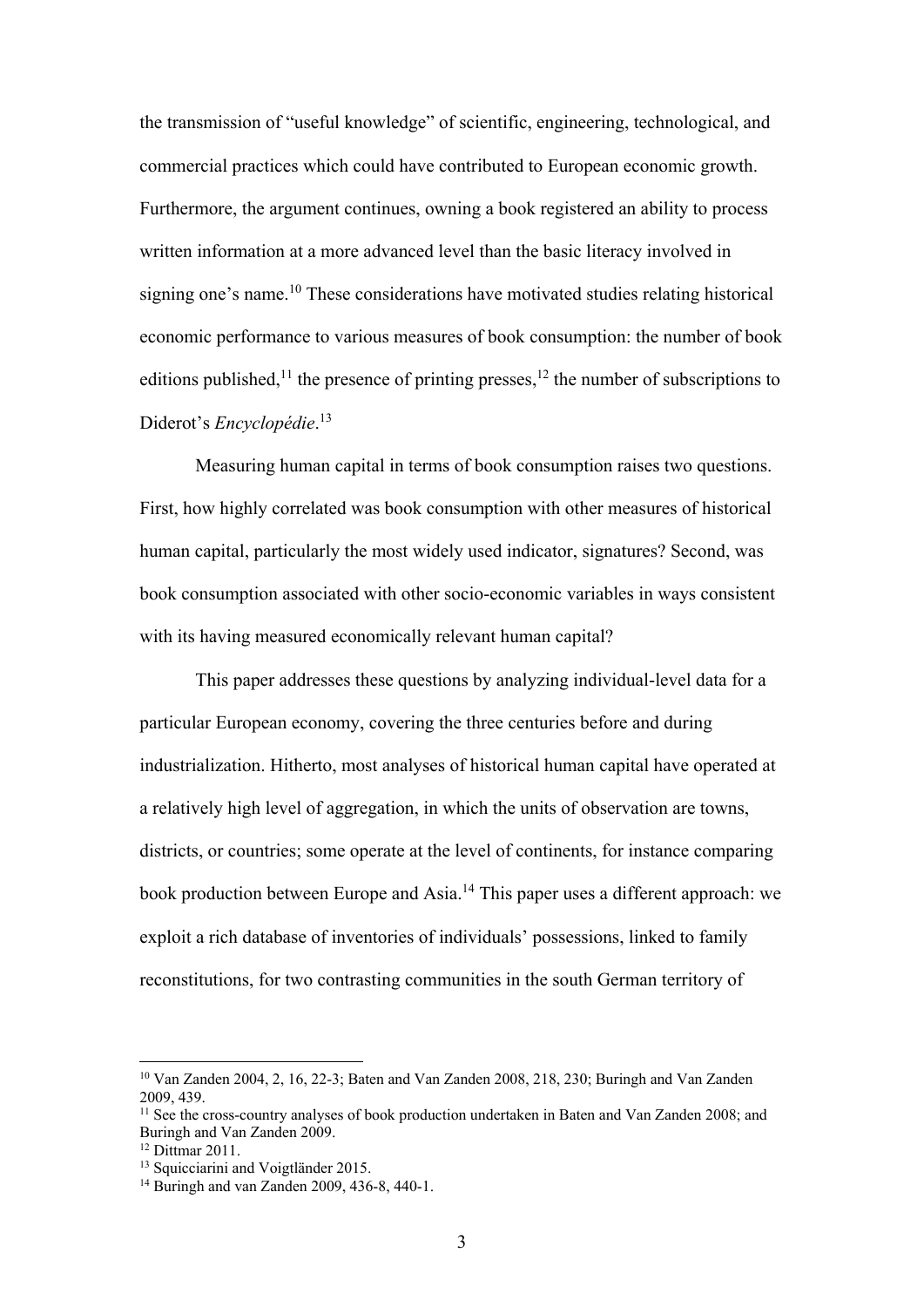Württemberg.<sup>15</sup> These inventories record book ownership, signatures, and other socioeconomic characteristics for thousands of individuals over a period of nearly three centuries, from 1610 to 1900. Over half our observations are for women, shedding light on female investments in human capital, which play a central role in theories of economic growth but are often hard to observe in developing economies. These data make it possible to analyze the relationship between two distinct human capital indicators, together with their socio-economic correlates, at the level of individuals, where human capital investment decision are made.

#### 2. Hypotheses about Book Consumption as a Human Capital Indicator

The proposition that book consumption measured economically relevant human capital in historical societies generates two main questions for empirical exploration. First, was book consumption correlated with conventional measures of human capital such as signatures? Second, was book consumption associated with other socio-economic characteristics in ways consistent with its reflecting underlying levels of economically relevant human capital?

#### 2.1. The Relationship between Book Ownership and Signatures

<u>.</u>

Different literacy indicators are widely assumed to be correlated with one another, and this is what one would expect if they were all measuring the same underlying phenomenon. According to Van Zanden, for instance, so close was this relationship that "book consumption per capita can be used as a proxy for the literacy

 $15$  For further detail on the sources and methods used to create this database, see Ogilvie, Küpker and Maegraith 2009; Ogilvie 2010; Guinnane and Ogilvie 2014; Küpker, Maegraith and Ogilvie 2015.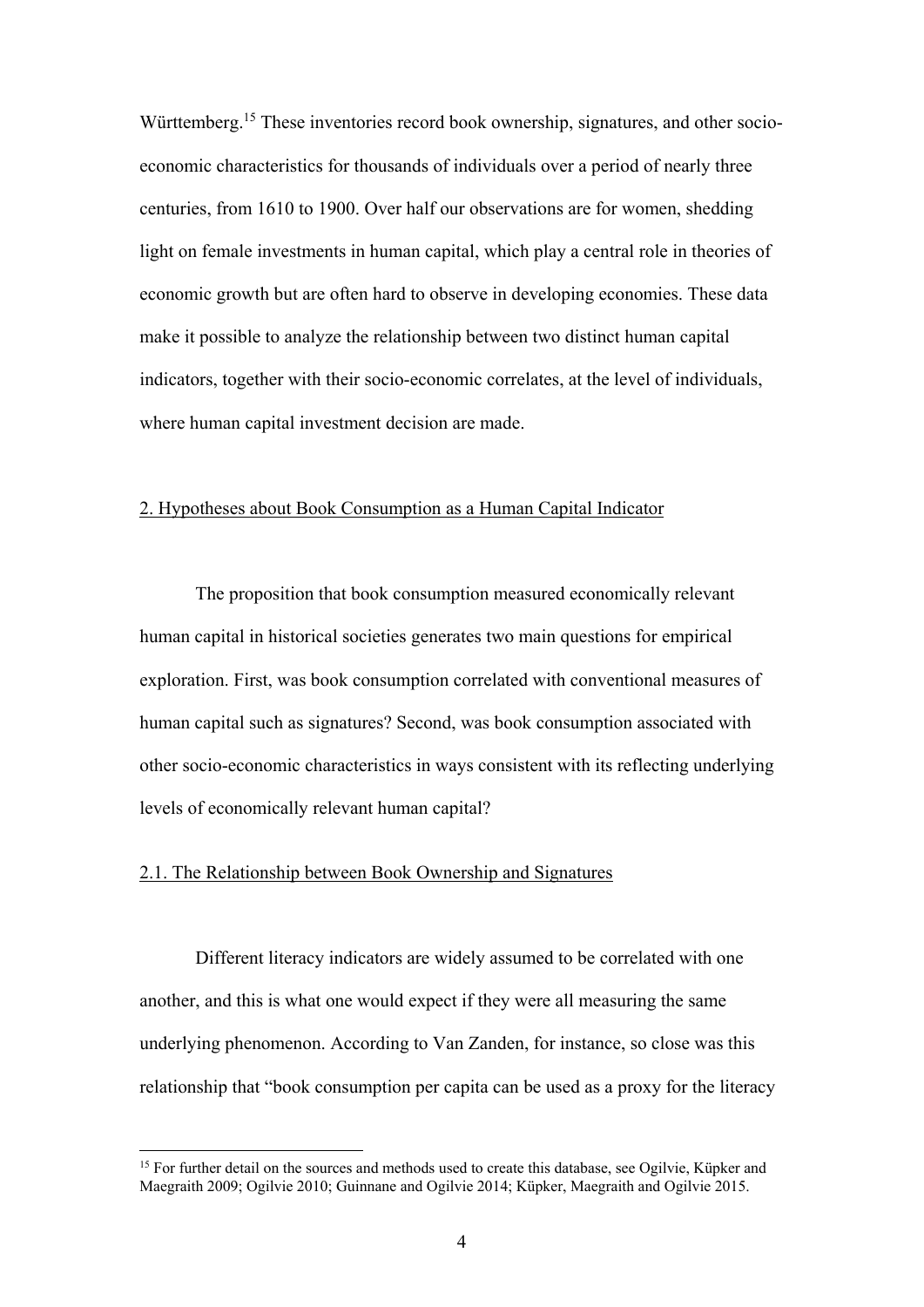of a country".16 Dittmar argues that in late medieval and early modern Europe book availability was strongly associated with the spread of literacy, the expansion of school attendance, and the ability of less well-off individuals "to obtain education and raise their incomes".17 Baten and Van Zanden argue that there was "a high correlation of book production with other proxies of human capital, such as skill premium, or literacy as defined in the traditional way".<sup>18</sup>

On the other hand, some studies question whether book ownership reflected an interest in reading or even an ability to read. Schenda, for instance, argues that ordinary people in early modern Germany owned books for display and respectability rather than actually to read them.<sup>19</sup> Numerous studies have found that the vast majority of books owned in pre-modern European societies were religious in nature and may therefore have played the role of devotional objects and signals of piety as well as reading material.<sup>20</sup> Clark points out that people in sixteenth-century England commonly kept their books in public rooms on lecterns where they served the purpose of social display rather than private reading.<sup>21</sup> Cressy argues that even when books were kept in private spaces such as bedchambers, this was not just for reading but for purposes of "biblio-medicine", in which people used books to treat illness.<sup>22</sup> Ordinary people, including the illiterate, used books as talismans, aids to divination, child pacifiers, and political symbols.23 Finally, book ownership could be accidental: a book

<sup>16</sup> Van Zanden 2004, 3, 17, 19 (quotation).

<sup>17</sup> Dittmar 2011, 1139.

<sup>18</sup> Baten and Van Zanden 2008, 218.

<sup>19</sup> Schenda 1970, 456ff.

 $20$  Medick 1992, 61-3 (Laichingen, Württemberg, Germany, 1748-1820); Schad 2002, 109 (Wildberg) and Bissingen an der Enz, Württemberg, Germany, 1740-9); Clark 1976, 102 (Kent, England, 1560- 1640); Benedict 1985 [Bibliothèques], 349 (Metz, France, 1645-72). For similar findings from North America, see Carr and Walsh 1988, 145 (colonial Chesapeake, 1658-1777).<br><sup>21</sup> Clark 1976, 103-4.

<sup>22</sup> Cressy 1986, 98, 103.

 $^{23}$  On early modern England and America, see Cressy 1986, 99 and passim; on pre-modern Germany, see Bohnenberger 1980, 75, 78-9, 89.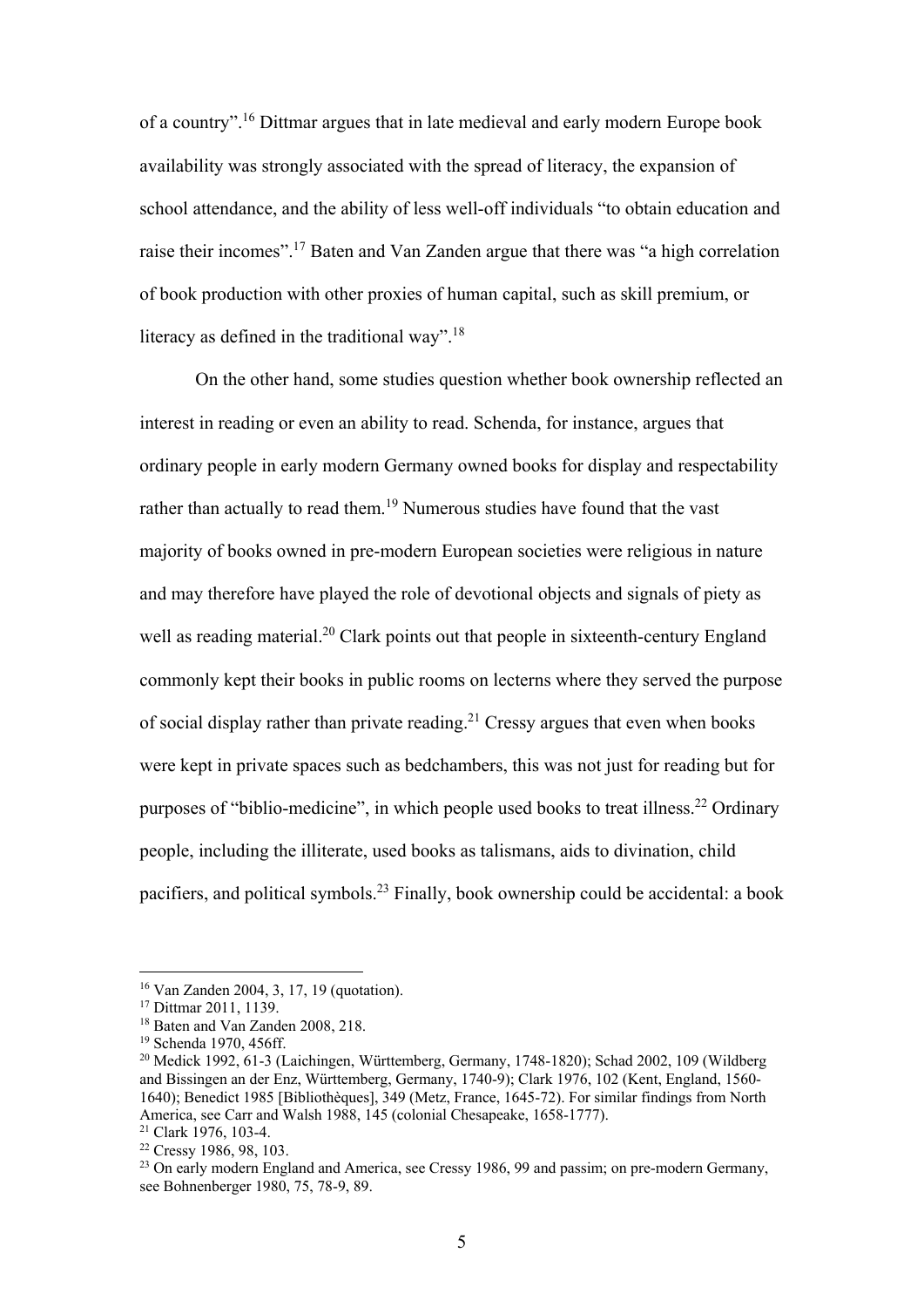might be received as a gift or inheritance by someone who was illiterate or uninterested in reading, but who retained it out of respect or inertia.<sup>24</sup> Given that books were material objects that were used in a multiplicity of ways, it is important to investigate empirically whether their consumption was correlated with other measures of literacy, such as signatures, which were less affected by these multiple uses.

A further ramification of this question is whether any correlation between book consumption and other human capital indicators was stable across societies, time-periods, or social groups. Buringh and Van Zanden, for instance, postulate the existence of a stable multiplicative relationship between book consumption and literacy in pre-modern Europe, given by the equation  $b = \alpha * \beta * p^{\epsilon}$ , where b stands for per capita book consumption (calculated by measuring the number of different titles (including re-issues) of books published in a society divided by its population),  $\alpha$  is a constant (derived from the eighteenth-century Netherlands where book consumption and literacy are both known), β is the literacy rate (the unknown quantity), p is book prices deflated by the cost of living index, and  $\varepsilon$  is the price elasticity of demand for books (fixed at a value of 1.4 from twentieth-century studies).<sup>25</sup> In this equation, the relationship between book consumption and literacy is by definition set to be constant at  $\alpha$ , the level observed in the eighteenth-century Netherlands.

Empirically, however, the correlation between book consumption and literacy appears to have differed considerably across societies. Baten and Van Zanden, for instance, report a "relatively close" correlation between book consumption and signature literacy (the proportion of people who signed their names) in England and

<sup>24</sup> Clark 1976, 98; Taylor 2014, 217; Schad 2002, 96.

<sup>25</sup> Van Zanden 2004 [Common Workmen], 18-19 with Table 1; Van Zanden 2009 [The Long Road], 192-3; Buringh and Van Zanden 2009, 433.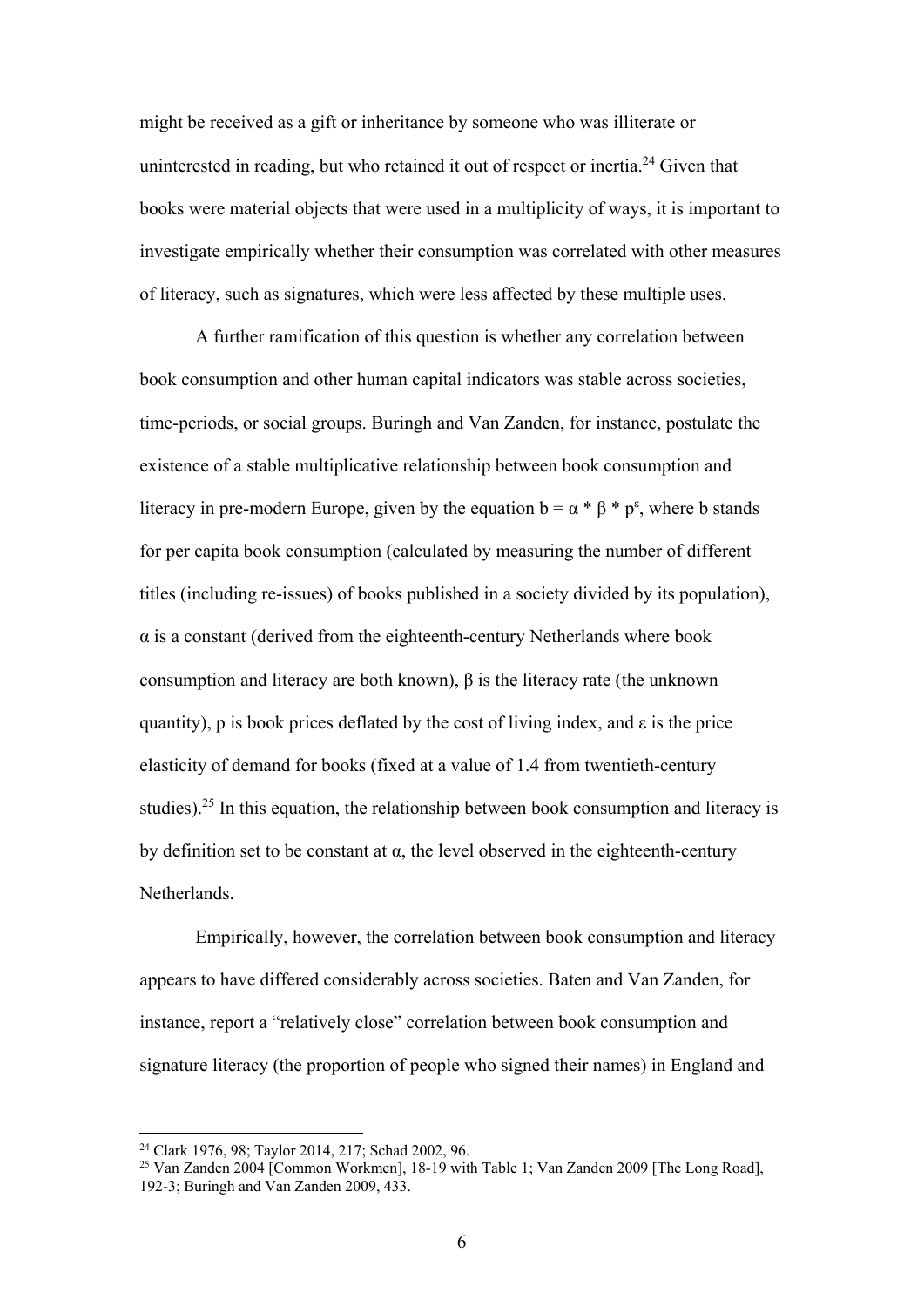France between 1500 and 1650. But in the same period Spain manifested a rapid increase in signature literacy but little growth in book consumption. Because England and France had better economic performance in this period, Baten and Van Zanden interpret this as evidence that book consumption is a more accurate measure of human capital than signatures.<sup>26</sup> An alternative interpretation, of course, is that Spain was poorer than England and France and hence fewer people in Spain could afford to buy books. In any case, the correlation between book consumption and signatures differed greatly among these three European countries in the same period. This raises the question of whether any correlation between book consumption and signatures also varied across time-periods and social groups. If so, the relationship between book consumption and literacy cannot be summarized by a multiplicative constant derived from a specific society at a specific period, and may not have manifested any stable relationship at all. This makes it the more important to carry out careful empirical analyses of the relationship between book consumption and other human capital indicators.

#### 2.2. How Is Book Consumption Related to Socio-Economic Characteristics?

A second major question is how book consumption was related to other socioeconomic variables. A number of studies have postulated that book consumption may be a particularly good human capital indicator because it measures a type of literacy that is economically relevant. Benedict, for instance, hypothesized that the higher book ownership of the Huguenots (the Protestant minority) in the French town of Metz in the 1645-72 period might have been associated with their relative economic

<sup>26</sup> Baten and Van Zanden 2008, 221-2.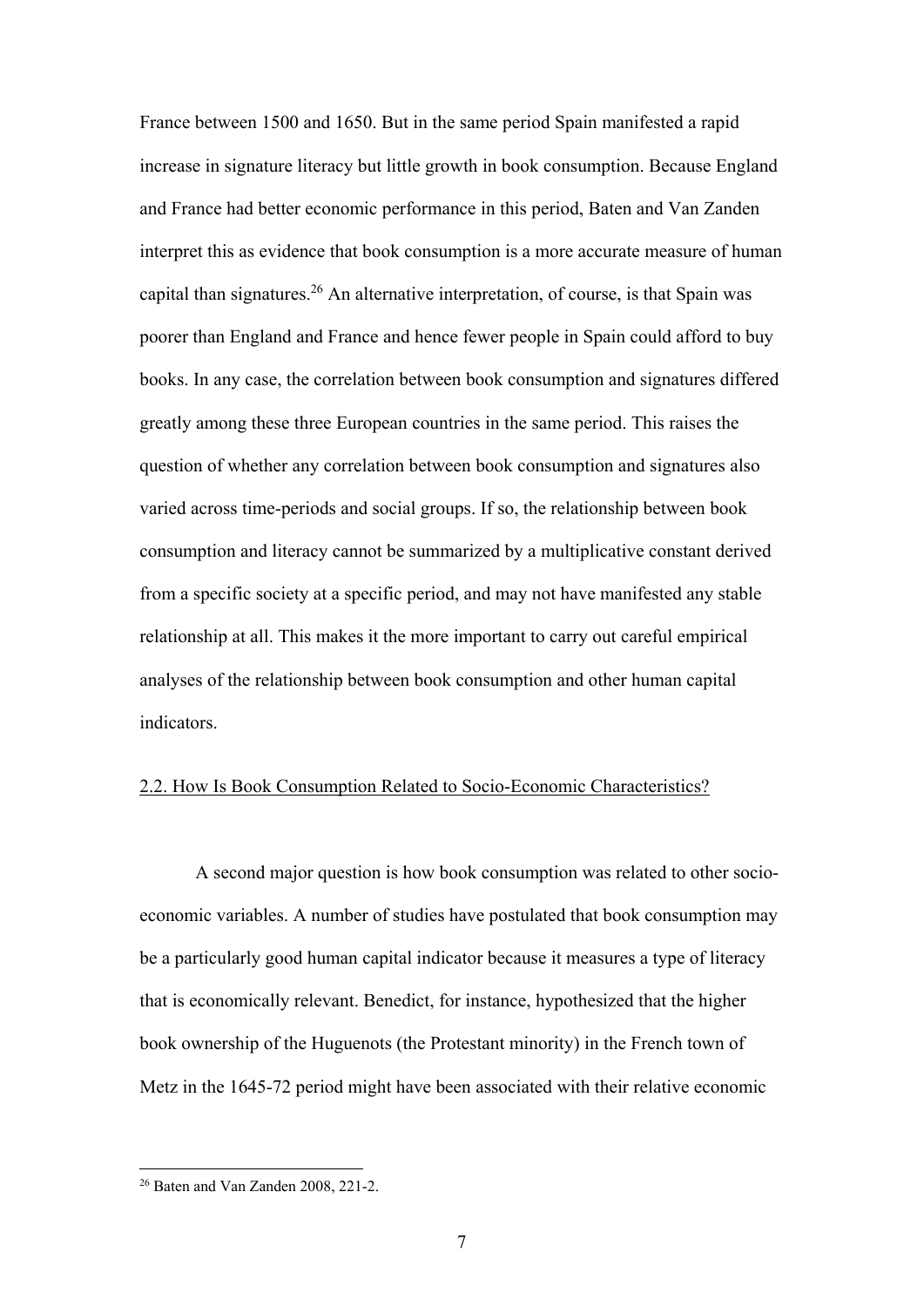success: "A great familiarity with dense texts, combined with regular and assiduous reading, characteristic of Protestantism, might have significant implications in worldly as in religious life. This raises the following hypothesis: did not this familiarity with books give the Huguenots a greater openness of mind to the possibility of acceding, via books, to a greater mastery of commercial or industrial techniques?"27 In similar vein, Dittmar has argued that in late medieval and early modern Europe, greater availability of books, as measured by the local presence of printing presses, generated a number of positive spill-overs for the economy, including the growth of numeracy, the development of business education, the adoption of innovations in bookkeeping and accounting, new forms of commercial practice, technological diffusion, and "norms favoring the exchange of ideas".28 Baten and Van Zanden have advanced the view that book consumption is a better human capital indicator than conventional measures such as signatures because books were a crucial vector in transmitting "useful knowledge" about scientific, engineering and technological matters, which they regard as having fuelled European economic growth.29

Such hypotheses raise a number of questions. A first issue is how book consumption should be measured. Some studies trace a connection between good economic performance and book consumption measured in terms of the presence of printing presses in a particular city or the number of editions of books published in a particular country.30 These measures, of course, register production rather than consumption. One might postulate that the supply of books is an indirect indicator of

<u>.</u>

<sup>27</sup> Benedict 1985 [Bibliothèques], 357.

<sup>28</sup> Dittmar 2011, 1134-5, 1138 (quotation), 1140.

<sup>29</sup> Van Zanden 2004, 2, 16, 22-3; Baten and Van Zanden 2008, 218, 230; Buringh and Van Zanden 2009, 439.

<sup>30</sup> Dittmar 2011; Baten and Van Zanden 2008.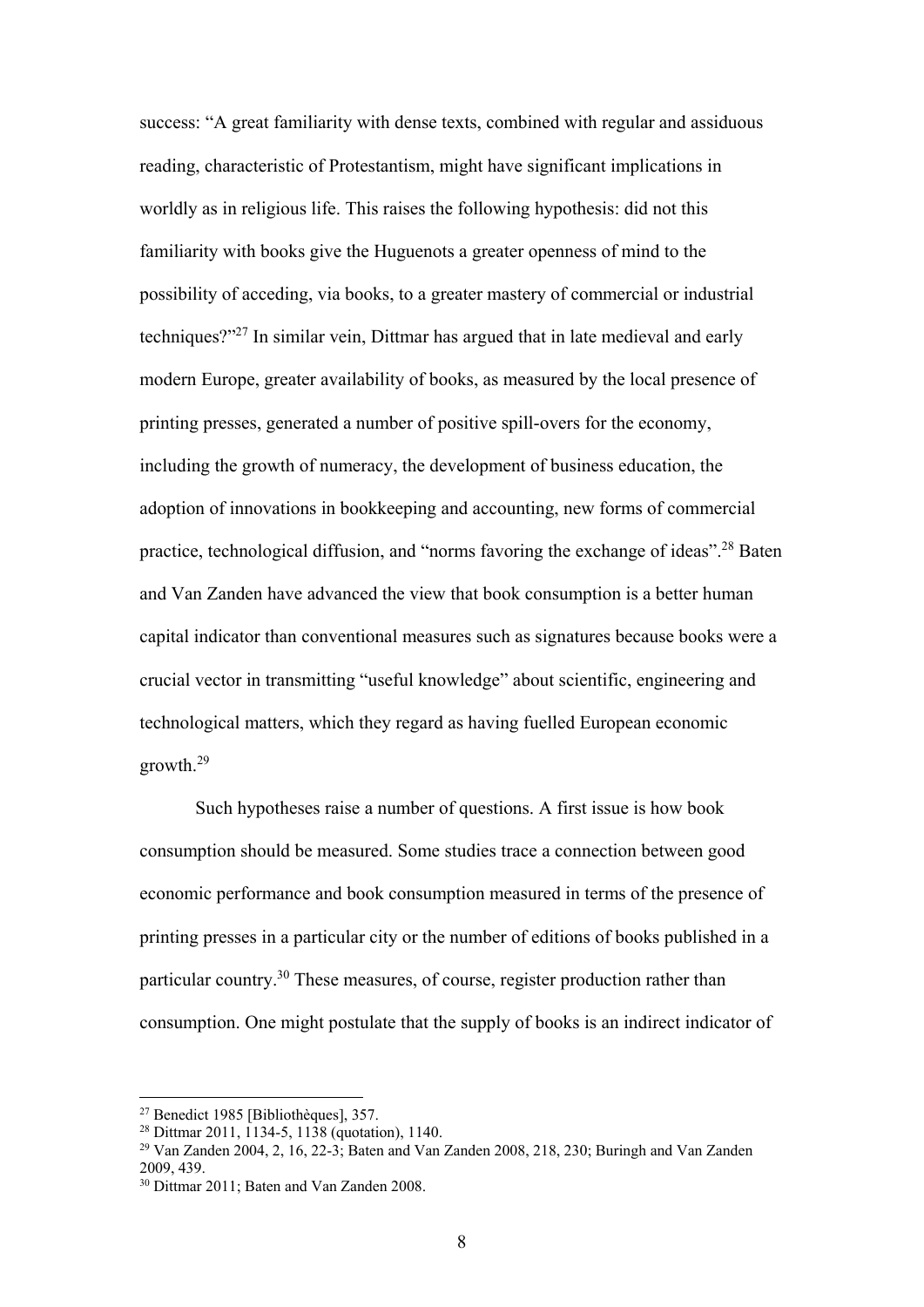demand, but this idea relies on a number of assumptions about the book consumption practices of different local groups and the degree to which local output was exported. The basic difficulty is that printing presses and publications do not measure actual consumption of books. One contribution of the present study is to provide a direct measure of book consumption in terms of the number of books in the possession of individual economic agents.

A second question relates to the economic relevance of the books that people consumed. As already mentioned, and as will be discussed in detail later in this paper, the overwhelming majority of the books that can be identified as being in the possession of people in pre-modern Europe were religious in nature. Religious books were unlikely to transmit the "useful knowledge" of scientific, engineering and technological matters which is emphasized as the way book consumption might have contributed to European economic growth.

A third question concerns two-way causation. Literacy can affect the economy, but the economy can also affect literacy. Different measures of literacy are likely to affect the economy in different ways, but the economy is also likely to affect different measures of literacy in different ways. Book consumption, because it involves ownership of a material object which has a money cost and provides a composite stream of services, is likely to respond differently to socio-economic variables than other human capital measures such as signatures with different costs and different benefits. This means that it is important to investigate how book ownership was related both to standard human capital indicators such as signatures and to socio-economic variables which might affect whether an individual could afford the price of a book and whether she or he had a demand for the composite stream of services which a book might provide.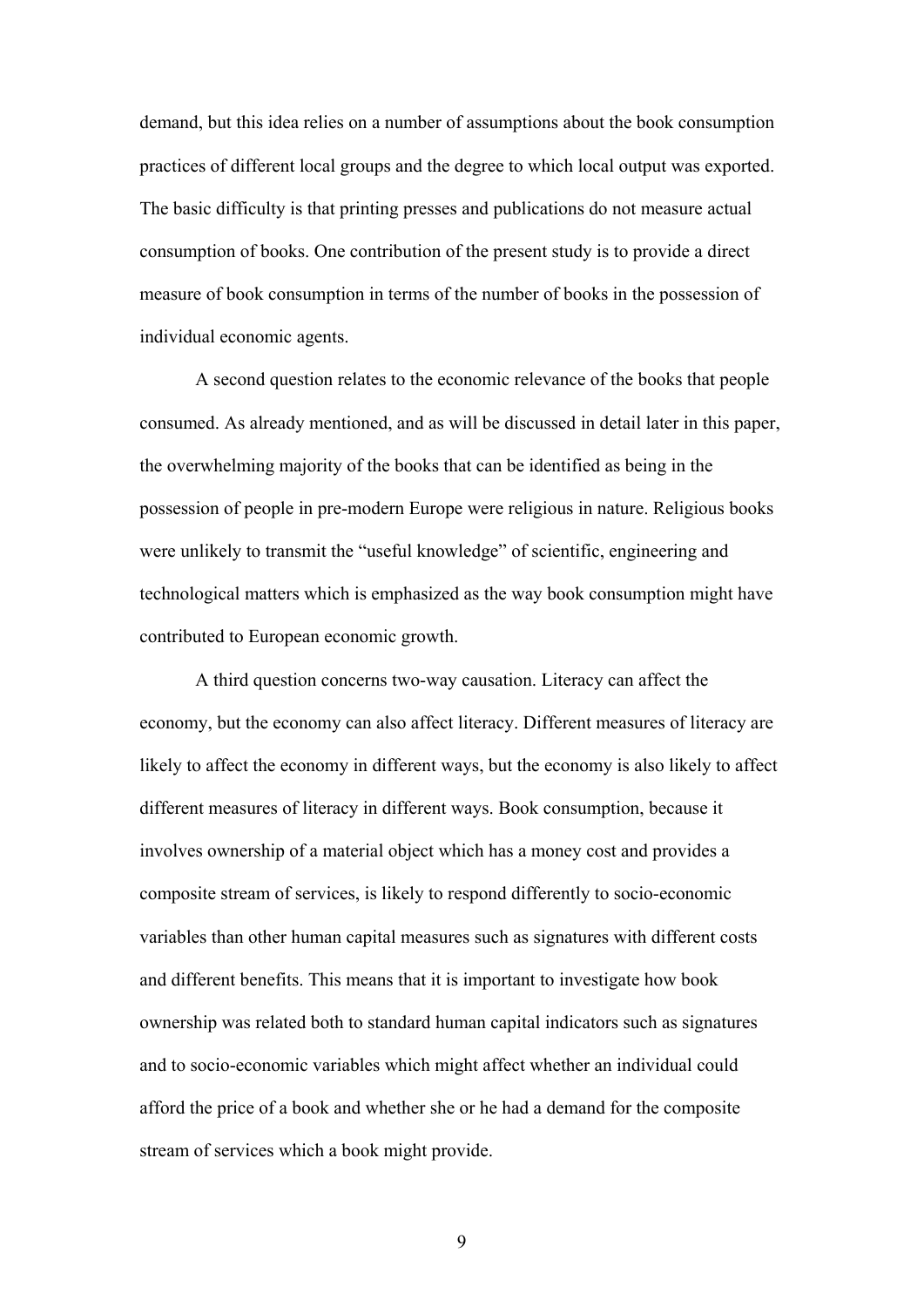#### 3. The Micro-Study

1

Most studies of the relationship between human capital and economic indicators have been carried out at the aggregative level, comparing towns, regions, European societies, or even continents. The few studies at a lower level of aggregation have tended to concentrate on the high-performing, early-developing economies of northwest Europe, especially the Netherlands, England, and France. This study uses a different approach: we focus on a late-developing economy and we use micro-level data, analyzing human capital and its socio-economic correlates in two communities of the German territory of Württemberg between 1610 and 1900.

German-speaking central Europe is an excellent laboratory for testing theories of economic growth since it was not a fortunate exception like the Netherlands or England, but rather a more typical "catch-up" industrializer. For most of the period between 1600 and 1900 estimated per capita GDP in Germany was below the average for western European countries.<sup>31</sup> Württemberg, in turn, was on the poor and slowgrowing end of the spectrum for Germany. Its economy was characterized by low per capita income, poor agricultural productivity, stagnation in crafts and proto-industries, a small and non-dynamic commercial sector, and late and hesitant factory industrialization.32 The earliest available per capita GDP estimates for different

<sup>&</sup>lt;sup>31</sup> Ogilvie and Küpker 2015, 8-10. See the data and documentation available online at http://www.ggdc.net/maddison/maddison-project/home.htm. Recent unpublished revisions to German per capita GDP estimates from an ongoing research project by Ulrich Pfister suggest a somewhat more optimistic picture that places Germany closer to the Maddison estimate of the average for western Europe; see Pfister 2011; Pfister, Riedel and Uebele 2012. But revisions to the Maddison figures are also generating more optimistic estimates for other western European societies. Thus revisions by Bolt and Van Zanden 2013 suggest higher per capita GDP for the Netherlands, too, which would increase its lead over Germany, especially before 1820. For a careful consideration of revisions to macroeconomic estimates for a range of European economies, see Broadberry 2016.

<sup>32</sup> Langewiesche 1974, ch. 4; Hippel 1977, vol. I, 66, 130; Kazmaier 1978, 39-40, 43, 45, 48; Naujoks 1982, 173; Hippel 1992, 482-4, 502-4, 514-33, 623-4, 641-700; Schaab 2000, 539-45; Ogilvie, Küpker and Maegraith 2009, 175-7, 184-208.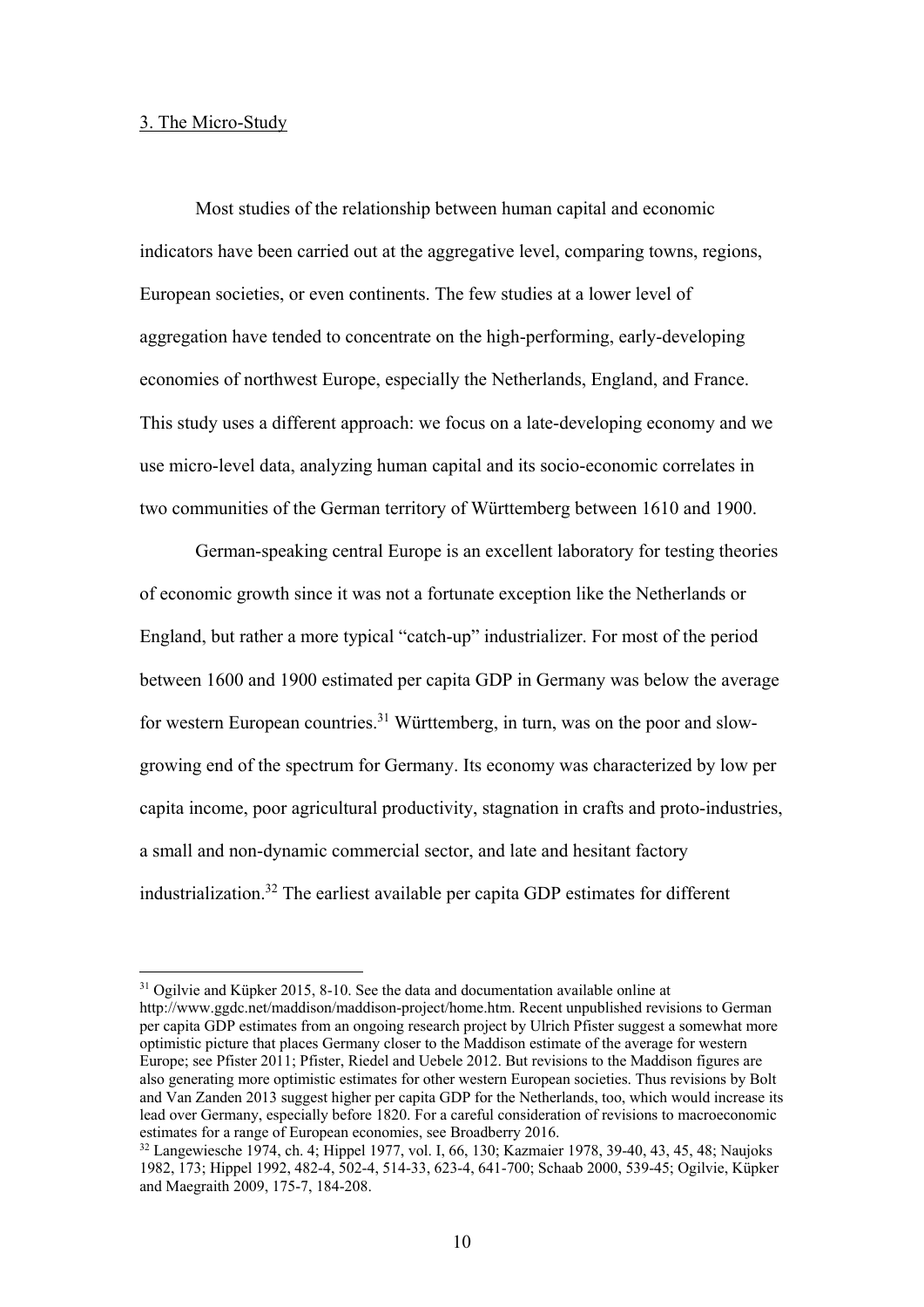German states, dating from 1849, show that Württemberg was poorer than 15 of the 24 German states for which data are available; those German states that were even poorer consisted mainly of eastern territories which had been subject for centuries to serfdom.<sup>33</sup> As late as 1913, average per capita income in Württemberg was only 88 per cent of the average for Germany as a whole.<sup>34</sup> The society whose human capital we examine in this paper, therefore, lay on the low-performing end of the relatively low-performing economies of German-speaking central Europe.

The two communities we analyze – the small town of Wildberg in the northern Black Forest and the even smaller village of Auingen on the Swabian Jura – were not centres of economic dynamism, even by the modest standards of Württemberg. Their economic structure was typical of most parts of western Germany, consisting of small-scale farming, local crafts, and low-tech proto-industry, with a small service sector. Agricultural techniques remained quite static, guilds regulated crafts and commerce until 1862, and mechanized production came only gradually in the second half of the nineteenth century. Both Wildberg and Auingen remained characteristic of the small communities of fewer than 2,000 inhabitants in which a majority of the German population lived until well into the nineteenth century.<sup>35</sup>

Wildberg was a small town of c. 1,500 inhabitants located in a forested valley in the hilly northern zone of the Württemberg Black Forest.<sup>36</sup> An export-oriented worsted textile industry arose there in the 1580s, flourished until the 1630s, but then stagnated in the grip of rural-urban weavers' guilds and a monopolistic association of merchant-dyers until its final collapse in the  $1790s$ .<sup>37</sup> Wildberg had few full-time

 $33$  Ziblatt 2006, p. 36, Table 3.1; for a more detailed breakdown according to Regierungsbezirk, see Frank 1993, Appendix 8, p. xxx.

<sup>&</sup>lt;sup>34</sup> Mann 2006, 216.

<sup>35</sup> Twarog 1997, 288-9 (Table 8.2).

<sup>36</sup> Ogilvie, Küpker and Maegraith 2009, 3-11.

<sup>37</sup> Troeltsch 1897; Ogilvie 1997.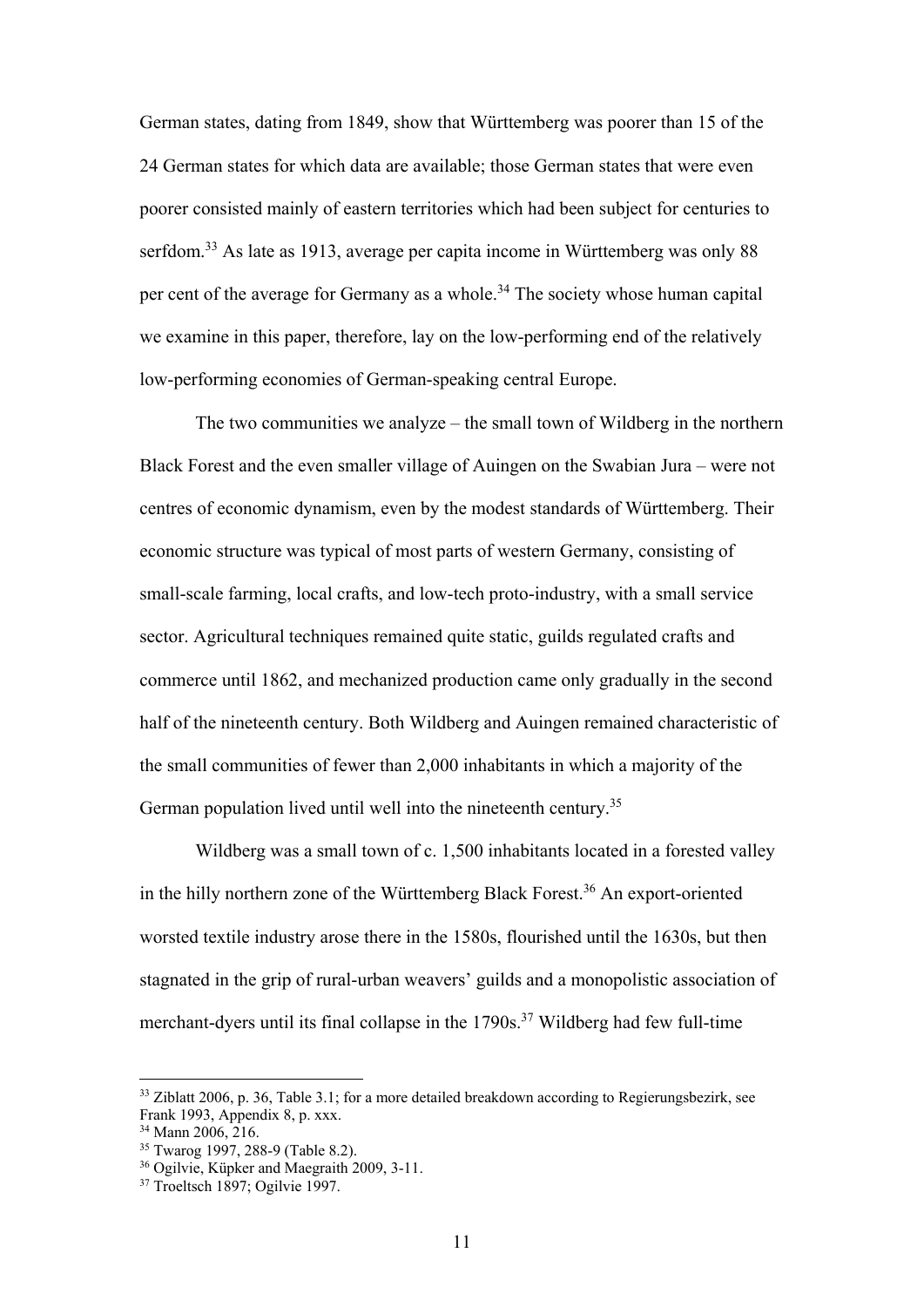farmers, but the Württemberg partible inheritance system sustained small-scale landholding, so about 70 per cent of the town's households lived partly from farming their own land in 1600, falling to about 50 per cent by 1700 and to 20 per cent by 1800, and then rising again to about 30 per cent by 1870. Wildberg was therefore what might be termed an agro-town, in which nearly all households had a nonagricultural occupation (mostly a guilded trade or proto-industry) but many also engaged in agricultural by-employments. In the nineteenth century, a few small manufactories sprang up in the surrounding region but the economy of Wildberg itself stagnated up to 1900.<sup>38</sup>

The other community from which this study draws its data is the village of Auingen, located on the Swabian Jura, a hilly plateau in south-eastern Württemberg characterized by infertile soil and harsh climate. With a population of 350 around 1600, Auingen expanded to c. 450 inhabitants by 1634, but was hard hit by the Thirty Years War, shrinking to only 30 inhabitants in 1642 and lying deserted between 1645 and 1647. Even after the end of the war in 1648, recovery was slow and Auingen did not regain its 1600 population level until 1760. As late as 1850, Auingen had fewer than 600 inhabitants, rising to 863 by 1900.<sup>39</sup> About one-third of the villagers were full-time farmers, while another one-quarter were agricultural day-labourers, with the remainder practising crafts and services, mostly combined with agricultural byemployments. After c. 1750, villagers began to engage in export-oriented linenweaving, which at its height employed about one-quarter of households in Auingen, but which declined sharply after c. 1850. In the later nineteenth century mechanized industries arose in the region and some Auingen villagers found work in them.<sup>40</sup>

<sup>38</sup> Ogilvie, Küpker and Maegraith 2009, 12, 228-42

<sup>39</sup> Ogilvie, Küpker and Maegraith 2009, 3-11.

<sup>40</sup> Ogilvie, Küpker and Maegraith 2009, 228-42.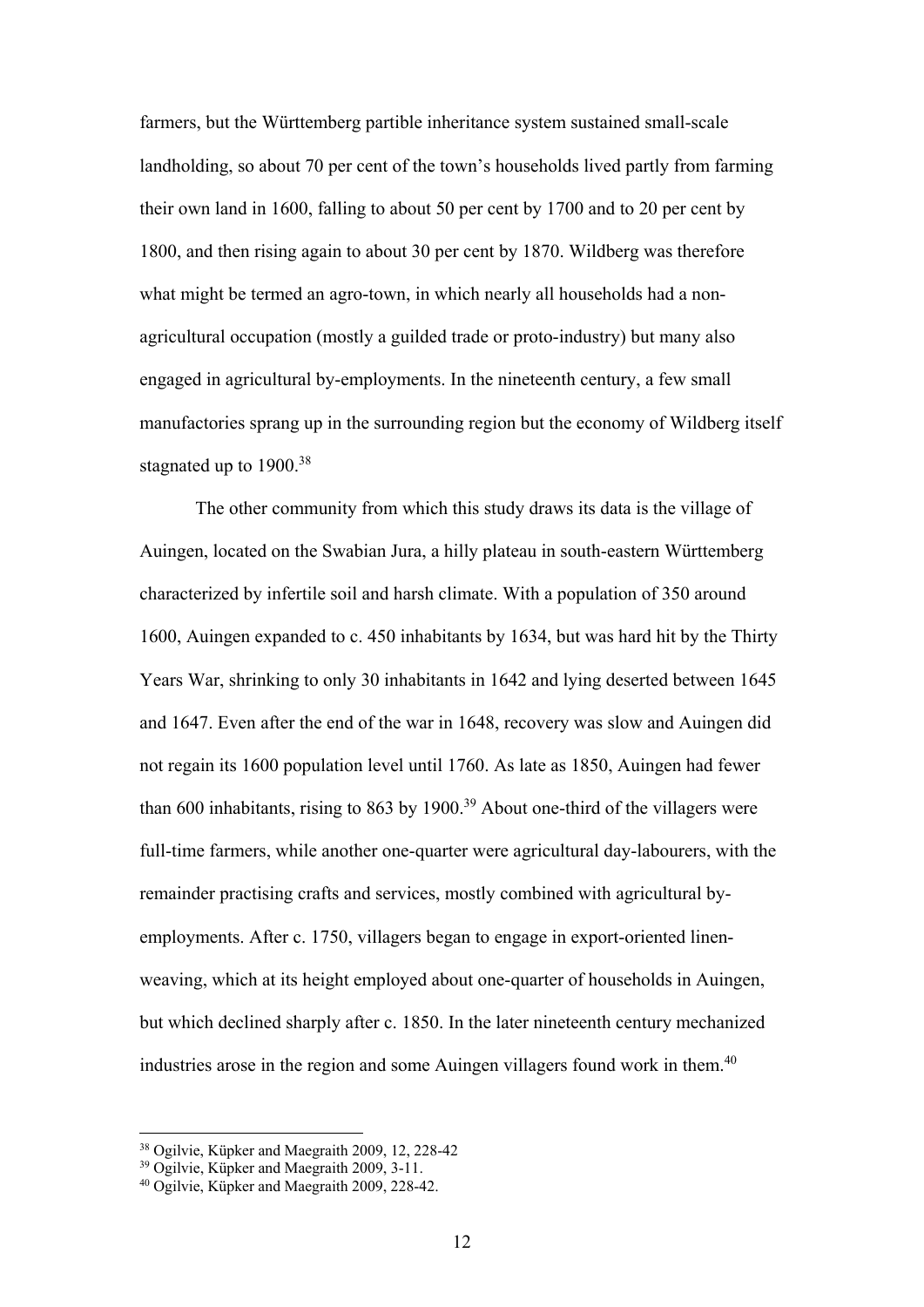Württemberg was an independent territory, governed by a princely house (the dukes, later kings, of Württemberg) but with an unusually strong parliament and substantial devolution of government to the localities. State bureaucrats were only able to govern and administer Württemberg in close cooperation with local institutions, notably the communities, the guilds, and the Lutheran church.<sup>41</sup>

The church and the communities together administered a comprehensive network of local primary schools. The basis for this education system was laid down in 1559 after the Protestant Reformation, but it was not until c. 1640 that the princely government and the Lutheran church allied to set up the legislative and administrative structures necessary for the establishment and manning of a primary school in every parish, and for the enforcement of school attendance for children between the ages of 7 and 14. This enterprise was greatly assisted from the early 1640s onwards by the establishment of a moral and regulatory court (*Kirchenkonvent*) in each parish, manned by the pastor and a subset of the community council. These local church courts held regular sittings which monitored and regulated pedagogical matters, the performance of schoolmasters, and the compliance of pupils and their parents, among many other aspects of inhabitants' everyday lives.<sup>42</sup>

The minutes of these local church courts reveal that from the second half of the seventeenth century onwards, Württemberg communities increasingly enforced compulsory school attendance between the ages of 7 and 14 for all children – girls as well as boys. By 1700 at latest, the proportion of Württemberg women and men who

<sup>41</sup> Schaab 1974, 191, 193, 235-7, and passim; Fulbrook 1983; Vann 1984, 149-61 and passim; Wilson 1995, 52-3, 57-9, 281, and passim; Mertens 1995, 142-7 and passim; Baumann et al. 2005; Hippel

 $42$  On the development of the Württemberg school system, see Schmid 1927; Ehmer 2000. For a detailed analysis of how the community church court monitored and regulated the upbringing and education of children and youths in Wildberg, one of the communities analyzed in this paper, see Ogilvie 1986.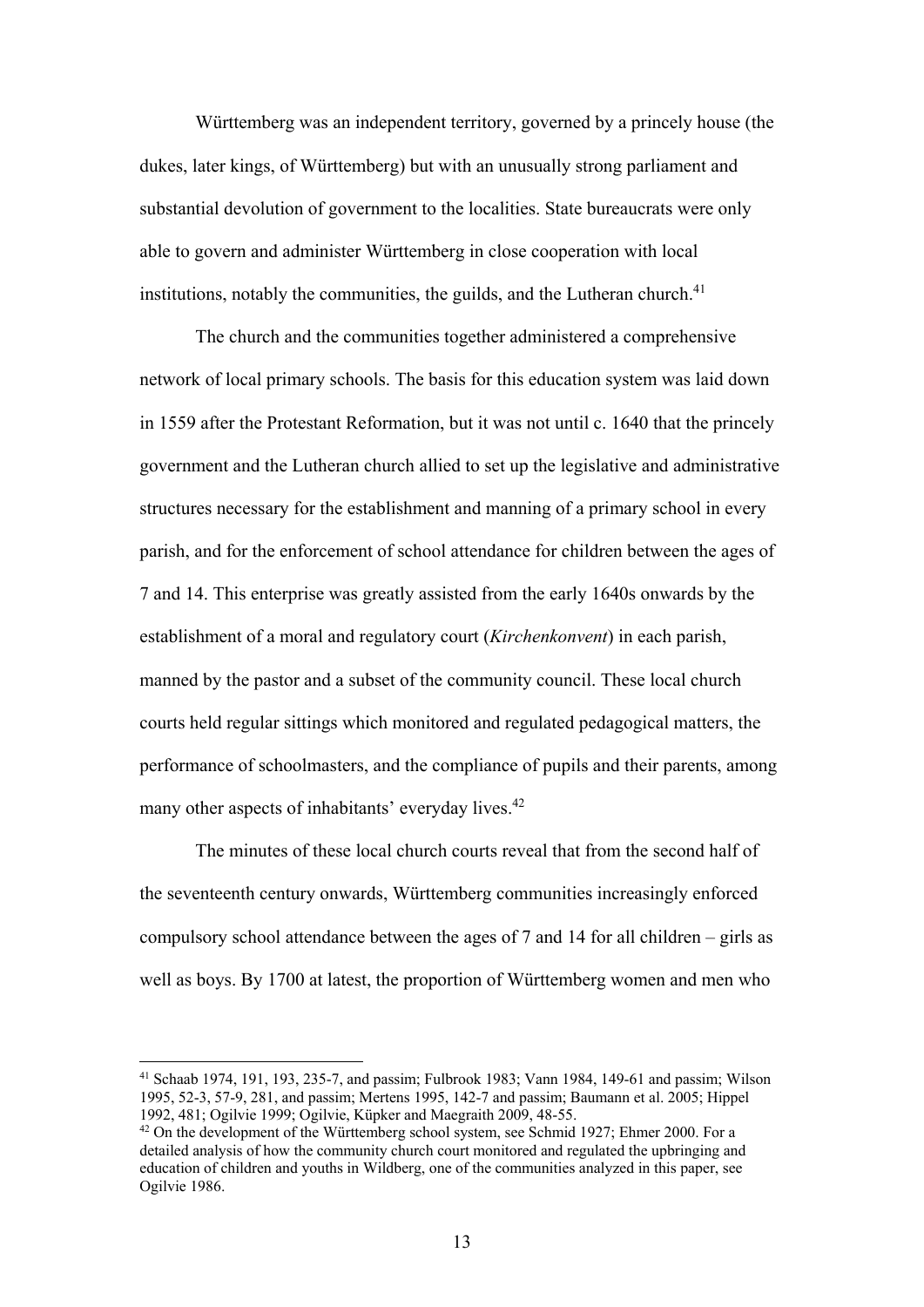were able to sign their names was unusually high by European standards, suggesting that this locally administered education system was successful in achieving high levels of literacy, at least as measured by conventional indicators.<sup>43</sup>

#### 4. The Data Sources

This paper draws its data from inventories of the personal possessions of individuals at marriage. Württemberg had a strictly partible inheritance system in which each spouse retained separate ownership rights over property brought into marriage, and all offspring of both sexes inherited equally. To facilitate administration of this system, from 1551 onwards the Württemberg state mandated "contingent inheritance inventories" (*Eventualteilungen*), drawn up for a couple when one spouse died, at which inheritance shares were recorded but not actually allocated among heirs; and "actual inheritance inventories" (*Realteilungen*), drawn up for widowed (and a few never-married) persons, at which inheritance shares were actually distributed. From 1610 onwards the state also mandated inventories at marriage (*Beibringungsinventare*), which recorded the possessions of bride and groom separately. Inventories were sometimes also decreed to address special circumstances such as marital conflict, desertion, mental deficiency, crime, or indebtedness.<sup>44</sup>

From 1610 to 1899, therefore, Württemberg law required inventories to be drawn up upon marriage, widowhood, remarriage, death, and certain other crisis points in the life cycle. This legal regime was implemented in such a thorough way that Württemberg inventories are recognized as occupying an extraordinary position among pre-modern European inventories. They were drawn up in very large numbers,

<sup>&</sup>lt;sup>43</sup> For a recent survey, see Ogilvie and Küpker 2015, here esp. 21-3.<br><sup>44</sup> Borscheid 1979; Borscheid 1980, 89-93; Quarthal 1989, 350; Quarthal 1995; Mannheims 1991, 28-35, 49; Maisch 1992, 21-7; Schad 2002, 65, 67, 70, 74-94; Küpker, Maegraith and Ogilvie 2015.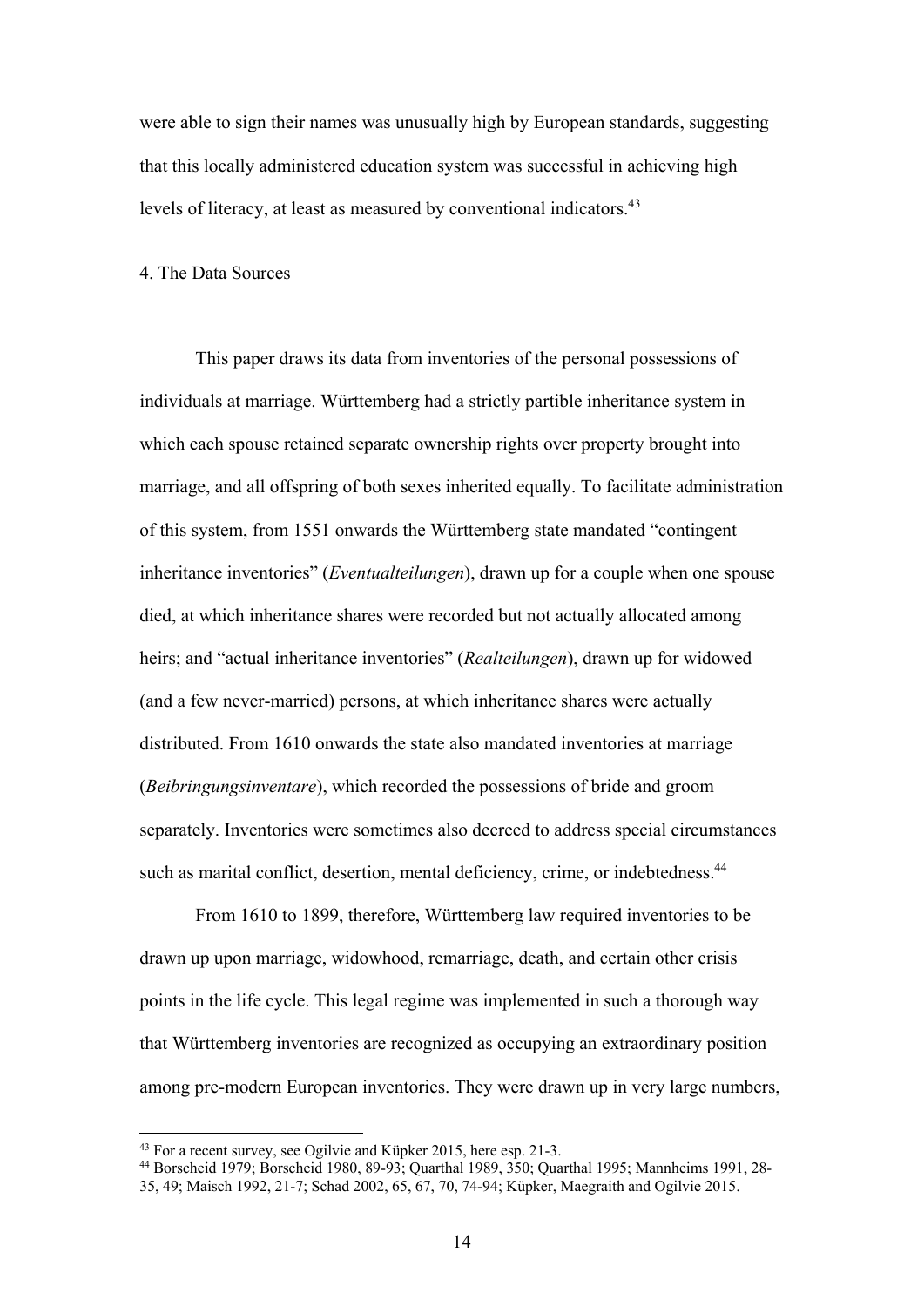they covered an extraordinarily high percentage of inhabitants, and they were mandatory for persons from almost all ranks of society, making them unusually representative of the population.<sup>45</sup> A person or couple was not legally obliged to be inventoried at marriage if they possessed a special legal status, agreed legally to marital community of property, got the district court's approval, or drew up a private inventory – although such people were in fact often inventoried, since these rules were just treated as guidelines. Administrative breakdown, corruption, and bureaucratic negligence could also prevent comprehensive inventorying in particular times and places. Nonetheless, the law mandating compulsory inventorying applied to all social strata, rich or poor, solvent or indebted, craftsman, merchant, farmer, or daylabourer – in the words of the legislation of 1780, "of whatever social order someone might be, that person is subject to this most wise ordinance".<sup>46</sup>

The method by which Württemberg inventories were drawn up contained safeguards which contributed to their accuracy. The information about people's possessions was assembled by officials of the community called "inventory-makers" (*Inventierer*), and the resulting lists were written up by community clerks, who were trained in how to write up inventories so as to prevent ambiguity and conflict. Relatives, guardians, community court members, heirs, creditors, and expert assessors contributed to the content of the inventory and testified to its accuracy. The legislation explicitly envisaged that inventories would be used to deal with inheritance claims by private persons, repayment demands by creditors, tax requirements and compliance with sumptuary regulations by the state, and decisions about welfare support by the community and the church. Local records confirm that inventories were indeed used

<u>.</u>

<sup>45</sup> Borscheid 1979; Borscheid 1980, 89-93.

<sup>46</sup> Quoted in Borscheid 1980, 89.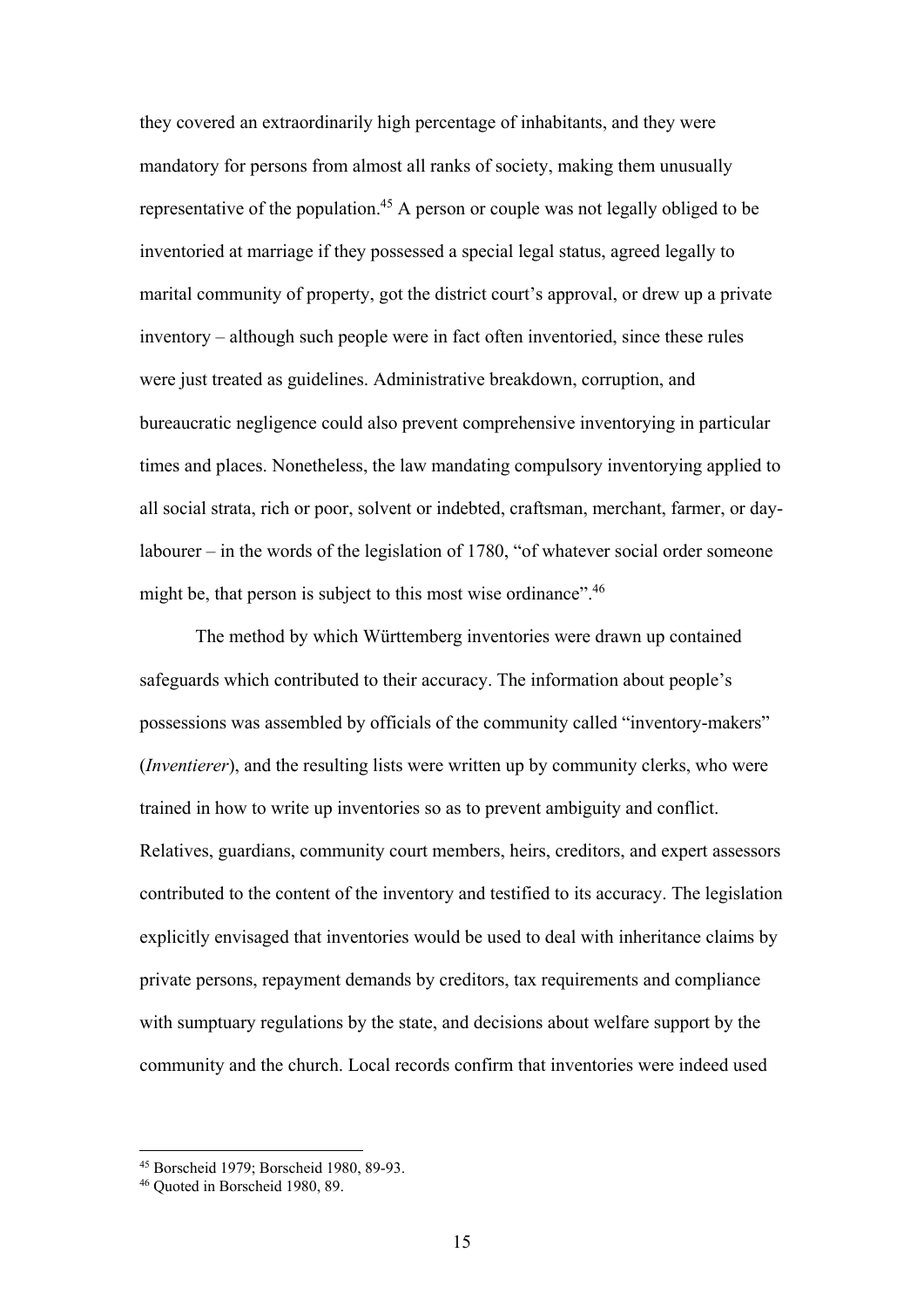for these purposes. These multiple uses created strong incentives for individual citizens, community officials, and state authorities to ensure that inventories were drawn up accurately.47

Inventories survive for Wildberg from 1610 to 1900 and for Auingen from 1677 to 1899. Out-migration means that not all recorded weddings or burials in a community can be linked to a marriage or death inventory in the same community. Württemberg failed to provide attractive economic opportunities or even basic livelihoods for many of its inhabitants, resulting in epidemic emigration in the eighteenth and nineteenth centuries.<sup>48</sup> This makes it the more striking that more than 89 per cent of couples in our family reconstitution for Wildberg between 1615 and 1899 and 95 per cent of couples in our family reconstitution for Auingen between 1677 and 1899 can be linked to at least one surviving marriage inventory. By c. 1700, there was at least one surviving marriage or death inventory for 75 per cent of male taxpayers (i.e. household heads) in Wildberg and 50 per cent in Auingen; by c. 1750, this proportion had risen to 85 per cent in Wildberg and 75 per cent in Auingen; during most of the nineteenth century, the proportion of male household heads with at least one surviving inventory lay close to 90 per cent in Auingen and 80 per cent in Wildberg. For females, who comprised around 15 per cent of all householders, the proportion was more variable, but for most of the eighteenth and nineteenth centuries, 60 to 80 per cent of female household heads left at least one surviving inventory.49 A large and increasing majority of those who survived to marry and form a household in Auingen and Wildberg were therefore recorded in at least one inventory.

<sup>47</sup> Borcheid 1980, 90; Küpker, Maegraith, and Ogilvie 2015.

<sup>48</sup> Marschalck 1973, 204; Twarog 1997, 316-7 with Table 8.14; Benz 2011, 206.

<sup>49</sup> Küpker, Maegraith, and Ogilvie 2015, 44-6.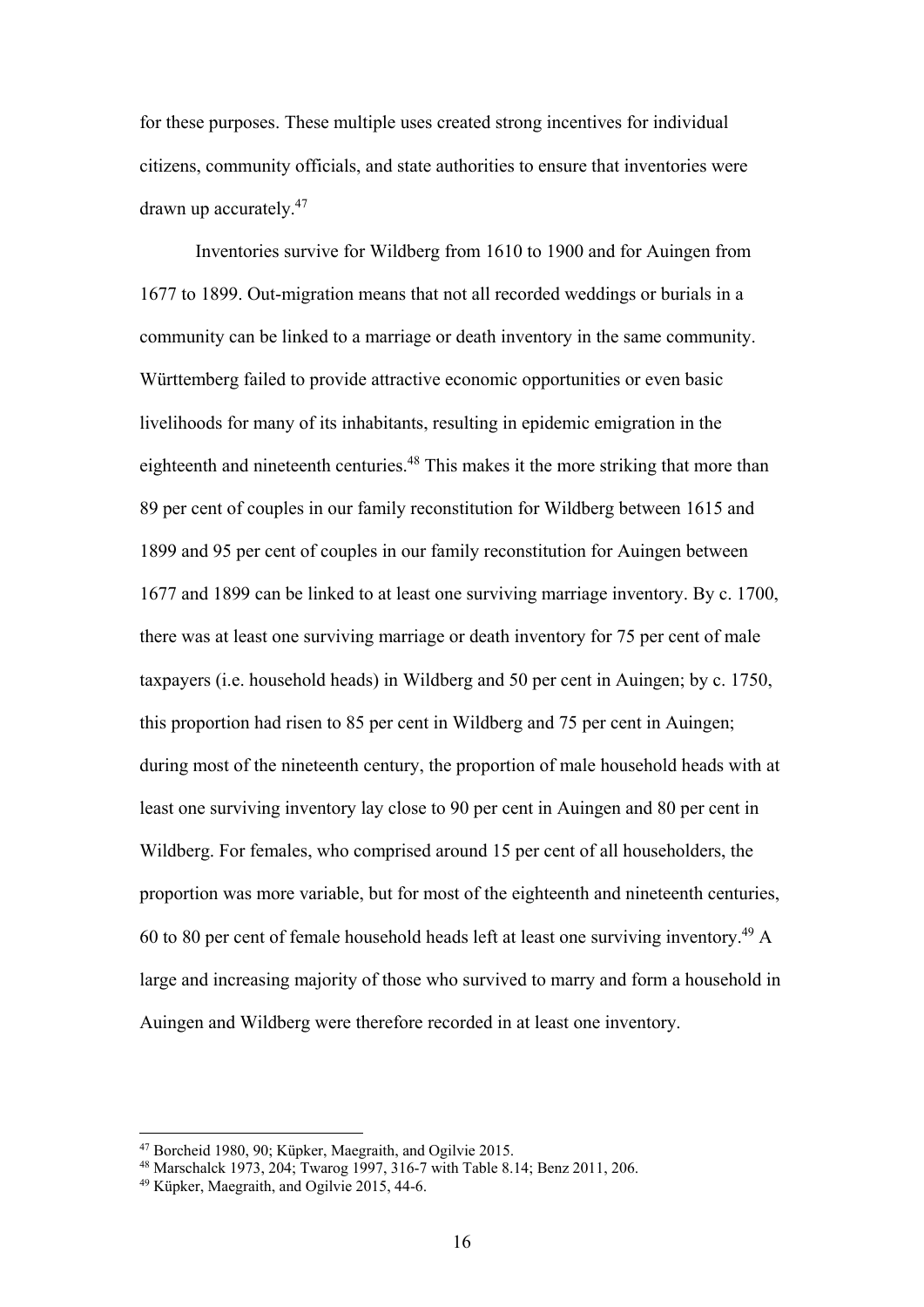A Württemberg inventory followed a standardized format. It began by recording the individual's real estate, listing each building and piece of land with a description and monetary value. The inventory then listed the number and value of the individual's moveable goods under a set of standardized headings, including cash, jewellery, silver and gold, clothing, bedding, household linen, household vessels, furniture, general household goods, draft equipment, craft tools, business wares, animals, food and grain stores, and books. Finally, the inventory recorded the individual's financial assets and liabilities, followed by a monetary balance on the whole inventory which was attested by the signatures of the parties involved, their family members and guardians, and the community officers and clerk who had drawn up the inventory.50

Württemberg inventories therefore record information on two measures of human capital as well as a number of other socio-economic characteristics of the inventoried person. The first measure of human capital is whether an individual signed his or her marriage inventory, a formality that was expected of both brides and grooms. In some cases, a person who did not sign was recorded with one or more crosses, with the initial letter of his or her name, as "unacquainted with writing", or as being signed for by someone else. In other cases, those who did not sign were recorded as being present at the certification of the inventory, at which other parties signed but they did not. As with most historical evidence concerning signing status, therefore, the absence of a signature in a Württemberg inventory must be interpreted as registering an unknown combination of "could not sign" and "did not sign".<sup>51</sup> In a small number of cases, the spouses were not present at the formal certification of the

<sup>50</sup> Küpker, Maegraith and Ogilvie 2015.

<sup>51</sup> Quarthal 1989, 350; Quarthal 1995; Mannheims 1991, 28-35, 49; Maisch 1992, 21-7; Schad 2002, 65, 67, 70, 74-94; Ogilvie and Küpker 2015, 17-19.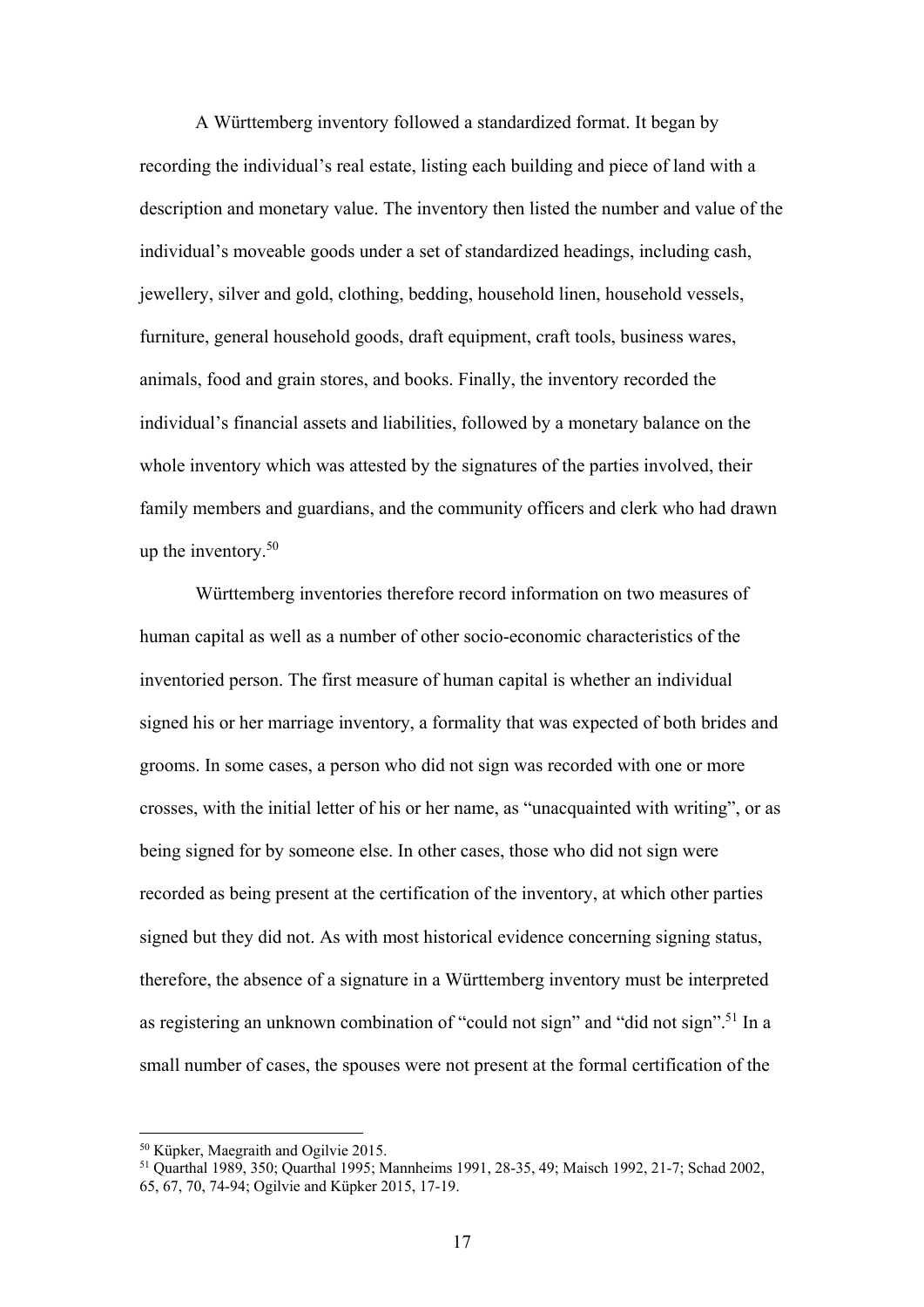marriage inventory, and therefore could have neither signed nor failed to sign; these cases were excluded from the analysis.

Our second measure of human capital is the number of books the individual owned. As already mentioned, the typical Württemberg inventory listed all possessions with a quantity, description, and monetary value. The usual format was to list books under a separate rubric ("books", "books and sheet-music", "books and paintings"). Sometimes a book was mixed in with other miscellaneous items in a different section of the inventory (such as "clothing" or "household goods"); we identify these stray books and include them in our analysis. Very occasionally, an inventory did not itemize all books separately but just recorded them collectively as "a library" or "various books"; since this study analyzes the number rather than the mere presence of books, it excludes such cases. Although it is not possible to be certain that no items were excluded from the inventories, books were listed even when they had a monetary value of zero or were described as being old and damaged. In one Wildberg inventory, for instance, a book was listed even though it was described as lacking "the beginning, the title page, and the ending".<sup>52</sup> The inclusion of such dilapidated and valueless items enhances confidence in the completeness of the book lists.

This study focuses on individuals at first marriage whose age is known. The decision to exclude individuals of unknown age was motivated by exploratory analyses establishing that individual age showed a substantial and statistically significant association with measures of human capital. Including individuals of unknown age would have required excluding age as an explanatory variable, introducing omitted variable bias. Of the total sample of 5,935 individuals at first

<sup>52</sup> Schad 2002, 95-6 (quotation from a Wildberg inventory).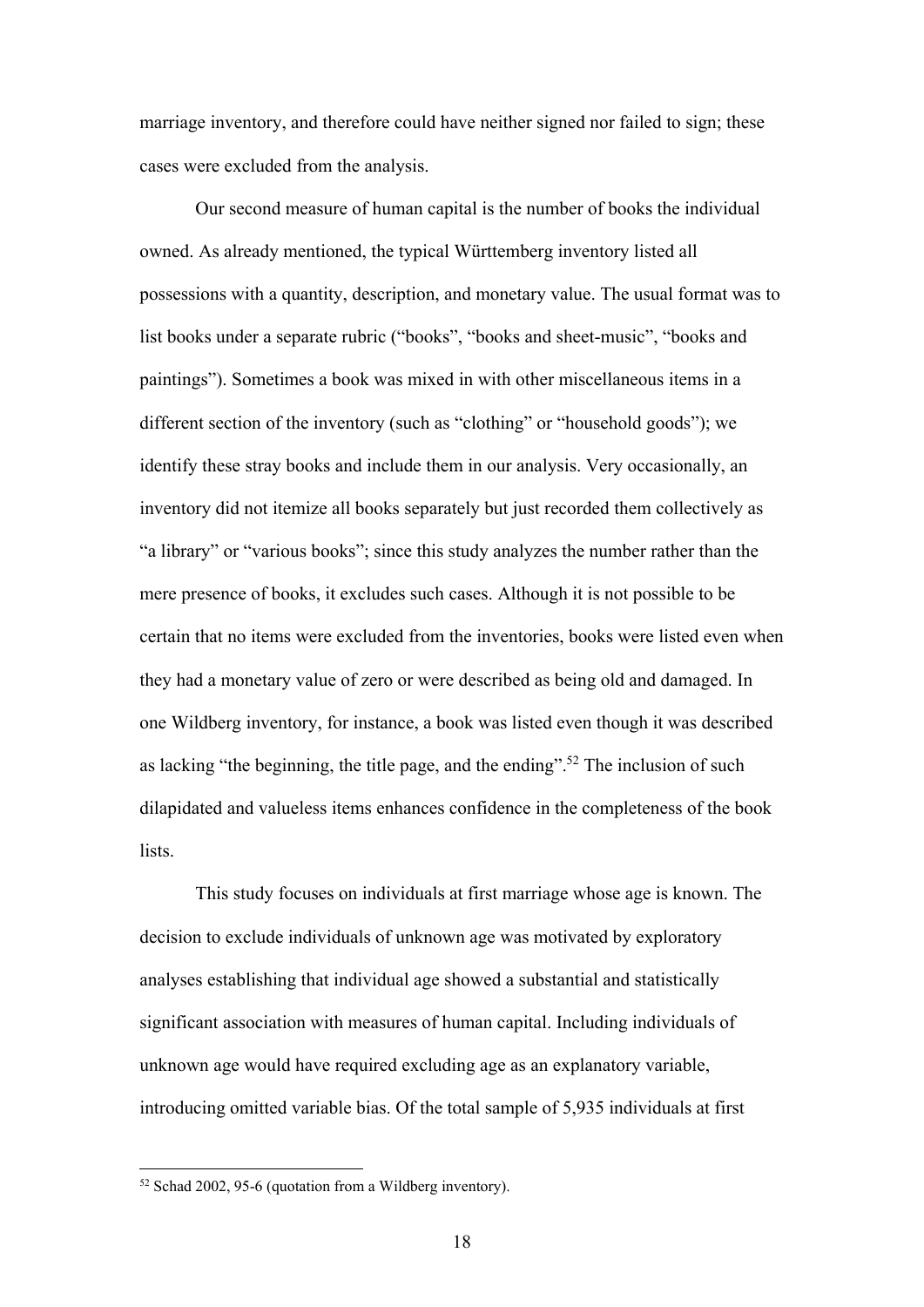marriage of known signing status, ages could be established for 5,168 (87 per cent), leaving a substantial sample which, as we shall see, did not differ observably from the wider sample.

The decision to focus on individuals at first marriage was motivated by the fact that, as already mentioned, there are reasons to expect a two-way causal relationship between education and wealth. Wealth makes it possible to consume more of all goods, including education; but education makes it possible to be more productive and thereby increase one's wealth. Observing an association between education and wealth does not provide information on the relative importance of these two possible causal processes; indeed, it does not even guarantee that one or the other is non-zero.

Analyzing individuals at first marriage makes it possible to exclude a large component of the process by which human capital might have affected wealth. For an individual in pre-modern Württemberg, most of the life-cycle phase during which human capital could increase wealth necessarily took place after first marriage. Never-married persons almost never maintained their own households: they lived as offspring in the parental household, servants earning legally capped wages, or (in a few cases) lodgers restricted to low-earning jobs in spinning or day-labouring.53

This paper therefore analyzes individuals at first marriage, the beginning of independent economic activity as an adult. At that point, human capital levels could have been influenced by existing wealth but would not have had much opportunity to contribute to that wealth. Subsequent analyses will explore measures of human capital

<u>.</u>

 $53$  For a detailed analysis of the economic life-cycle of females and males in pre-modern Württemberg, see Ogilvie 2003, 39-78.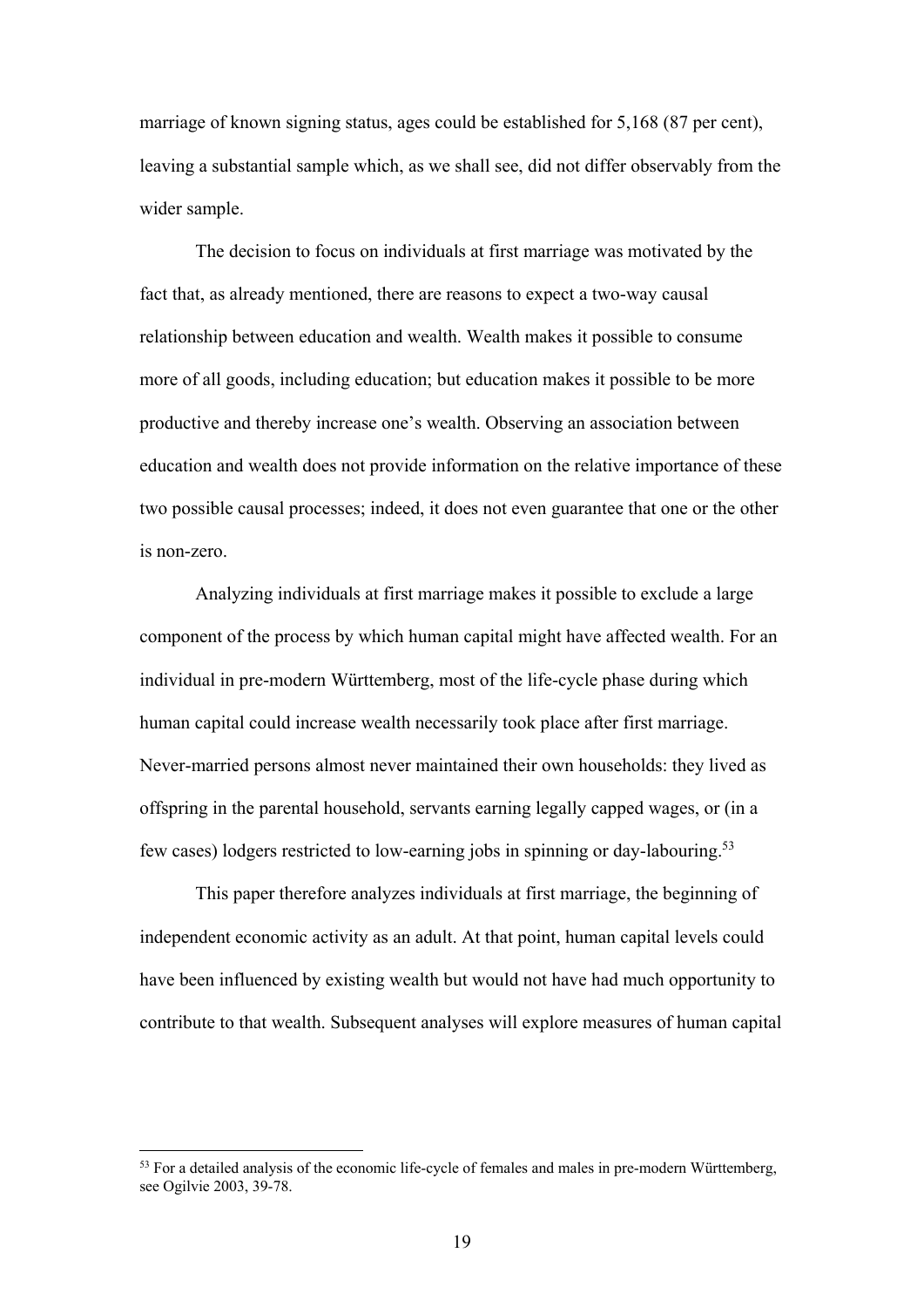at later stages of the life-cycle, after they might have affected individuals' economic characteristics as well as being affected by them.

#### 5. Descriptive Characteristics of the Book Ownership Dataset

The surviving inventories for Auingen and Wildberg between 1610 and 1900 yield observations of 5,168 individuals at first marriage whose age and signing status

are both known. Table 1 shows summary statistics for these data.

|                                             |                    | <b>Standard</b> |                    |                |                |
|---------------------------------------------|--------------------|-----------------|--------------------|----------------|----------------|
| Variable                                    | Mean               | deviation       | Median             | <b>Minimum</b> | <b>Maximum</b> |
| Number of books owned                       | 1.921              | 2.956           |                    | 0              | 80             |
| Sign (0=does not sign, 1=signs)             | 0.758              | 0.428           |                    | 0              |                |
| Year (of inventory)                         | 1780.770           | 70.660          | 1785               | 1610           | 1900           |
| Gender (0=male, 1=female)                   | 0.539              | 0.499           |                    | 0              |                |
| Community (0=Auingen, 1=Wildberg)           | 0.769              | 0.422           |                    | 0              |                |
| Age (at inventory)                          | 28.518             | 6.703           | 27                 | 15             | 99             |
| Wealth                                      | 307.554            | 844.082         | 133.150            | 0              | 30434.01       |
| Migration status (0=non-migrant, 1=migrant) | 0.289              | 0.453           | 0                  | 0              |                |
|                                             | Variable takes the |                 | Variable takes the |                |                |
|                                             | value 0            |                 | value 1            |                | <b>Total</b>   |
|                                             | N                  | %               | N                  | $\frac{9}{6}$  | N              |
| Owns any books (0=no, 1=yes)                | 997                | 19.3            | 4,171              | 80.7           | 5,168          |
| Sign (0=does not sign, 1=signs)             | 1,249              | 24.2            | 3,919              | 75.8           | 5,168          |
| Gender (0=male, 1=female)                   | 2,384              | 46.1            | 2,784              | 53.9           | 5,168          |
| Community (0=Auingen, 1=Wildberg)           | 1,196              | 23.1            | 3,972              | 76.9           | 5,168          |
| Migration status (0=non-migrant, 1=migrant) | 3,674              | 71.1            | 1,494              | 28.9           | 5,168          |

**Table 1: Summary Statistics for Book Ownership Data**

Book ownership was pervasive in this society. In Auingen and Wildberg, an individual getting married for the first time owned nearly 2 books on average. The minimum was 0 books and the maximum was 80. Only a small minority of brides and grooms – 19 per cent – went into marriage with no books at all. These two communities were not exceptional for early modern Württemberg, where similar figures on pervasive book ownership emerge from samples of marriage inventories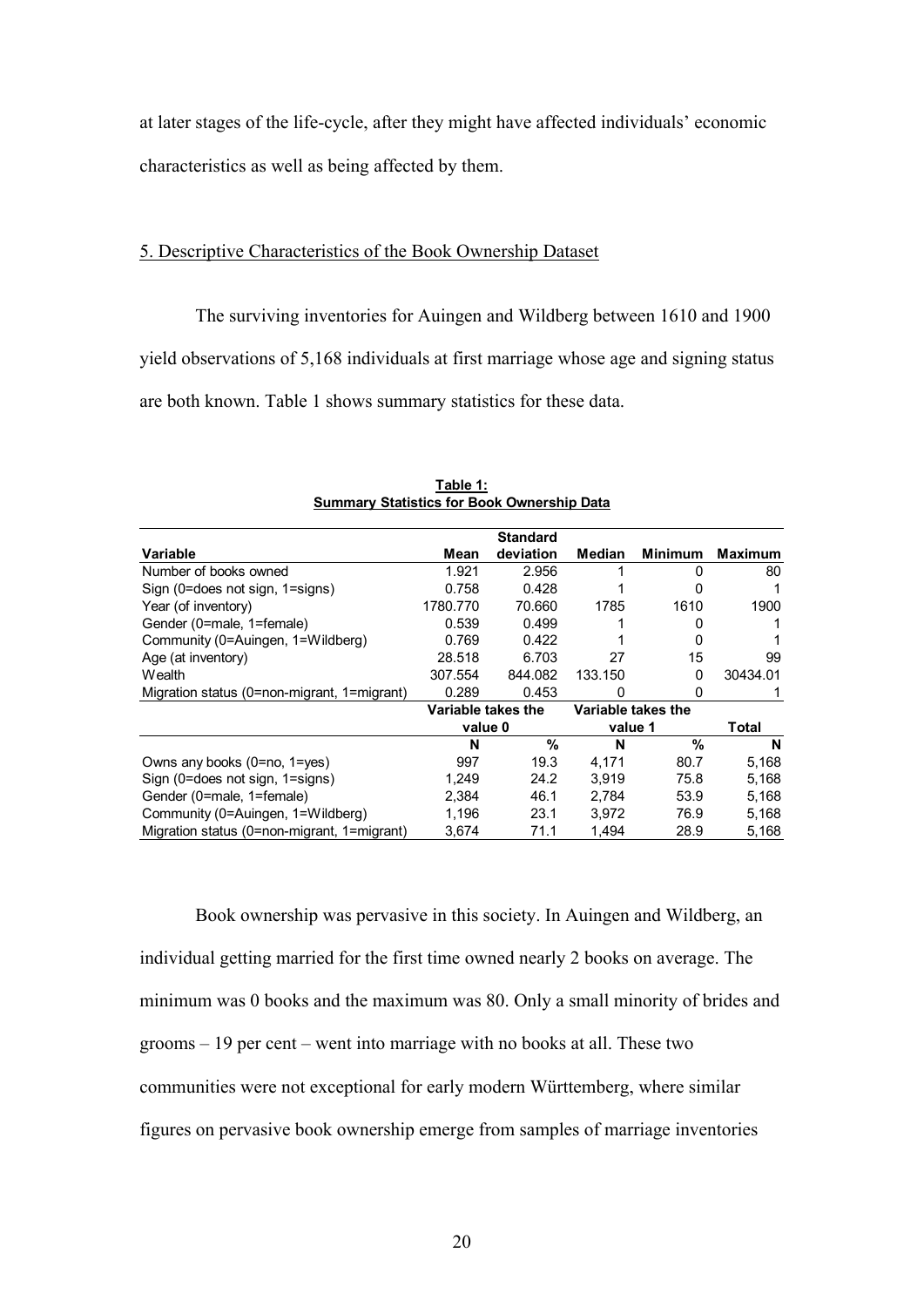for various periods between 1620 and 1840 in the Württemberg communities of Nürtingen, Laichingen, Bissingen an der Enz, Bondorf, Gebersheim, and Gruorn.<sup>54</sup>

The proportion of individuals able to sign their names was also high in our sample. Across a period of nearly three hundred years, more than three quarters of individuals in Auingen and Wildberg signed their inventories at first marriage, and thus mastered at least a basic level of literacy. Again, our two sample communities were not exceptional by the standards of other Württemberg communities, where literacy rates were as high as or even higher than in Auingen and Wildberg.<sup>55</sup>

The data set covers the period from 1610 to 1900, with the mean year of inventory lying close to 1781 and the median at 1795. However, although the data as a whole span 291 years, the period covered differs between the two communities. The inventories for Wildberg begin in 1610, and cover the 291 years between then and 1900, while those for Auingen begin only in 1677, and cover the 223 years between then and 1899. The absence of coverage for Auingen in the first half of the seventeenth century is not a serious matter for concern given that, as we shall see shortly, almost all the change in book ownership and proportions signing took place after c. 1650.

An attractive characteristic of the human capital data derived from Württemberg inventories is that women are more than equally represented. In our data, females comprise 54 per cent of observations, a desirable reversal of the usual under-representation of women in studies of developing economies. The preponderance of females in our data arises from the fact that in Württemberg, as in

<sup>54</sup> On Nürtingen, see Benscheidt 1985, 60 (Table 5), 111 (Table 11), 152 (Table 17), 193 (Table 23). On Laichingen, see Medick 1996, 482 (Table 6.5), Medick 1996, 610 (Table E.8.). On Bissingen an der Enz, see Schad 2002, 98 (Table 10a), 100-1 (Tables 11a, 11b, 11c), 103 (Table 13). On Bondorf,

 $<sup>55</sup>$  See the comparative figures for other Württemberg towns and villages in Ogilvie and Küpker 2015,</sup> 22 (Table 3).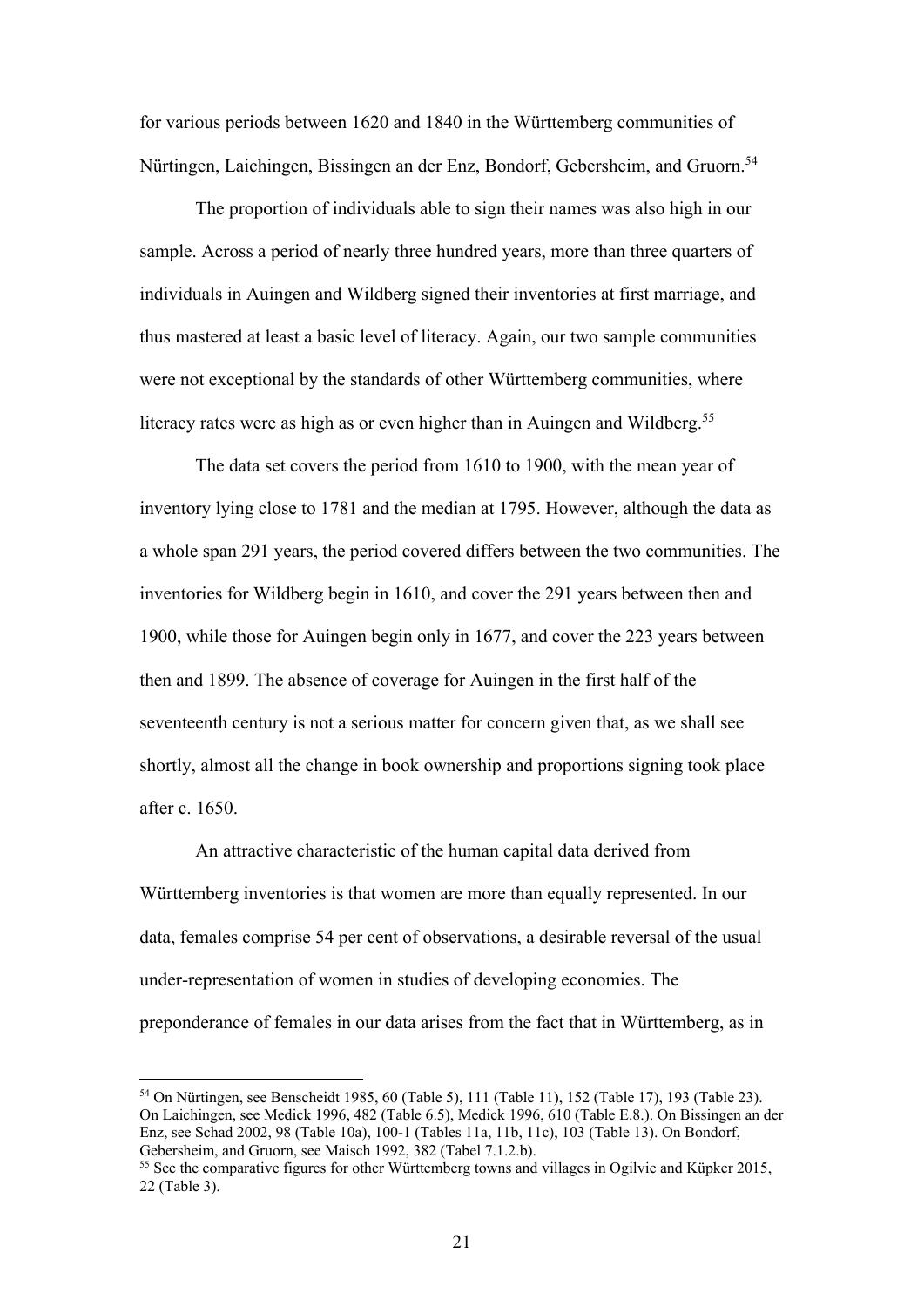most pre-modern European societies, widowhood for males was almost always followed by remarriage, often to a never-married female, while a much larger proportion of widows did not remarry. Remarriage was thus more common among males and first marriage more common among females. The consequence for our data is that a given number of marriage inventories involves more first-marrying females and more remarrying males, with the result that more than half of observations are for females.

In our data, the balance between urban and rural observations is strongly tilted in favour of the town. Over 76 per cent of the sample consists of inhabitants of Wildberg. The preponderance of individuals from the town arises from two factors. First, the data for Wildberg cover a period of 291 years while those for Auingen cover only 223, and thus the village is represented during only 77 per cent as many years as the town. Second, Wildberg had a much larger population, with four times as many inhabitants as Auingen in the seventeenth century and still over three times as many during most of the nineteenth, so there were many more inhabitants to marry and generate inventories in the town.

The age of individuals in our data was not recorded in the original inventories but was obtained through record linkage, whereby inventories were matched to a family reconstitution based on marriage registers, baptism registers, burial registers, census-type listings, and tax registers. The sample mean age in our dataset, for firstmarrying individuals at the time of their marriage inventory, was 28.5 years and the sample median was 27 years. The mean and median age at inventorying for these first-marrying individuals is reassuringly similar to the analogous statistics for age at first marriage in the wider population, as established by the family reconstitutions for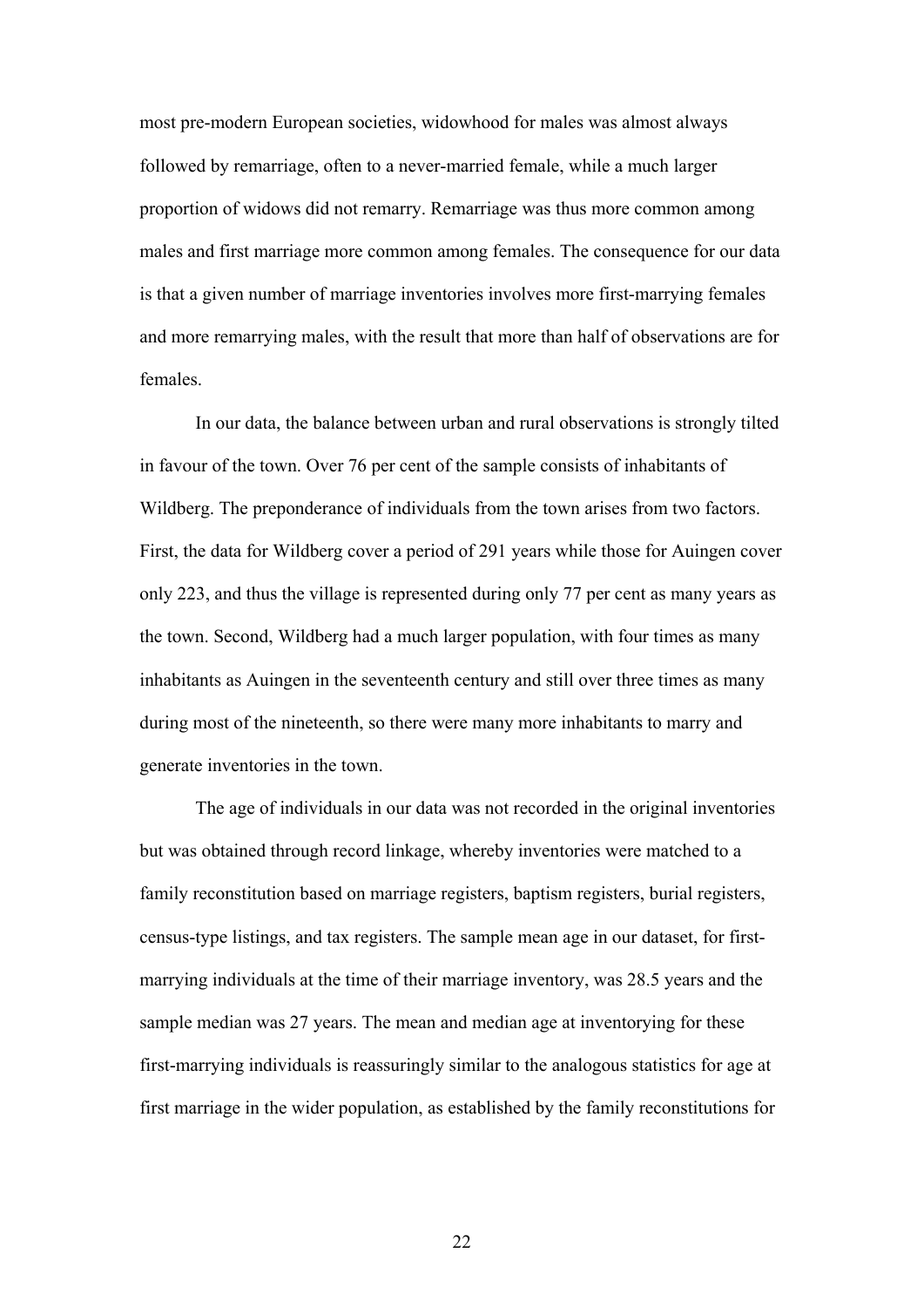Auingen and Wildberg.<sup>56</sup> This provides reassurance that the population of individuals represented in our inventories of persons at first marriage is similar to the wider population of those marrying for the first time in these two communities between 1610 and 1900.

The total wealth of an individual was calculated as the inflation-adjusted value of his or her real estate (buildings and land) plus his or her moveable goods (cash, jewellery, silver and gold, clothing, books, bedding, household linen, household vessels, furniture, general household goods, draft equipment, craft tools, business wares, animals, food and grain stores). The value of these possessions was measured in Württemberg *Gulden* (fl), adjusted for the rate of inflation, with an index year of 1565. The index year was chosen because the data for the wider project of which this is a part begin at that date, and the inflation index is the one used in previous publications from this project.<sup>57</sup> In the regression sample, the mean value of total wealth was 308 fl, but the median was 133 fl, resulting from the heaping of observations at the lower end of the wealth distribution.

The migration status of individuals in our data set relied not just on information in the original inventory but also on information derived from the family reconstitution. An individual was recorded as a "migrant" if he or she was ever recorded in any document as having been resident in a community other than the one in which his or her inventory at first marriage was drawn up. Of the individuals in our data set, 29 per cent were migrants according to this definition. People in Württemberg, as in most other pre-modern European societies, were thus highly

<u>.</u>

 $56$  Guinnane and Ogilvie 2014, 92 (Table 3), 94 (Table 5).

<sup>57</sup> See the discussion in Ogilvie, Küpker and Maegraith 2012, 141.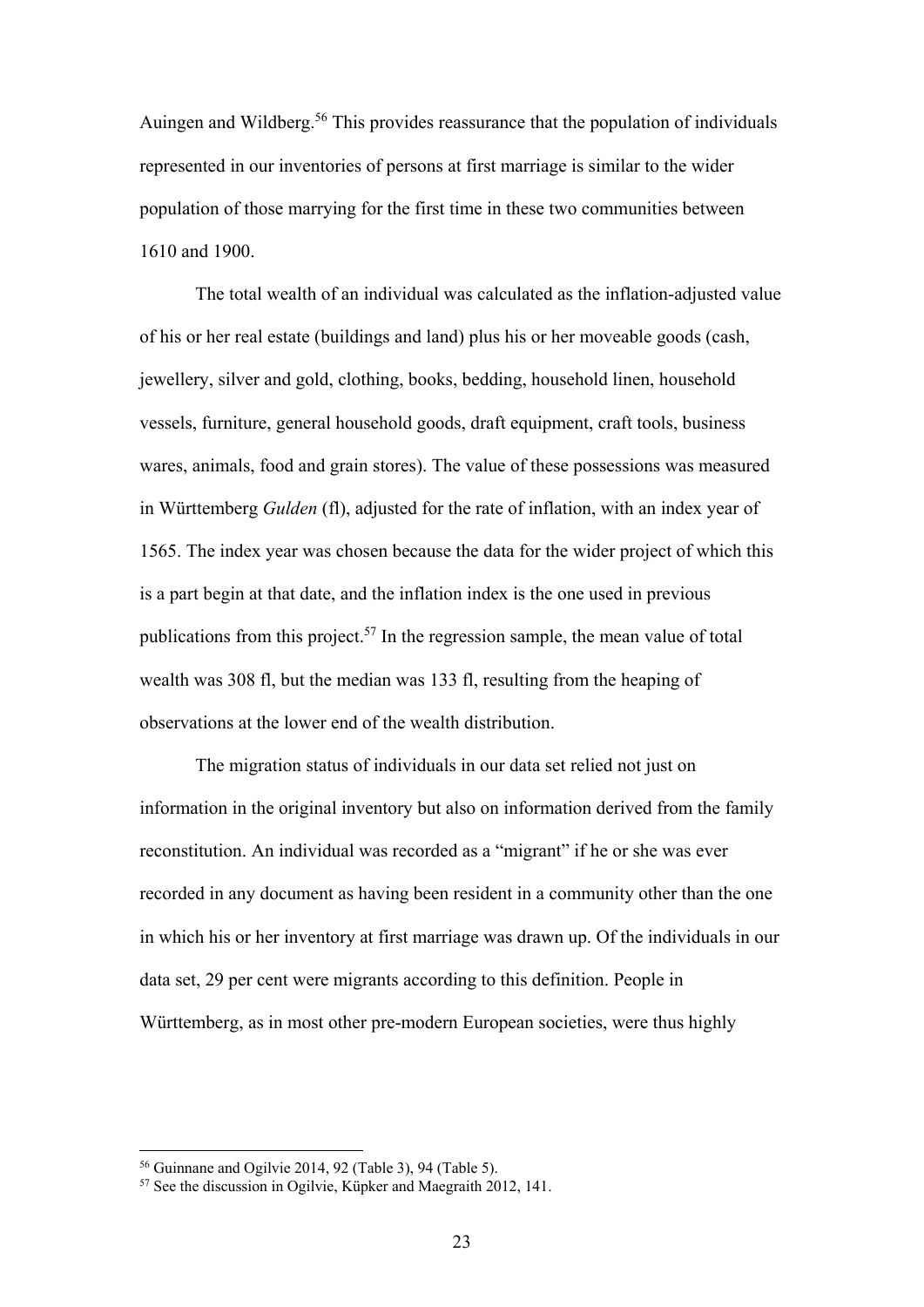mobile, with between one-quarter and one-third of them changing their community of residence at least once in their lives.

#### 6. Change Over Time in Human Capital Indicators

We begin the analysis by examining how human capital – measured by book ownership and signatures – developed in these two communities between 1610 and 1900. For the reasons discussed earlier, this paper focuses on human capital at first marriage for individuals of known age. But to set it in context, it is useful to show how human capital levels for this sample of individuals developed over time alongside levels for the wider sample including individuals of unknown age, as well as for individuals at remarriage and (in the case of book ownership) death.

Figure 1 shows the percentages of individuals of both genders in both communities owning books in each decade between 1610 and 1900. The percentages are calculated for three sets of people: 5,935 individuals at first marriage including those of unknown age; 5,168 individuals at first marriage whose ages are known; 1,460 individuals at second or subsequent marriages; and 1,543 individuals at death. Reassuringly from the perspective of research design, the mean number of books owned for the sub-sample of known age is nearly identical to the larger sample of individuals at first marriage that includes those of unknown age.

Individuals at first marriage, whether or not their age was known, owned about 0.6 books on average in the early seventeenth century, 1.4 in the late seventeenth century, 1.8 in the early eighteenth century, 2.3 in the late eighteenth century, and 2.0 books throughout the nineteenth century. Thus the nineteenth century was a period of retrenchment, during which book ownership at first marriage was hardly higher than it had been in the first half of the eighteenth century.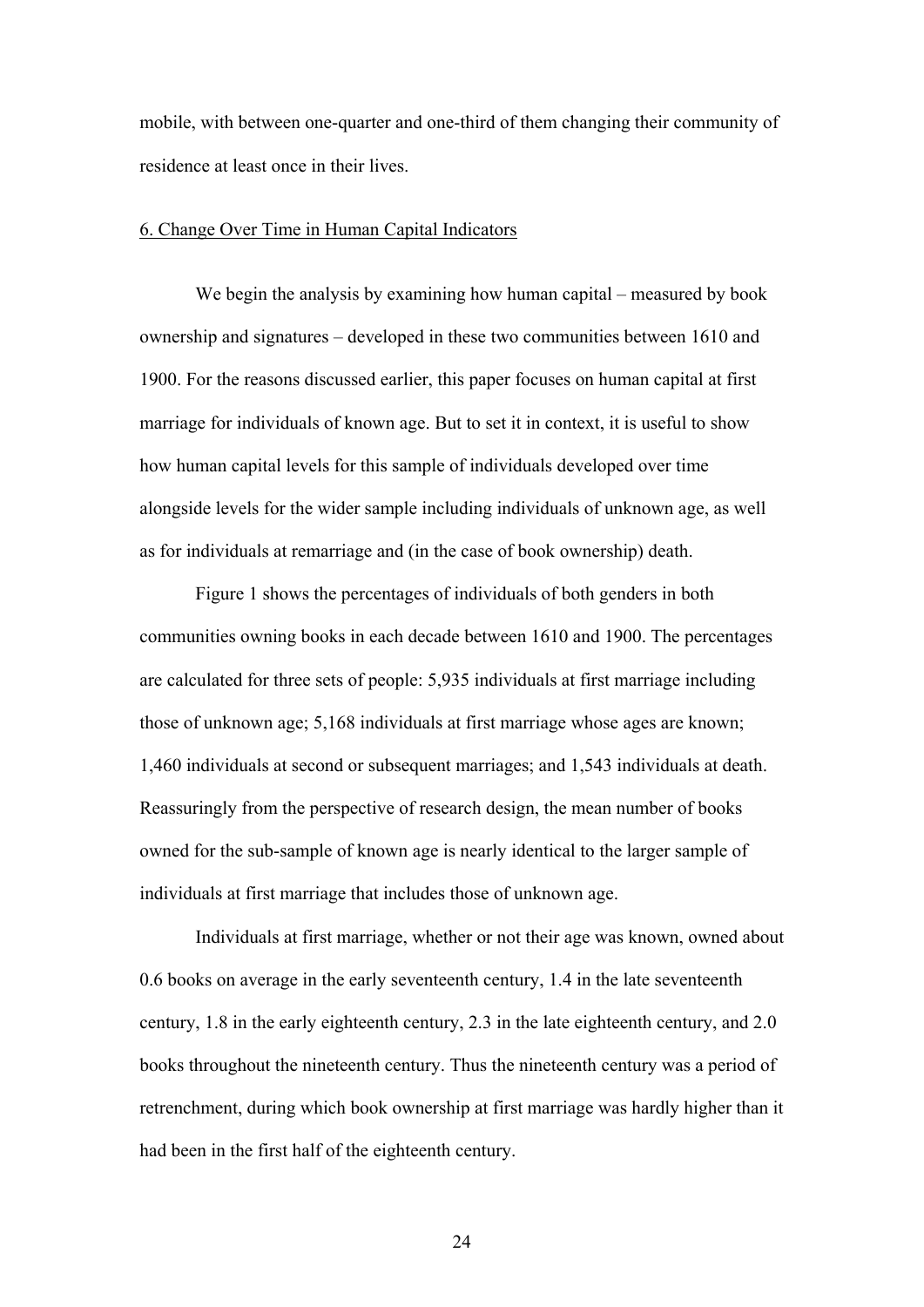

**Figure 1: Number of Books Owned, Both Communities, Both Sexes, by Inventory Sample**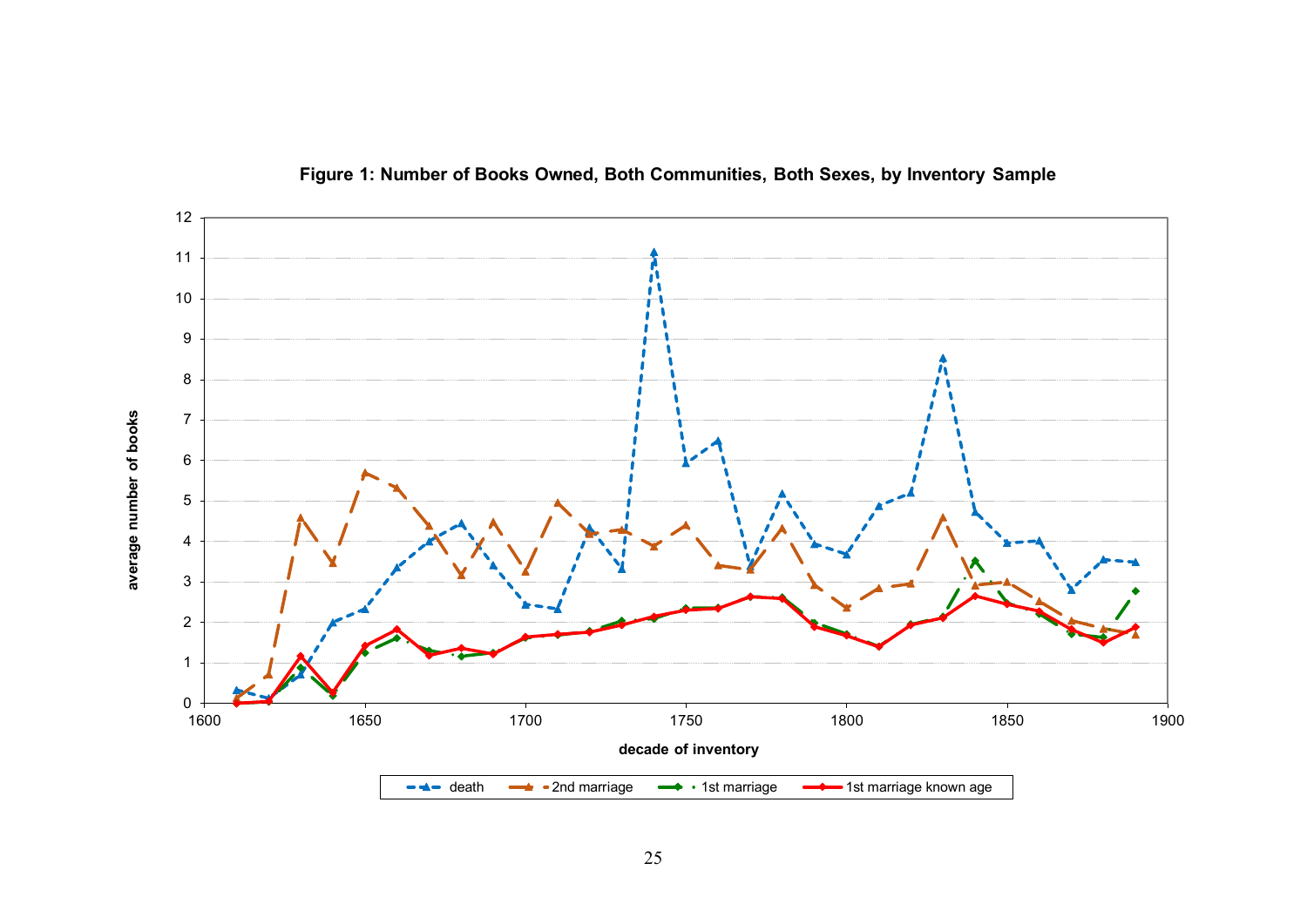At remarriage, individuals owned many more books than at first marriage. The average lay at about 3 in the first half of the seventeenth century, 4.6 in the second half, around 4 for most of the eighteenth century, 3 in the first half of the nineteenth century, and just above 2 in the second half of the nineteenth century. In the early nineteenth century, therefore, book ownership at remarriage was hardly higher than in the early seventeenth century, and by the later nineteenth century it had fallen to a level lower than in any previous era.

Book ownership at death fluctuated much more than at marriage or remarriage. Individuals always owned more books on average at death than at first marriage. However, before 1700 people owned fewer books at death than at remarriage, with less than 1 book on average at death in the first half of the seventeenth century and 3.5 in the second half. After 1700, book ownership at death consistently exceeded the level at remarriage, rising from 4.7 in the first half of the eighteenth century to 5 in the second half, to 5.4 between 1800 and 1850. But after 1850, the familiar nineteenth-century decline set in, and average book ownership was only about 3.6, nearly 2 books fewer than in the first half of the century.

Figure 2 carries out the same exercise for the conventional measure of historical human capital, the proportion of people signing their names. As with book ownership, so too with signatures, there is virtually no difference between the entire sample of individuals at first marriage and the sub-sample of known age. This provides reassurance that we have not incurred a problem of sample selection bias by restricting the analysis to persons of known age.

Among individuals at first marriage, whether or not their age was known, the percentage signing their marriage inventories rose from close to 0 in the first half of the seventeenth century to around 40 per cent in the second half of the century. It lay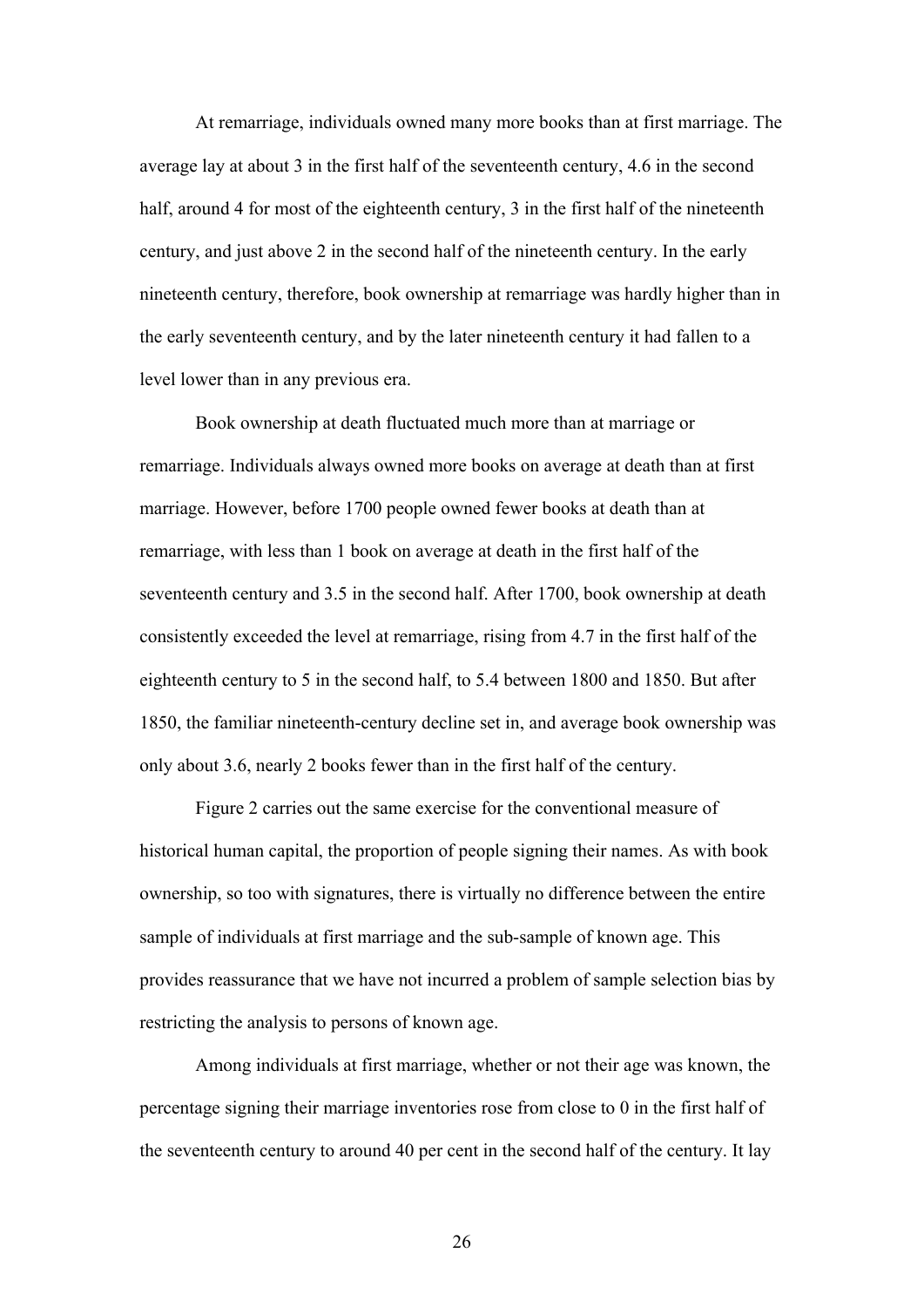

**Figure 2: Share of Individuals Signing Name, Both Communities, Both Sexes, by Inventory Sample**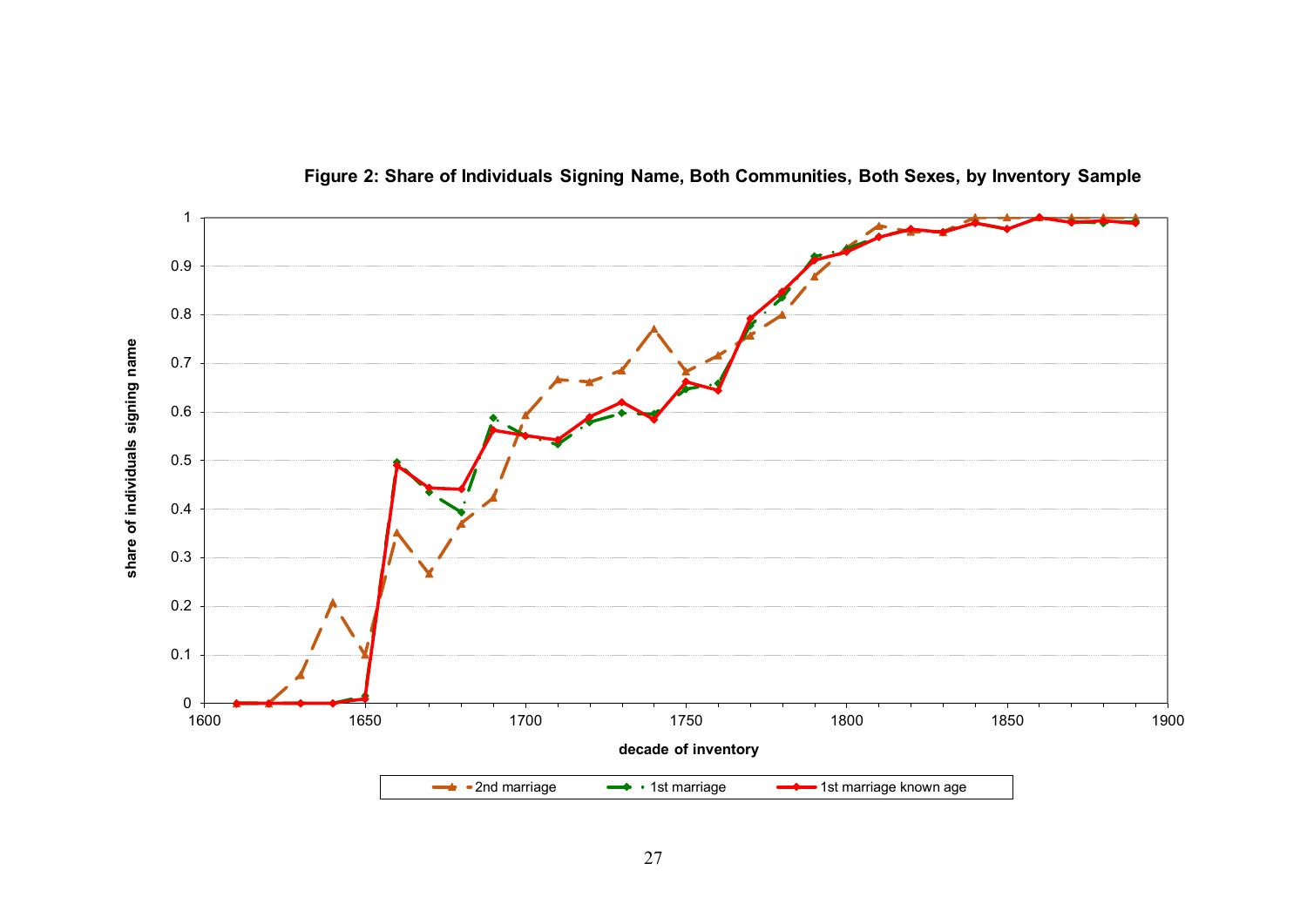around 60 per cent in the first half of the eighteenth century and at 77 per cent in the second half. In the first half of the nineteenth century it reached 96 per cent and in the second half of the century 99 per cent.

For individuals entering second or subsequent marriages, the trajectory was similar. In the first half of the seventeenth century, the percentage signing was 7 per cent, compared to zero for individuals at first marriage. But in the second half of the seventeenth century, 30 per cent signed at remarriage compared to 40 per cent at first marriage. In the first half of the eighteenth century, 68 per cent signed at remarriage, compared to only 58 per cent at first marriage. From c. 1750 onwards, the proportion signing at remarriage was virtually identical to the proportion at first marriage, lying at 77 per cent in the second half of the eighteenth century and close to 100 per cent throughout the nineteenth century. At least judging from these raw figures, human capital levels at marriage do not seem to have differed greatly among different inventory samples.

Figure 3 sets two human capital indicators – the share of individuals owning books and the share who signed – alongside one another, focussing just on the sample of people at first marriage of known age. The two indicators follow a similar trajectory, in the sense that they rise from close to zero in the first half of the seventeenth century to close to 100 per cent in the nineteenth century. However, the relationship between the two curves changes fundamentally around 1790. From 1610 to 1780, the share owning books is consistently higher than the share producing signatures, whereas from 1790 to 1900 the share signing is consistently higher than the share owning books. In the first half of the seventeenth century, zero per cent sign but 7 per cent own books; in the second half, 39 per cent sign while 54 per cent own books; in the first half of the eighteenth century, 58 per cent sign and 80 per cent own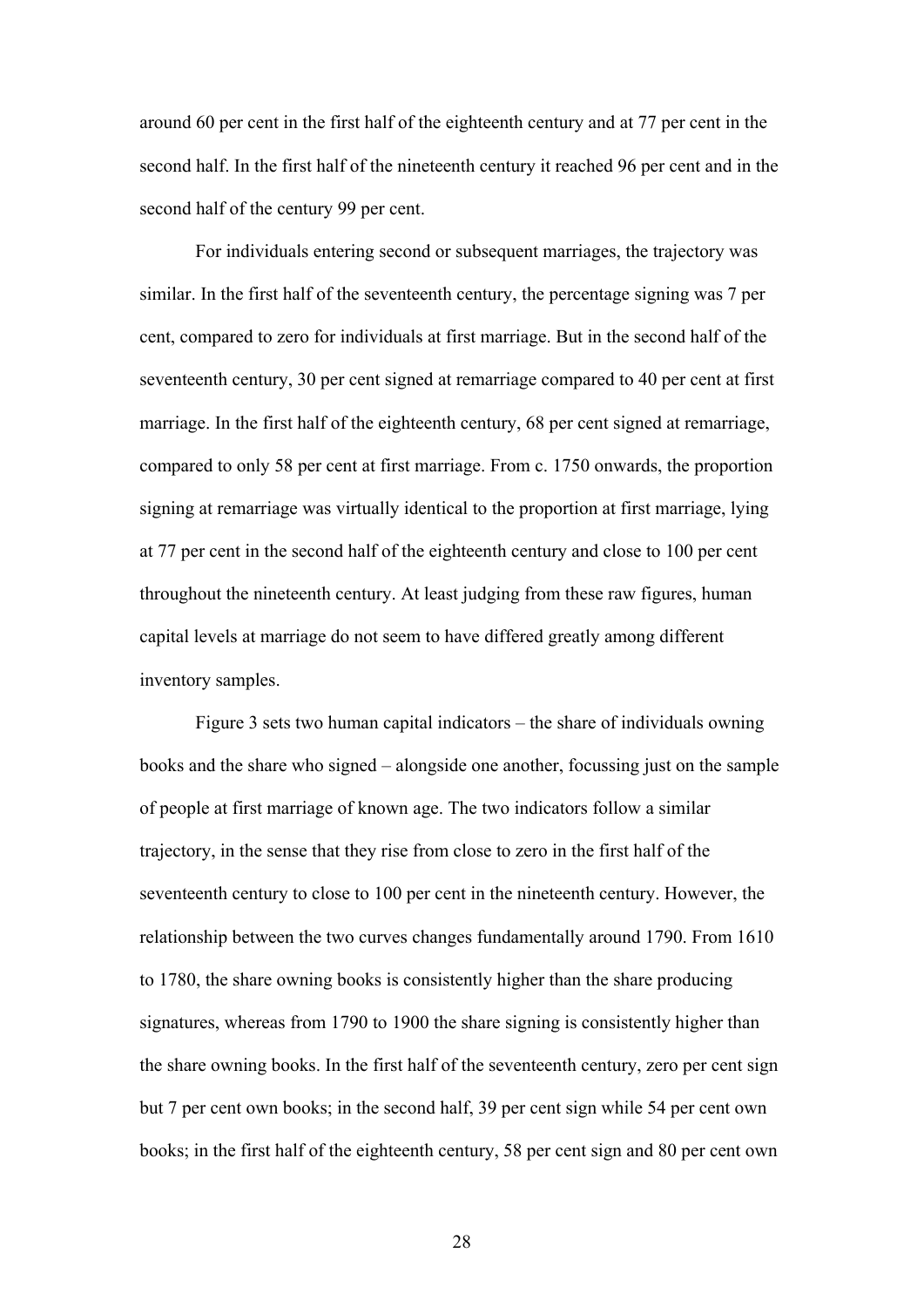

**Figure 3: Share of Individuals Owning Books Compared to Share Signing Name, Both Communities, Both Sexes (first marriage, known age)**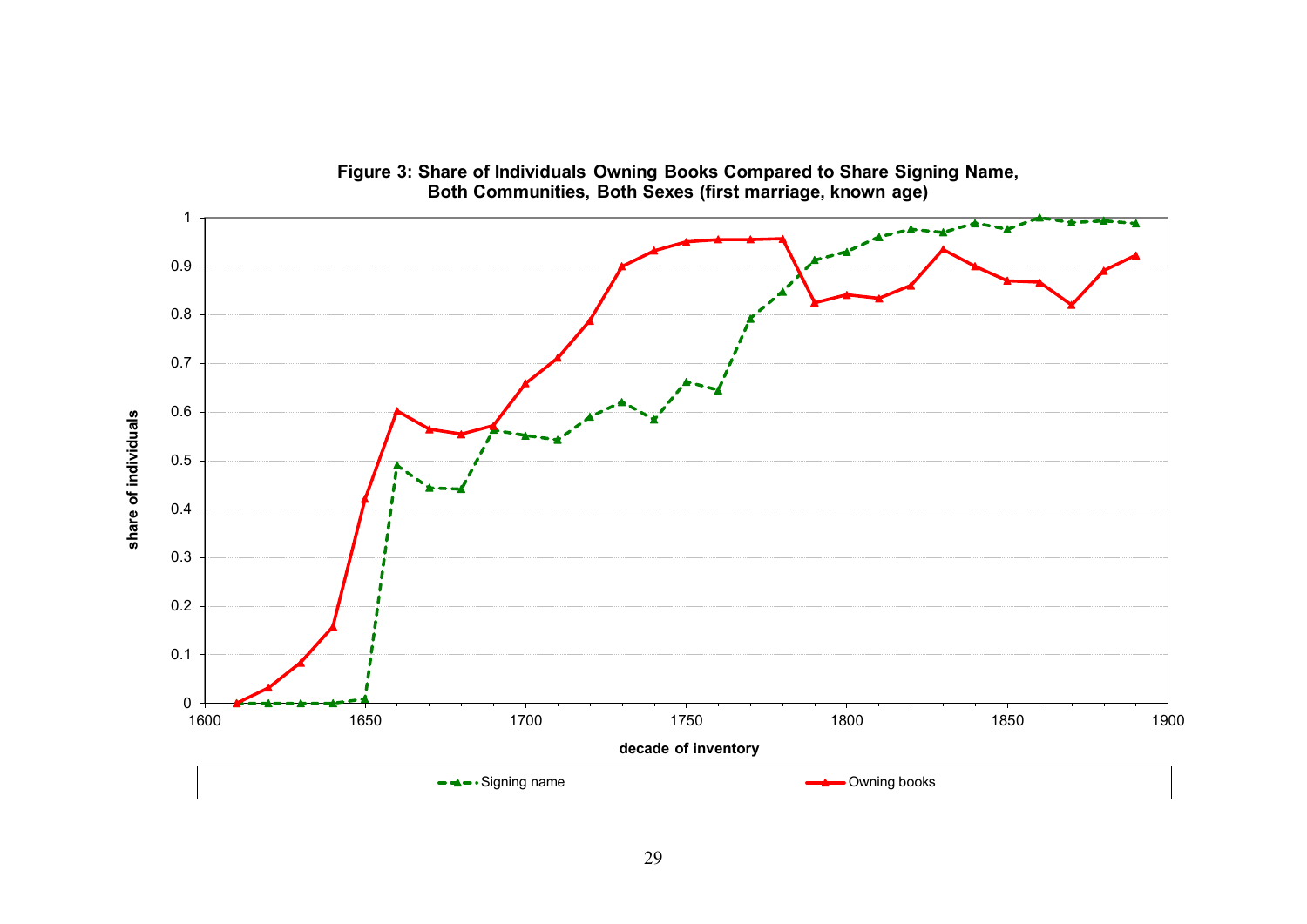books; in the second half of the eighteenth century 77 per cent sign and 93 per cent own books. After 1800, the two curves still lie close together, but signing is dominant. The share owning books falls to 87 per cent where it stagnates for the entire nineteenth century whereas the share producing signatures rises to 96 per cent in the first half of the nineteenth century and 99 per cent in the second half. Figure 3 thus reveals intriguing changes in the association between different human capital indicators over the three centuries of observation.

However, there is a limit to what we can learn simply by examining the raw data. To investigate changes over time in the association between book ownership and signatures, we need to control for the number of observations at any given time and for other variables that might be associated with book ownership. This requires a regression analysis, to which we now turn.

#### 7. Regression Analysis of Book Ownership

We begin analysis of the relationship between book ownership and signatures by displaying in Table 2 the mean number of books owned according to the century of observation and whether individuals signed. In the seventeenth century most individuals did not sign, but by the eighteenth century most did, and in the nineteenth century only a tiny minority did not sign. The average number of books owned by signers was higher than the average for non-signers in both the seventeenth and eighteenth centuries, but in the nineteenth century the average number of books owned by the small number of non-signers was higher than that owned by the signers. The standard deviation of books owned by non-signers in the nineteenth century was high (6.08 as compared to 3.39 for signers), suggesting that the high average number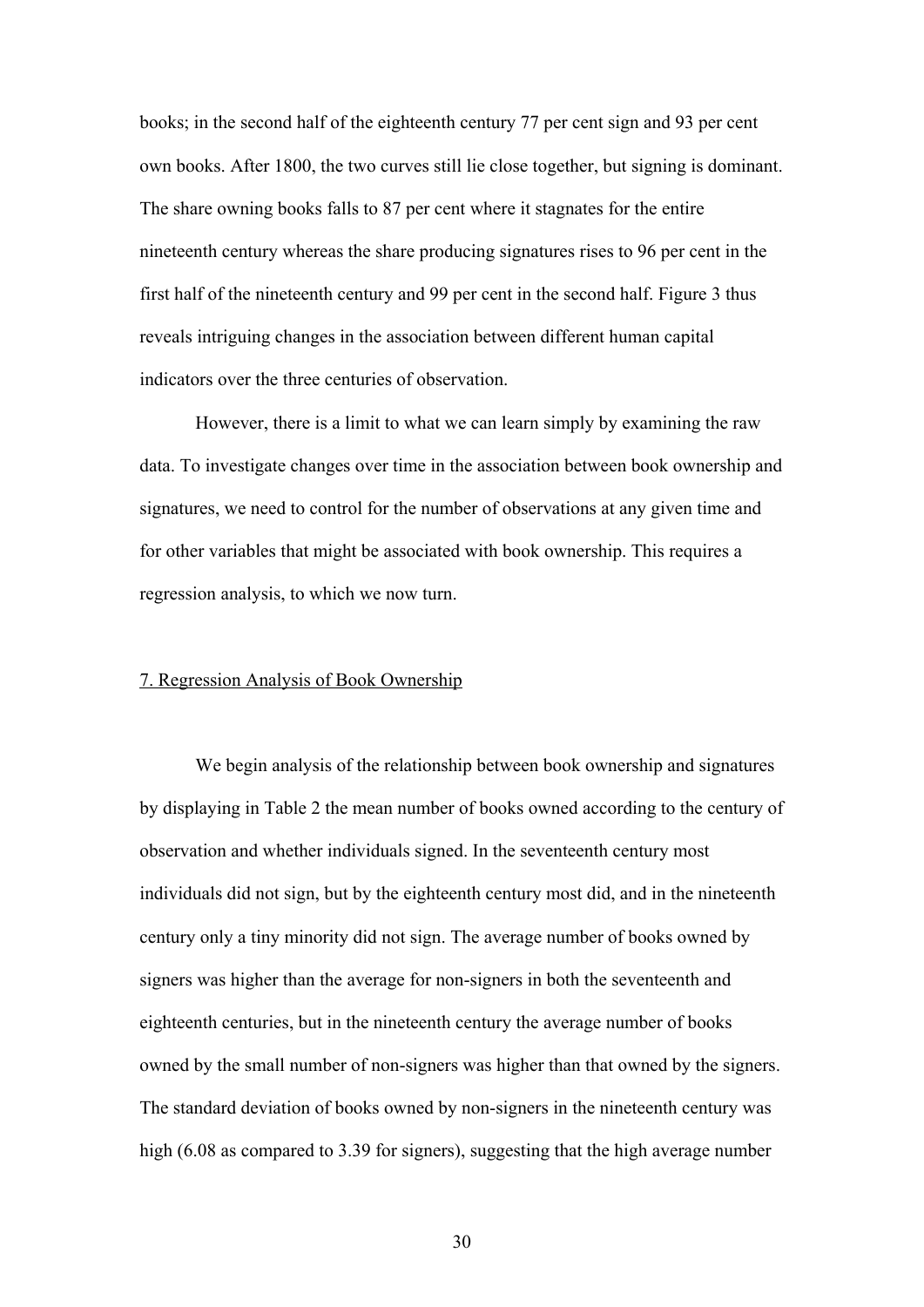| Century     | Did not sign |             |              | Did sign    | Total        |             |
|-------------|--------------|-------------|--------------|-------------|--------------|-------------|
|             | No.          | Mean no.    | No.          | Mean no.    | No.          | Mean no.    |
|             | observations | books owned | observations | books owned | observations | books owned |
| Seventeenth | 515          | 0.83        | 253          | 1.88        | 768          | 1.17        |
| Eighteenth  | 682          | 1.74        | 1.448        | 2.28        | 2.130        | 2.11        |
| Nineteenth  | 52           | 2.56        | 2.218        | 1.99        | 2.270        | 2.00        |
| Total       | 1.249        | 1.40        | 3.919        | 2.09        | 5.168        | 1.92        |

**Table 2: Book Ownership by Century of Observation and Signature**

of books owned by non-signers was due to a few very large values. However, the median number of books owned, which is less influenced by outliers, was 2 for the former group and 1 for the latter group, suggesting that the greater book ownership of the non-signers in the nineteenth century cannot be ascribed solely to the effect of a few outliers.

To deepen the analysis of the relationship between book ownership and signatures, we regressed book ownership on a dummy variable indicating whether individuals signed, two dummy variables for observations in the eighteenth and nineteenth centuries, and two terms which interacted the dummy variable for signing with the dummy variables for the eighteenth and nineteenth centuries. We used two different estimation methods to do this: OLS, and negative binomial regression. The latter method is suitable for count data such as book ownership, and is preferable to Poisson regression when the variance of the data is greater than the mean, as is the case here – the mean book ownership in our data is 1.92 while the variance is 8.74.

The estimation results are shown in columns 3.1 and 3.2 of Table 3, together with, for each of the three centuries, the estimated marginal effect of signing on book ownership implied by the regression results. The goodness of fit of the negative binomial regression in column 3.2 is measured by a deviance-based R-squared, as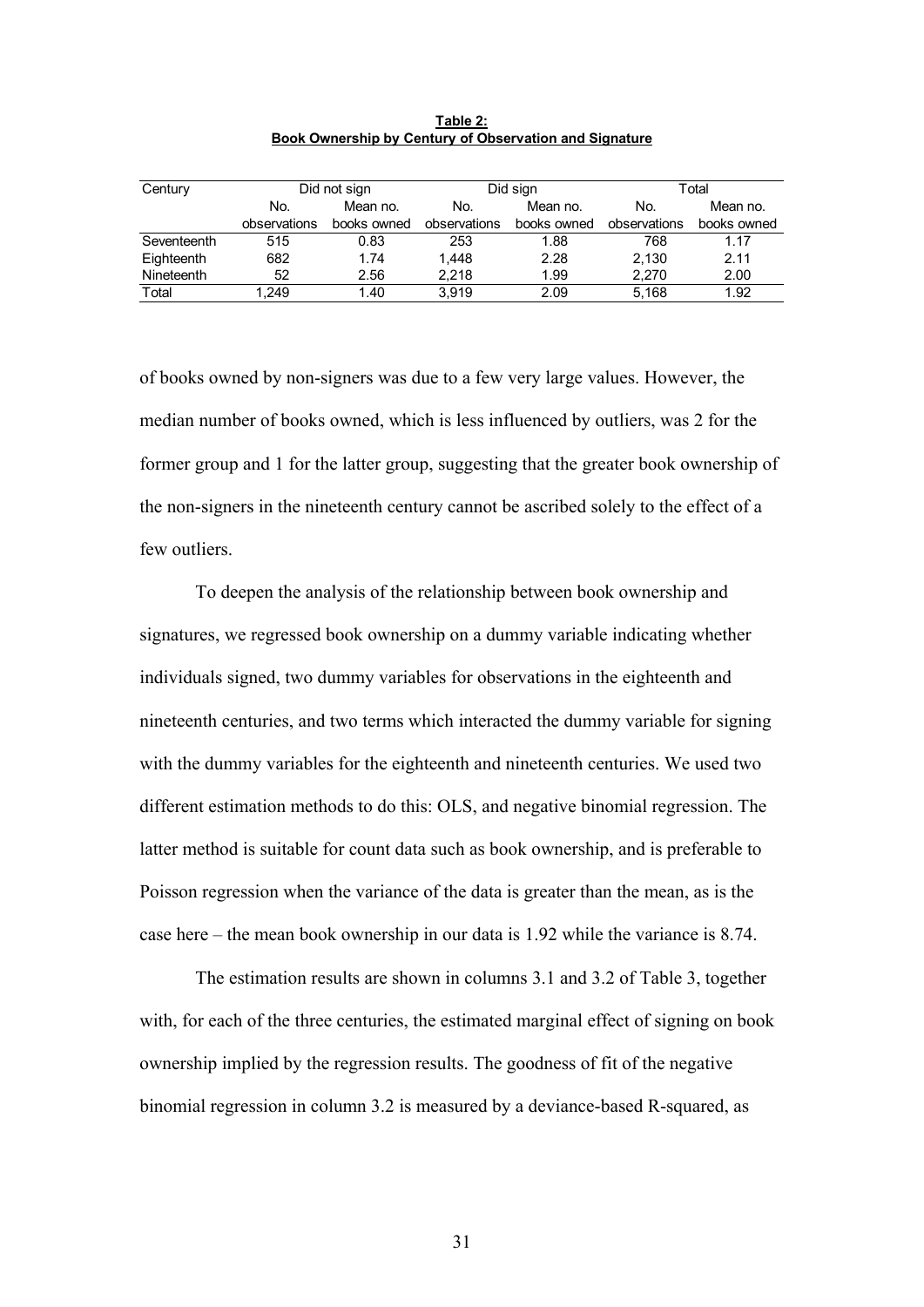|                          | Dependent Variable: Number of Books |             |            |             |  |  |
|--------------------------|-------------------------------------|-------------|------------|-------------|--|--|
| Regressors               | 3.1                                 | 3.2         | 3.3        | 3.4         |  |  |
| Sign                     | $1.052***$                          | $0.822***$  | $1.052***$ | $0.822***$  |  |  |
|                          | (0.227)                             | (0.161)     | (0.227)    | (0.161)     |  |  |
| 18th century             | $0.915***$                          | $0.746***$  | $0.915***$ | $0.746***$  |  |  |
|                          | (0.118)                             | (0.124)     | (0.118)    | (0.124)     |  |  |
| 19th century             | $1.732**$                           | $1.131***$  | $0.920***$ | $0.749***$  |  |  |
|                          | (0.841)                             | (0.347)     | (0.245)    | (0.175)     |  |  |
| Sign*18th century        | $-0.512**$                          | $-0.552***$ | $-0.512**$ | $-0.552***$ |  |  |
|                          | (0.246)                             | (0.168)     | (0.246)    | (0.168)     |  |  |
| Sign*19th century        | $-1.624*$                           | $-1.075***$ | $-0.811**$ | $-0.693***$ |  |  |
|                          | (0.868)                             | (0.366)     | (0.328)    | (0.209)     |  |  |
| Constant                 | $0.825***$                          | $-0.192$    | $0.825***$ | $-0.192$    |  |  |
|                          | (0.0978)                            | (0.118)     | (0.0978)   | (0.118)     |  |  |
| Observations             | 5,168                               | 5,168       | 5,167      | 5,167       |  |  |
| R-squared                | 0.019                               |             | 0.019      |             |  |  |
| Deviance-based R-squared |                                     | 0.053       |            | 0.053       |  |  |

| Table 3:                                                 |
|----------------------------------------------------------|
| Simple Regression Analysis of Book Ownership and Signing |

| 17th century | $1.052***$ | $1.052***$ | $1.052***$ | $1.052***$ |
|--------------|------------|------------|------------|------------|
|              | (0.227)    | (0.227)    | (0.227)    | (0.227)    |
| 18th century | $0.540***$ | $0.540***$ | $0.540***$ | $0.540***$ |
|              | (0.0946)   | (0.0945)   | (0.0946)   | (0.0945)   |
| 19th century | $-0.572$   | $-0.572$   | 0.241      | 0.241      |
|              | (0.838)    | (0.838)    | (0.236)    | (0.236)    |

#### **Notes:**

1

Figures in parentheses are Huber‐White robust standard errors.

\*, \*\* and \*\*\* denote significance at the 0.10, 0.05 and 0.01 levels respectively.

The deviance‐based R‐squared is the goodness‐of‐fit measure recommended by Cameron and Windmeijer for count‐data models.

The marginal effect is the discrete difference between estimated book ownership for individuals who did and did not sign.

suggested by Cameron and Windmeijer.<sup>58</sup> The deviance of a regression model is defined to be twice the difference between the maximum achievable log-likelihood and the log-likelihood of the fitted model. In the linear regression model under normality, the deviance equals the residual sum of squares, and hence in more general frameworks it is used as a generalization of the sum of squares. The deviance-based

<sup>58</sup> Cameron and Windmeijer 1996.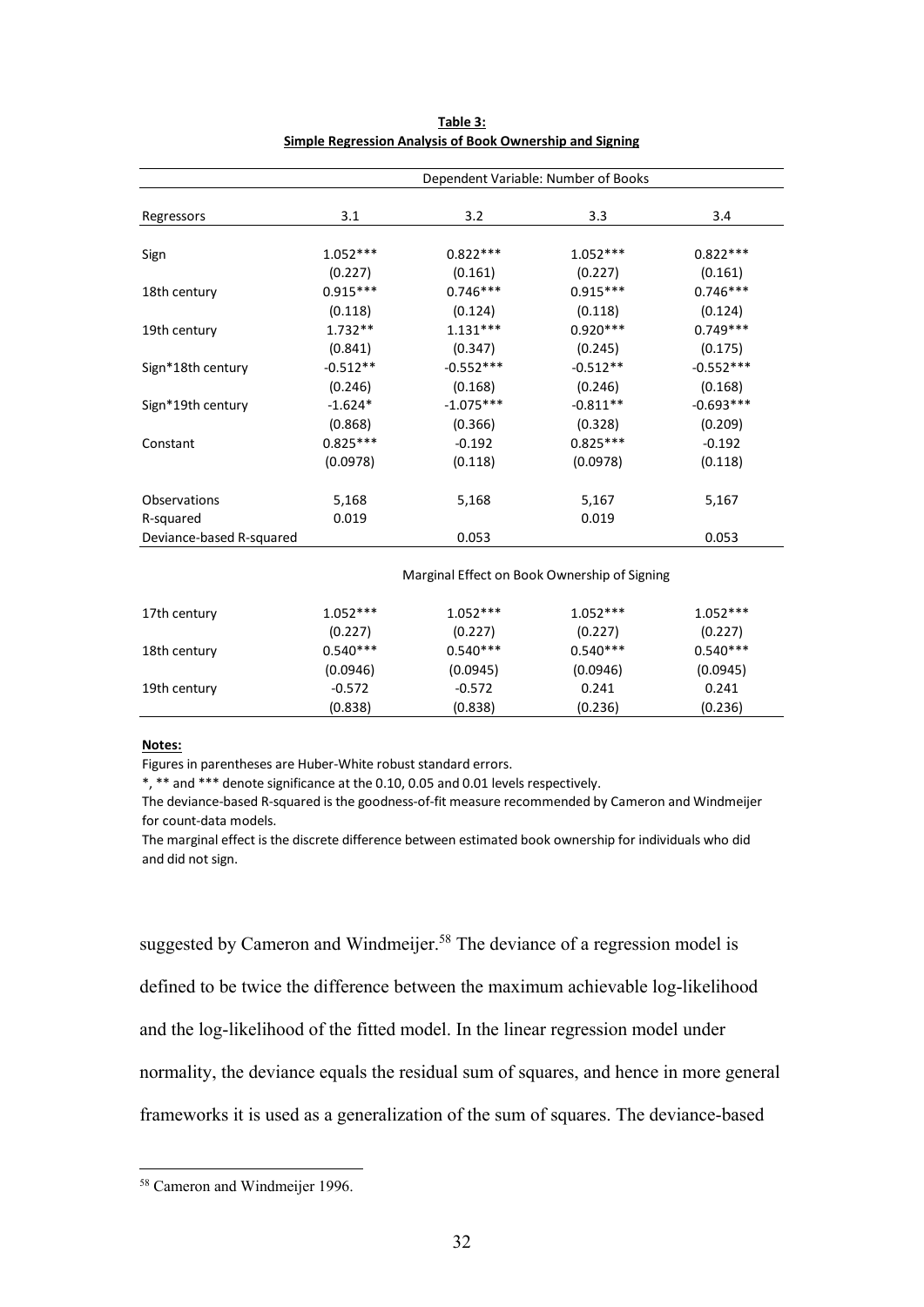R-squared is computed as the proportional reduction in the deviance that results from the inclusion of the regressors as compared to its value in the intercept-only model. This measure is analogous to the R-squared measure in the linear regression model and has similar properties, such as lying between 0 and 1 and not decreasing when regressors are added.

The marginal effects in columns 3.1 and 3.2 are almost identical, showing that the estimated effect of signing on book ownership does not depend on the estimation method. The association was positive and statistically significant at the 0.01 level in the seventeenth and eighteenth centuries, but in the nineteenth century signing was associated with owning fewer books than not signing, although this effect is not statistically significant at conventional levels.

This surprising result may be due to the effect of a small number of outliers among the 52 observations of individuals in the nineteenth century who did not sign. We therefore used Cook's distance measure to identify influential data points in the OLS regression 3.1 in Table 3, and found that by far the most influential observation was that for the individual who owned the largest number of books (44) among the non-signers. Hence we dropped this individual from our analysis and re-estimated the regression equations. The results are shown in columns 3.3 and 3.4 of Table 3.

As in columns 3.1 and 3.2, the estimated marginal effects in columns 3.3 and 3.4 are almost identical with one another. The association between signing and book ownership in the seventeenth and eighteenth centuries does not change as a result of dropping the outlier, but now the association in the nineteenth century is positive although still not statistically significant (note that this association is now estimated more precisely, with removal of the outlier leading to the standard error of the estimated marginal effect falling from about 0.84 to about 0.24). Dropping the outlier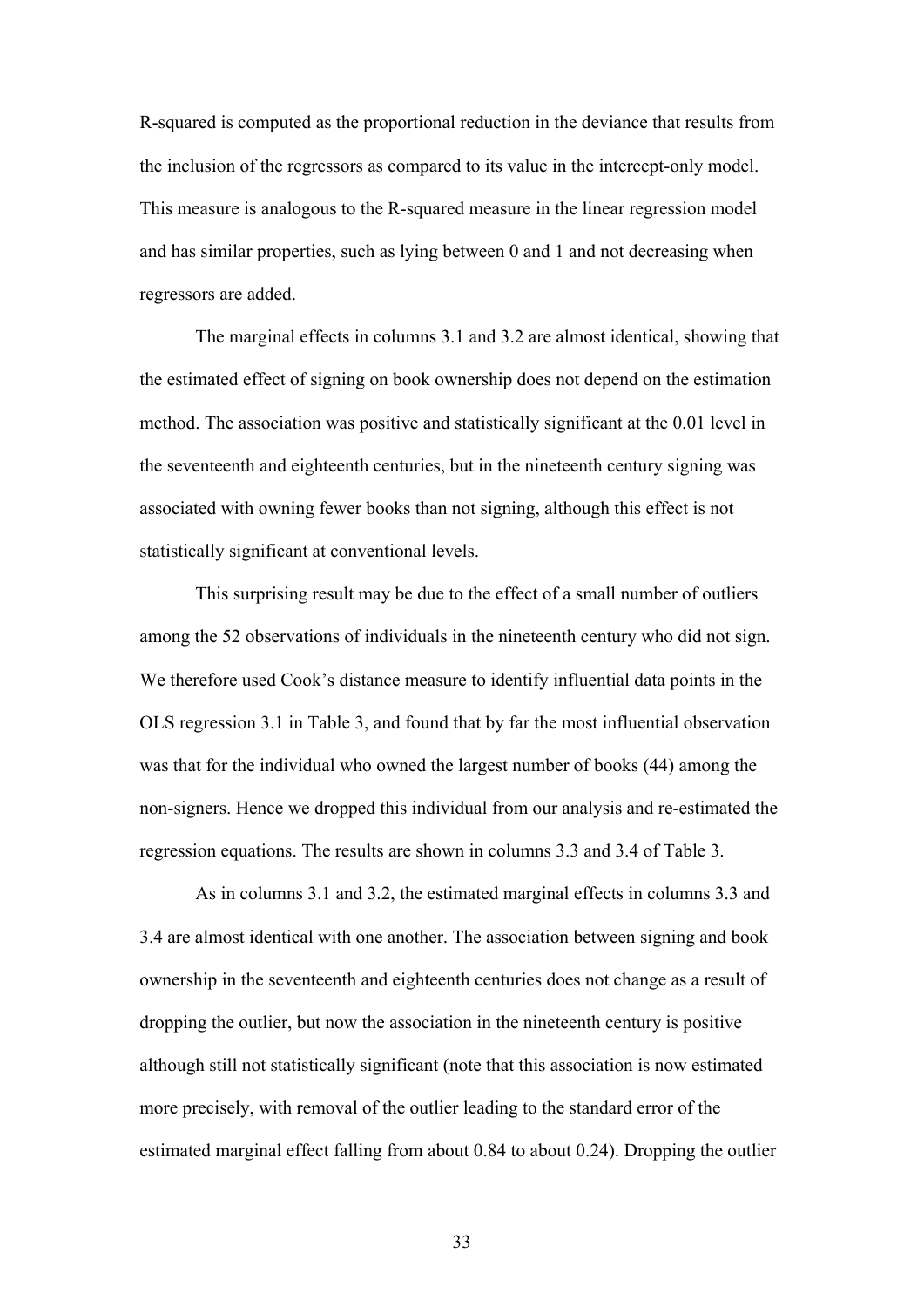does, therefore, eliminate the estimated negative association between book ownership and signing in the nineteenth century and restore a positive association, though one that is not statistically significantly different from zero.

The regression results in Table 3 suggest that there was a steady fall in the size of the association between book ownership and signing from the seventeenth to the nineteenth century, with some doubt as to whether this association was different from zero in the nineteenth century. Does this conclusion hold in a more complex regression analysis, or is it simply due to omitted variables in the regressions reported in Table 3?

To answer this question, we estimate a zero-inflated negative binomial (ZINB) regression model of book ownership, using a larger number of regressors than for the regressions reported in Table 3. The ZINB model supposes that there are two different types of individual in the sample: one type consists of individuals with probability zero of being a book owner, while the other consists of individuals with non-zero probability of being a book owner who may nevertheless have no books. An individual's type cannot be observed. However, the probability of an individual being in one of the two unobserved groups is modelled using a logit regression model, and the ownership of books by individuals in the group with a positive probability of being a book owner is modelled using a negative binomial regression model. The overall ownership of books by individuals in the sample is then computed as a mixture of the ownership by the two groups.

We allow book ownership in our ZINB model to depend on a dummy variable for signing, a dummy variable for gender, a dummy variable for community, a dummy variable for whether the individual was a migrant, year of inventory, age at inventory, and wealth, with interactions between some of these variables.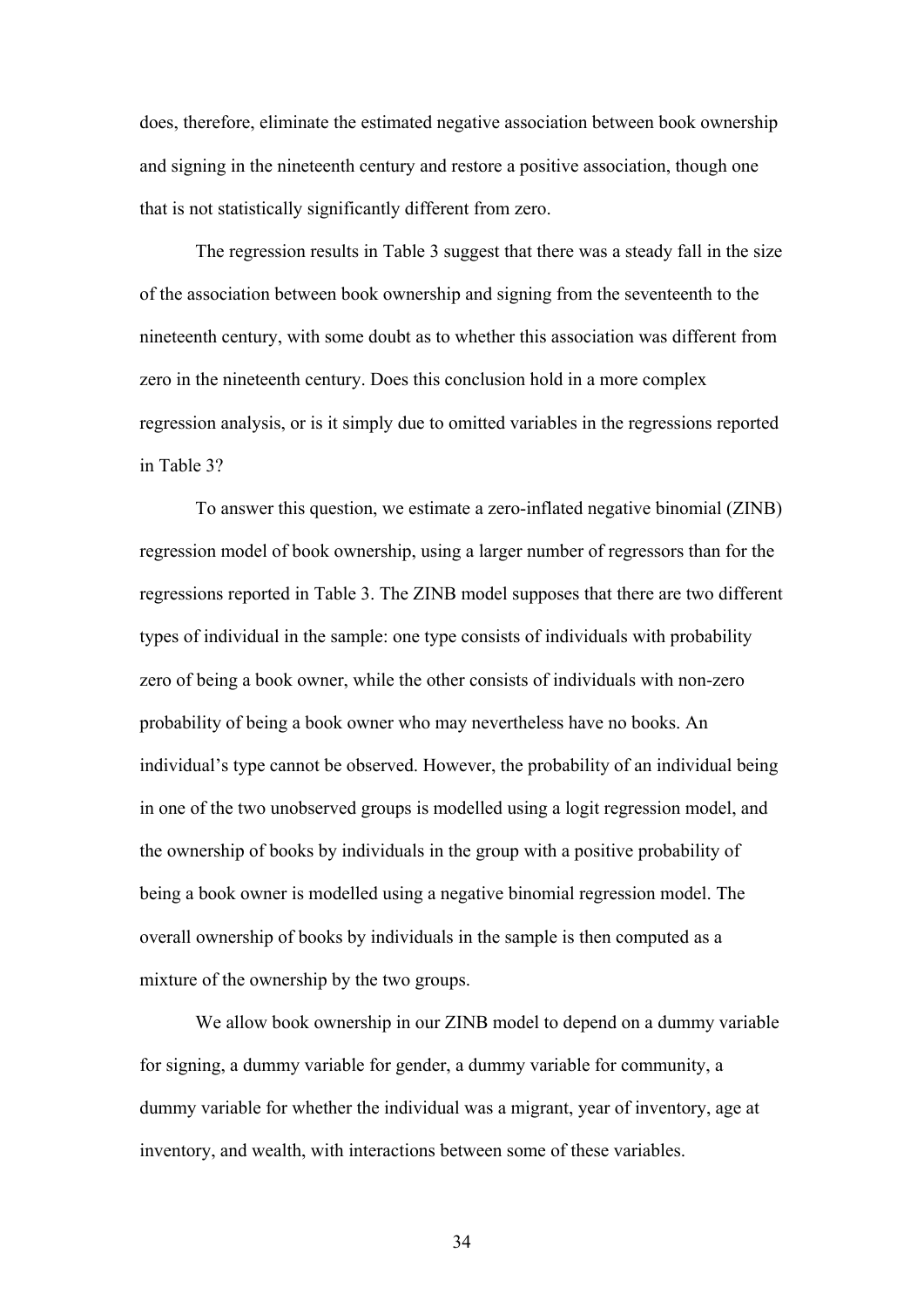Gender is included because both social norms and economic opportunities tend to reduce the supply of and demand for education among females in poor economies, including historical ones. Community – whether the individual was a villager or a townsperson – is included because urbanization is widely regarded as encouraging human capital investment through occupational structure and agglomeration economies. Migration status – whether the individual was ever recorded as living elsewhere – is included because human mobility was a major vector of knowledge and skills in pre-modern economies and could thus either complement or substitute for transmission of knowledge and skills through books. Year of inventory is included to allow for unobservable influences that varied across time, such as for example path dependency (whereby a higher level of human capital at time *t* gives rise to higher levels at time *t+1*) and peer effects (whereby a higher average level of human capital in the surrounding society increases individuals' average goal-maximizing level of human capital). Age at inventory is included because human capital can either decay over time if it is not relevant to daily needs, or rise over time if skills are honed and knowledge is increased in practical life situations. Finally, total wealth is included because an increase in wealth typically increases consumption of all normal goods, including education.

There is no requirement for the regressors in the logit model to be the same as those in the negative binomial model, and, after some experimentation, we used a different set of interactions between the basic regressors in the two components of the overall ZINB regression model. We use the ZINB model rather than the simpler negative binomial regression model because a number of model selection criteria favour the former rather than the latter. The two models are not nested, so the negative binomial model cannot be obtained by imposing restrictions on the ZINB. A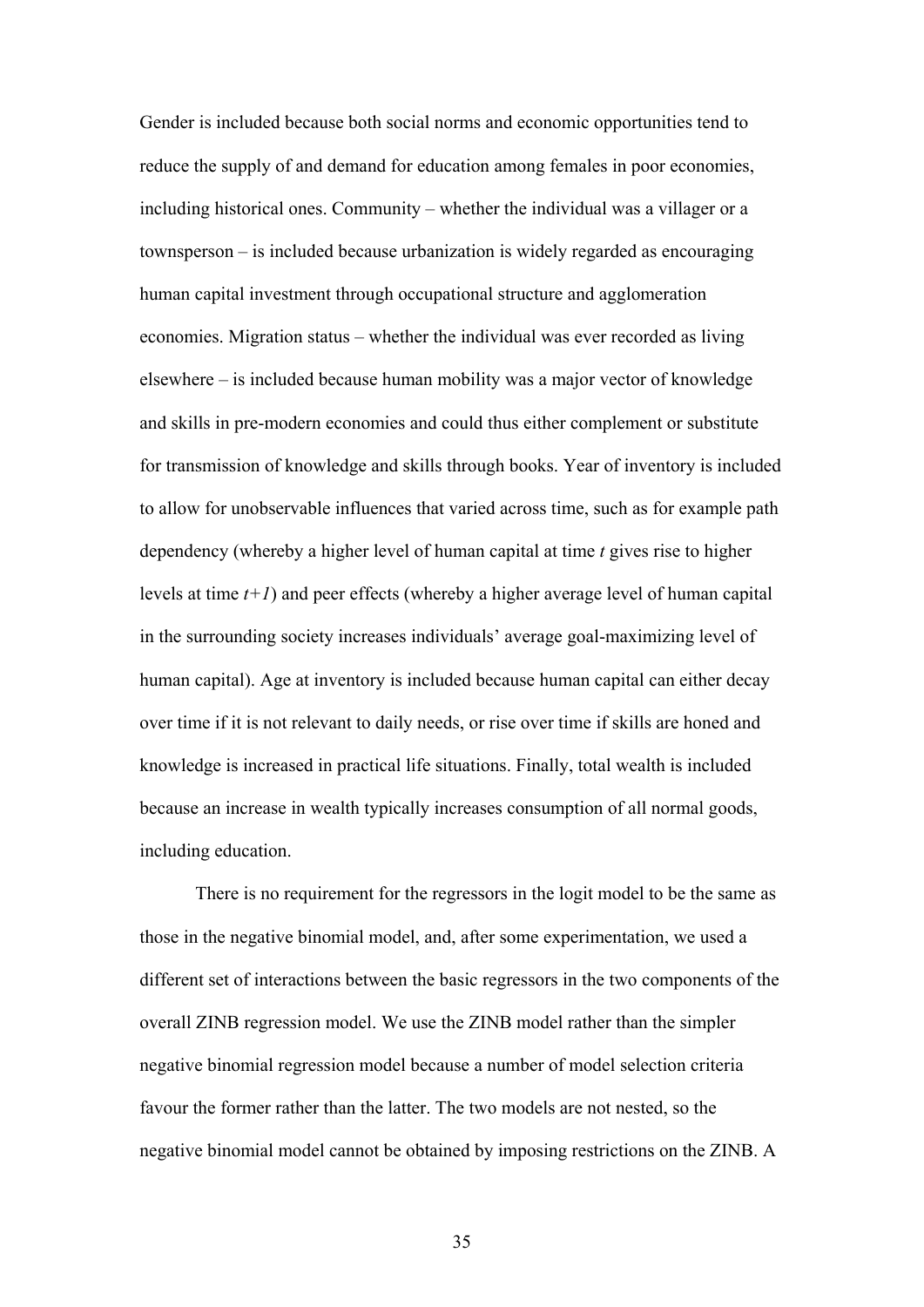| Dependent Variable       | Number of Books | <b>Binary Variable</b>                  |
|--------------------------|-----------------|-----------------------------------------|
|                          |                 | $(1 =$ owns no books, $0 =$ owns books) |
| Regressors               | 4.1             | 4.2                                     |
|                          |                 |                                         |
| Female                   | 0.0191          | $2.552***$                              |
|                          | (0.158)         | (0.471)                                 |
| Female*Age               | 0.00881*        |                                         |
|                          | (0.00522)       |                                         |
| Wildberg                 | $9.533***$      | $-92.90**$                              |
|                          | (1.254)         | (38.02)                                 |
| Wildberg*Year            | $-0.00487***$   | $0.0515**$                              |
|                          | (0.000688)      | (0.0222)                                |
| Wildberg*Wealth          | $-0.000189**$   |                                         |
|                          | $(-0.0000772)$  |                                         |
| Wildberg*Age             | $-0.0244***$    |                                         |
|                          | (0.00726)       |                                         |
| Year                     | 0.00563 ***     | $-0.147***$                             |
|                          | (0.00146)       | (0.0215)                                |
| Year*Wealth              | $-0.00000234**$ |                                         |
|                          | $(-0.00000102)$ |                                         |
| Sign                     | 5.864**         | $-23.40$                                |
|                          | (2.557)         | (20.68)                                 |
| Sign*Year                | $-0.00321**$    | 0.0139                                  |
|                          | (0.00145)       | (0.0124)                                |
| Age                      | $0.0278***$     | 0.0222                                  |
|                          | (0.00839)       | (0.0250)                                |
| Wealth                   | $0.00466**$     | $-0.00399$                              |
|                          | (0.00189)       | (0.00478)                               |
| Migrant                  | 0.0623          | $0.695**$                               |
|                          | (0.144)         | (0.338)                                 |
| Migrant*Female           | $-0.225**$      |                                         |
|                          | (0.104)         |                                         |
| Migrant*Wildberg         | 0.179           |                                         |
|                          | (0.123)         |                                         |
| Constant                 | $-10.64***$     | 248.9 ***                               |
|                          | (2.615)         | (37.07)                                 |
|                          |                 |                                         |
| Observations             | 5,167           | 5,167                                   |
| Deviance-based R squared | 0.197           |                                         |

**Table 4: Zero‐Inflated Negative Binomial Regression Model of Book Ownership**

## **Notes:**

<u>.</u>

Figures in parentheses are Huber‐White robust standard errors.

\*, \*\* and \*\*\* denote significance at the 0.10, 0.05 and 0.01 levels respectively.

The deviance‐based R‐squared is the goodness‐of‐fit measure recommended by Cameron and Windmeijer for count‐data models.

non-nested test statistic proposed by Vuong is conventionally used to compare the two

models, and in our case this favours the ZINB.59

<sup>&</sup>lt;sup>59</sup> Full details of the results of the Vuong test and the other model selection criteria are available from the authors on request.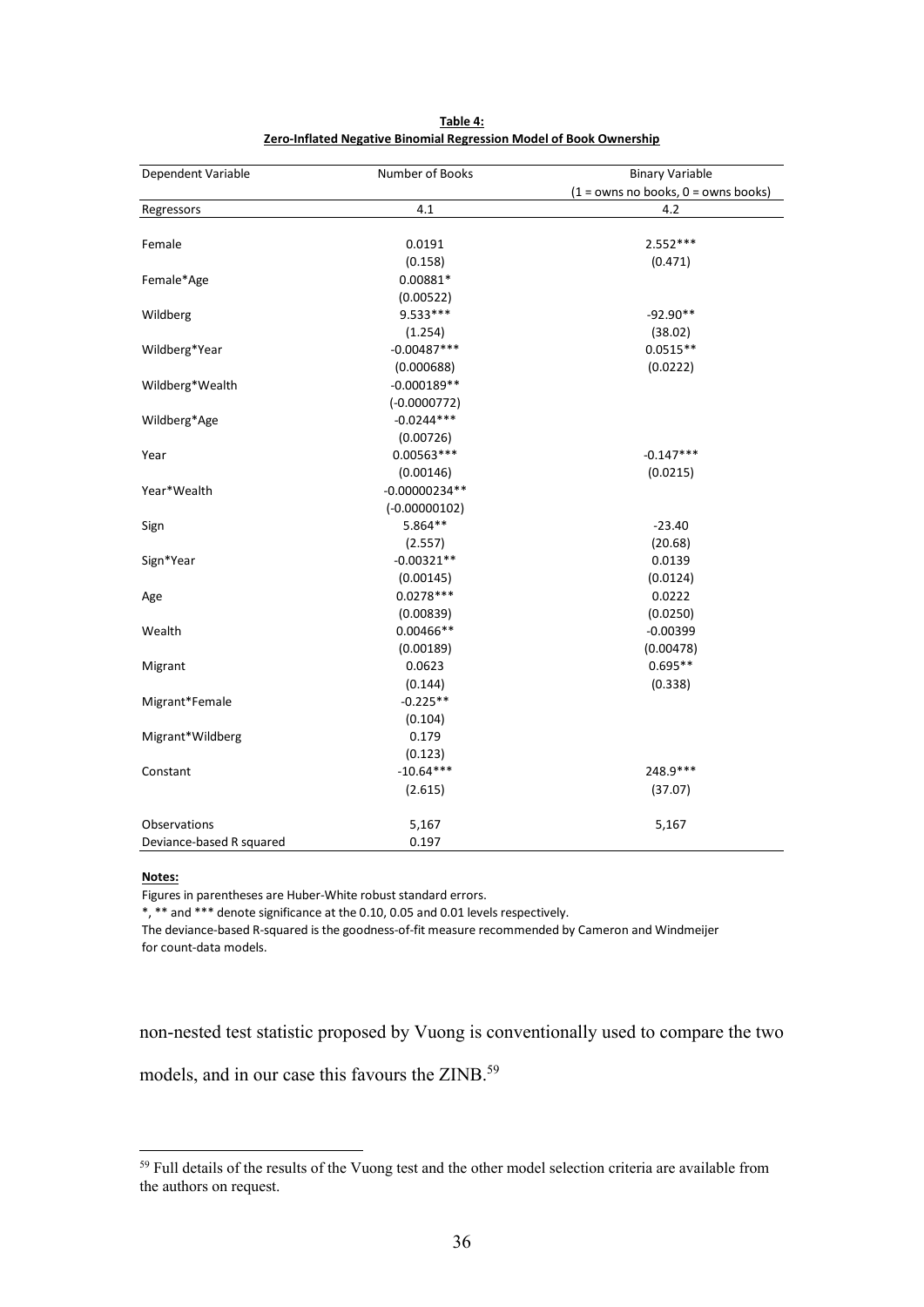The results of estimating the ZINB model on the sample of 5,167 observations (i.e., excluding the observation discussed above which appears to be an outlier) are shown in Table 4. In this table, column 4.2 is the logit regression model estimated for the probability of an individual being in the unobserved group that never owns books while column 4.1 is the negative binomial regression model for the number of books owned by an individual in the unobserved group that may own books. It is, however, possible for an individual in this second group to own no books.

Figure 4 shows the predicted values of book ownership for males and females in Auingen and Wildberg over the period 1610-1900. These are obtained using the ZINB model in Table 4 with all variables except year of inventory and the dummy variables for gender and community set to their sample mean values.

In both communities, book ownership was initially greater for males, but then became larger for females, by an amount that was both substantively and, from 1740 onwards, statistically significant at the 0.01 level. For the sample as a whole, mean book ownership was just above 1.9, so that the differences in book ownership between females and males of between 0.33 and 0.48 correspond to differences of 17 to 25 per cent of sample mean book ownership.

That book ownership was so substantially higher for females than for males from a relatively early date, even controlling for other characteristics, is an eyeopening finding. In pre-modern economies, human capital levels are expected to be lower for females: traditional social norms often deny females access to education; interruptions in income-earning work due to reproductive responsibilities reduce the expected return to human capital investment for females; and females participate less in human-capital-intensive income-earning activities because of gender discrimination and household responsibilities. Empirically, in all pre-modern European economies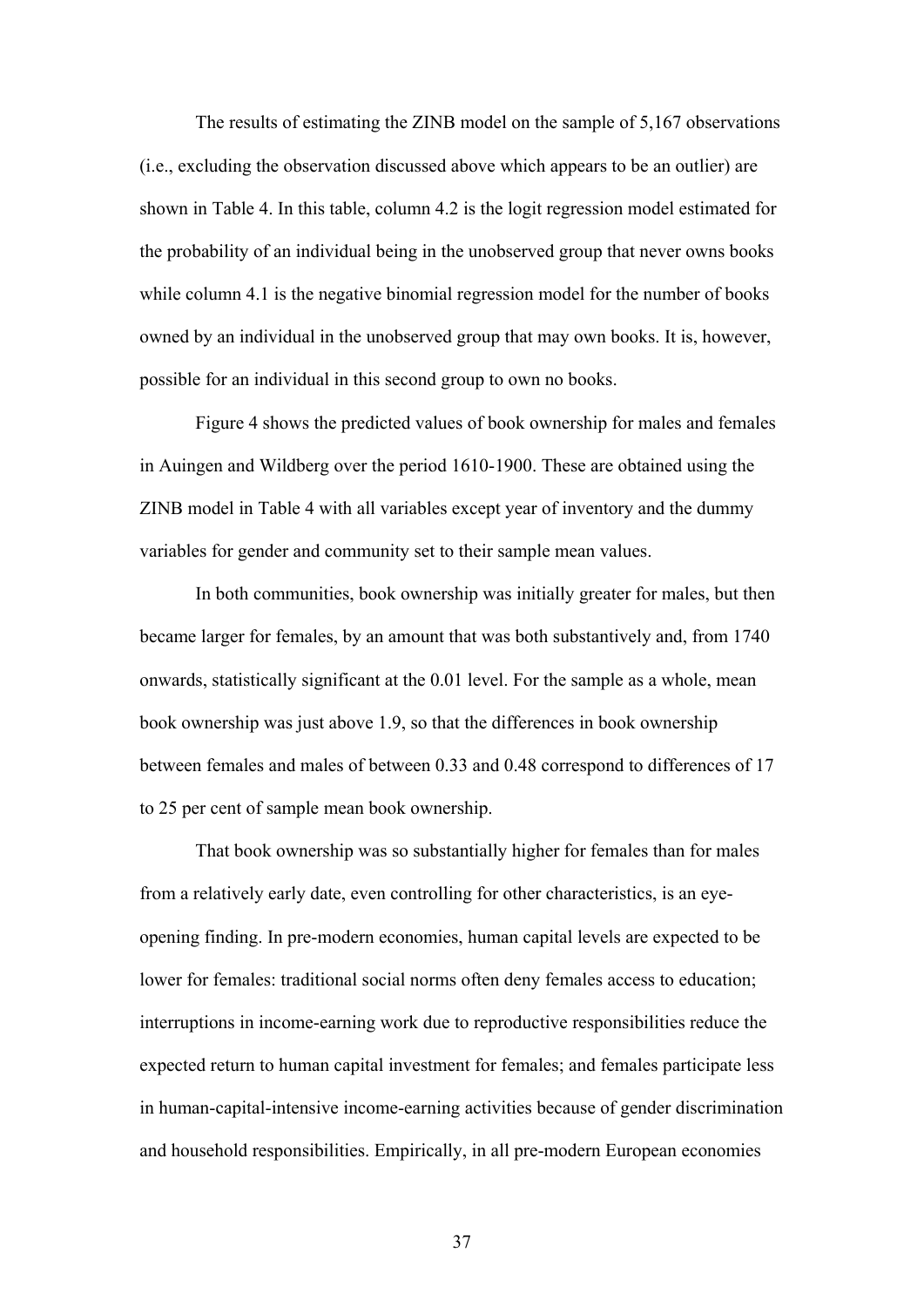

**Figure 4: Predicted Book Ownership by Sex and Community, ZINB Model**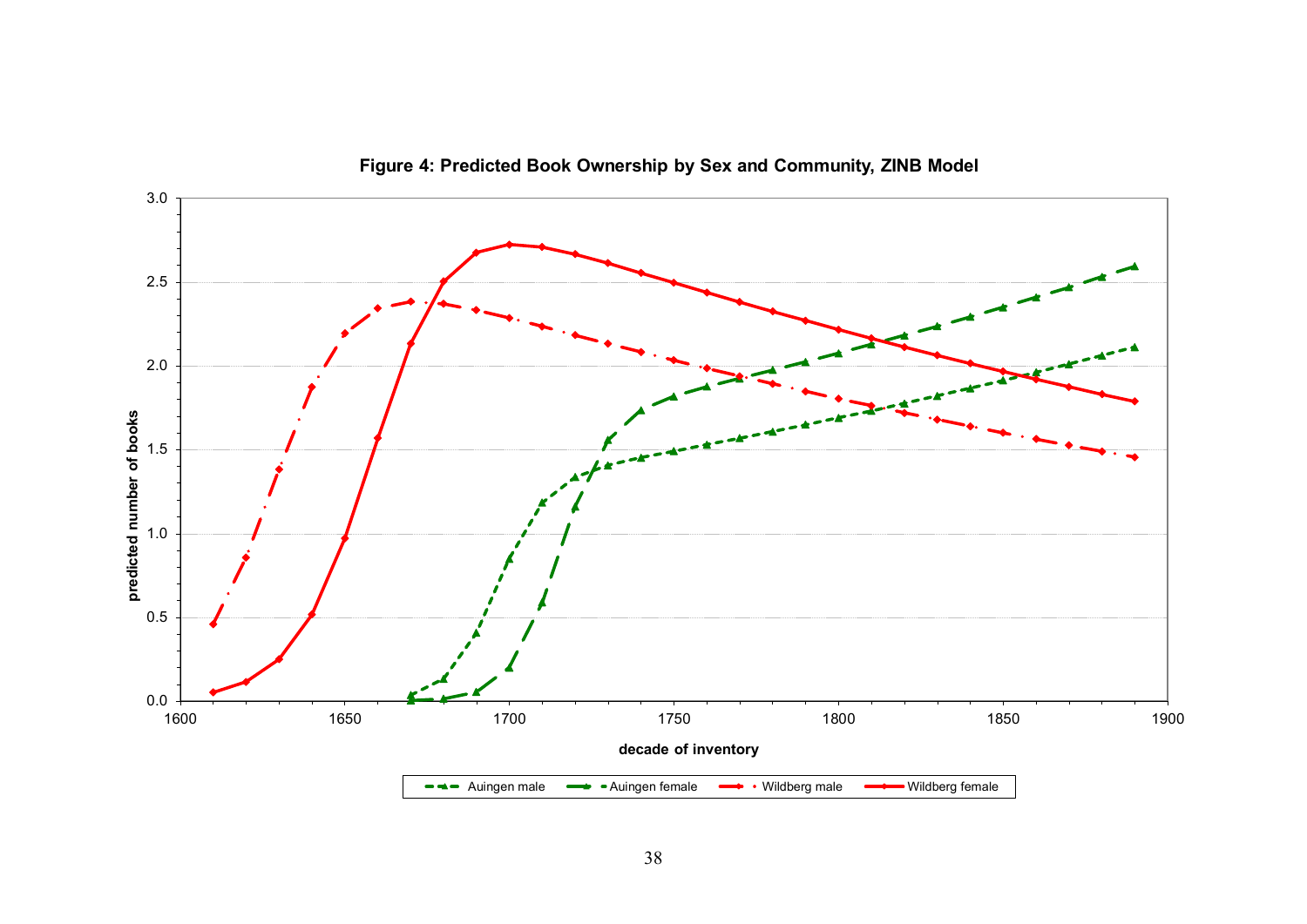females had lower labour-market participation than males, and in Württemberg women suffered particularly acutely from the activities of guilds, which excluded them from legitimately participating many secondary- and tertiary-sector activities in towns and villages alike.<sup>60</sup> Men dominated income-earning work in any case, and particularly dominated the secondary- and tertiary-sector activities in which the skills and knowledge transmitted by book ownership would have been most productive. Yet men owned fewer books than women in Wildberg from 1680 onwards and in Auingen from 1730 onwards. These gender patterns cast doubt on the view that book ownership measured economically relevant human capital. Instead, books appear to have provided their owners with benefits that were disproportionately valued by females. What these benefits may have been is discussed in the conclusion to this paper, which examines evidence on how books were consumed by economic agents in Württemberg, as in other pre-modern European societies.

Book ownership also differed between town and country, but not in the way that would be predicted if book consumption measured economically relevant human capital. As Figure 4 shows, book ownership in the town reached its peak for both males and females at an early period (1670-90), after which it declined continuously until 1900. In the village, by contrast, book ownership continually increased – rapidly up to about 1730, then more slowly up to 1900. By the 1770s, book ownership was higher for village women than for town males. From 1820 onwards, book ownership by males and females in the village surpassed the levels observed for the corresponding gender in the town. These differences between town and village were substantively and (at the 0.01 level) statistically significant from 1840 onwards. By

<sup>60</sup> Ogilvie 2003; Ogilvie 2004.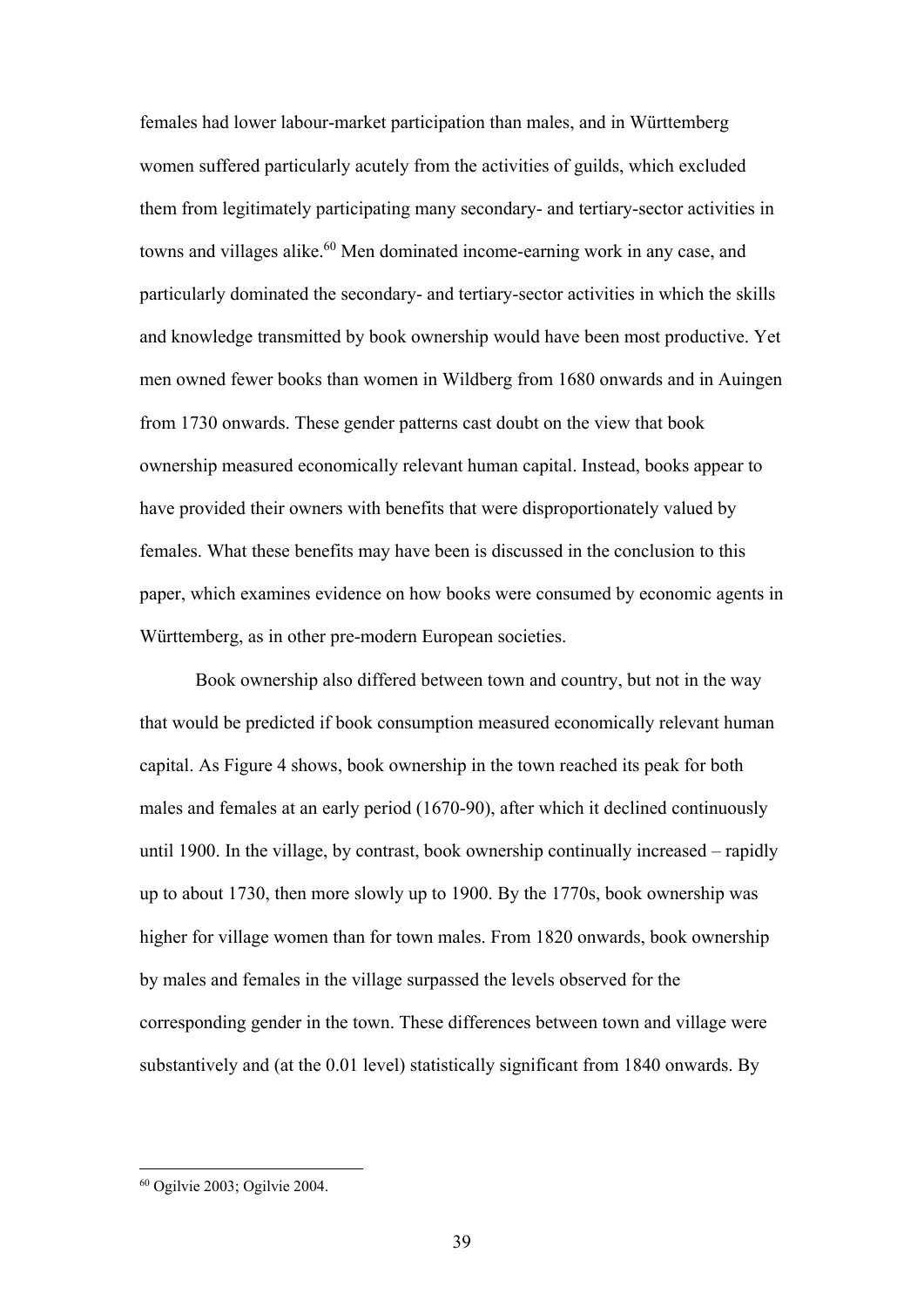1890, village men owned about 0.65 more books than town men, controlling for other characteristics, while village women owned 0.8 more books than town women.

Book ownership would not have followed these patterns if it had registered economically relevant human capital. Towns have multiple characteristics that increase the economic returns to human capital investment. For one thing, townsmen specialize in crafts, proto-industry, commerce, professional services, and government, which reward human capital investment more than cultivating fields, raising animals, or labouring. For another, towns create economies of agglomeration whereby the presence of more educated people creates spillover effects, for instance by attracting more educated immigrants and encouraging existing inhabitants to obtain more education.

The book ownership curves in Figure 4 are consistent with these expectations in the seventeenth and eighteenth centuries, in the sense that book ownership in the town was higher – initially much higher – than in the village. But from the later seventeenth century onwards, book ownership increased in the village and declined in the town. This was not caused by any urbanization in Auingen: linen production did not come to the village until after 1750 and population was still only around 400 as late as 1800. Nor was it caused by deindustrialization in Wildberg: the percentage of town households owning land declined continuously from 70 per cent in 1600, to 50 per cent in 1700, to 20 per cent in 1800, and population lay around 1,700 inhabitants in 1800, four times the size of Auingen.<sup>61</sup> In 1820, when book ownership in the village surpassed that in the town, Auingen still had only about 500 inhabitants, less than one-third the number in Wildberg, and 29 per cent of Auingen grooms were full-

<sup>61</sup> Ogilvie, Küpker and Maegraith 2009, 8, 12.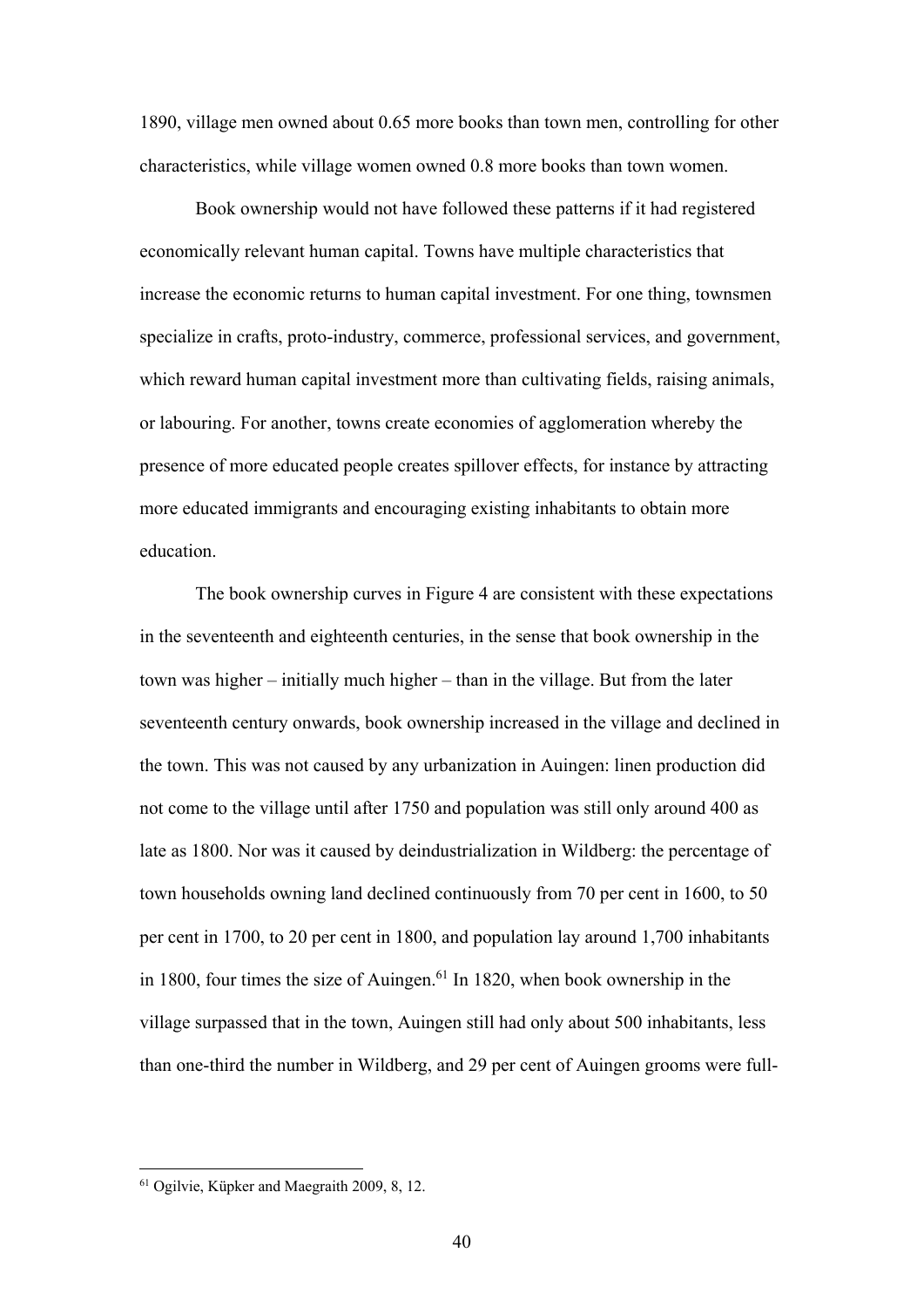time farmers compared to less than 2 per cent in Wildberg.<sup>62</sup> Villagers thus increased their book ownership and surpassed the levels of town inhabitants in a period in which the occupational structure and size of the village remained very rural, and hence created much weaker economic incentives for human capital investment than in the town. These opposing trajectories for town and country, and notably the higher book ownership for village females than for town males from 1770s onwards, suggest strongly that book ownership reflected other influences than economically relevant human capital.

This raises the question of the relationship between book ownership and the conventional literacy measure, signatures. Figure 5 shows how the estimated marginal effect of signing on book ownership changed over time for males and females in Auingen and Wildberg according to the ZINB model in Table 4.<sup>63</sup> These marginal effects are computed as the difference between the predicted values of book ownership from this model for individuals of the relevant gender and community who did and did not sign, with all other variables except the year of inventory set to their sample mean values.

The marginal effect of signing for both males and females in the town of Wildberg was initially large. At first, the effect was greater for males but then, from the later seventeenth century until the end of the period, it was similar for both genders. For both males and females in the town, the marginal effect of signing on book ownership declined steadily from the later seventeenth century until 1900. In the village, the marginal effect of signing on book ownership was initially much smaller than in the town, rose gradually from 1670 to c. 1730 for both genders, but then began

<sup>62</sup> Ogilvie, Küpker, and Maegraith 2009, 8, 162.

<sup>63</sup> Note that this marginal effect should be interpreted as an association rather than a causal effect.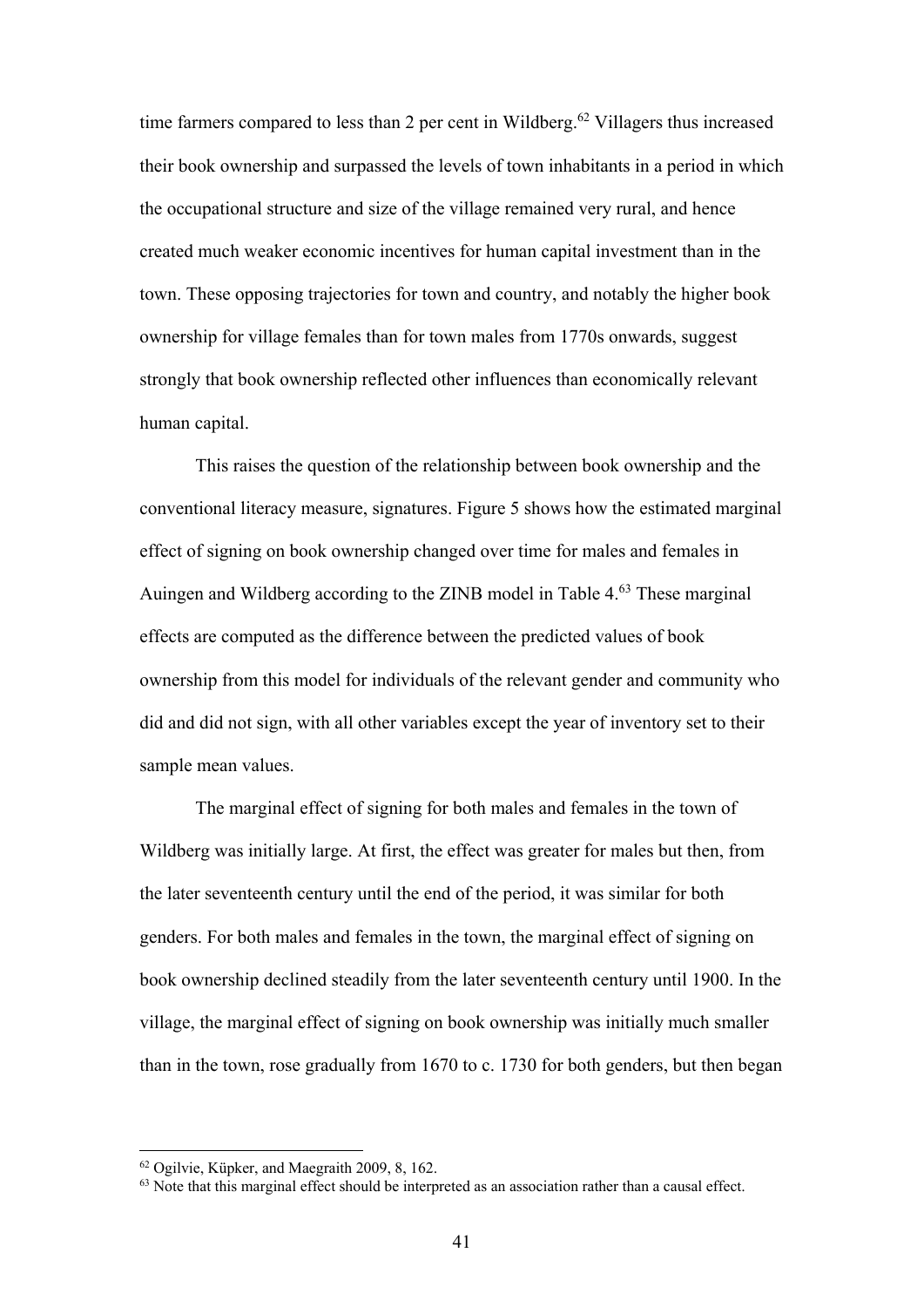

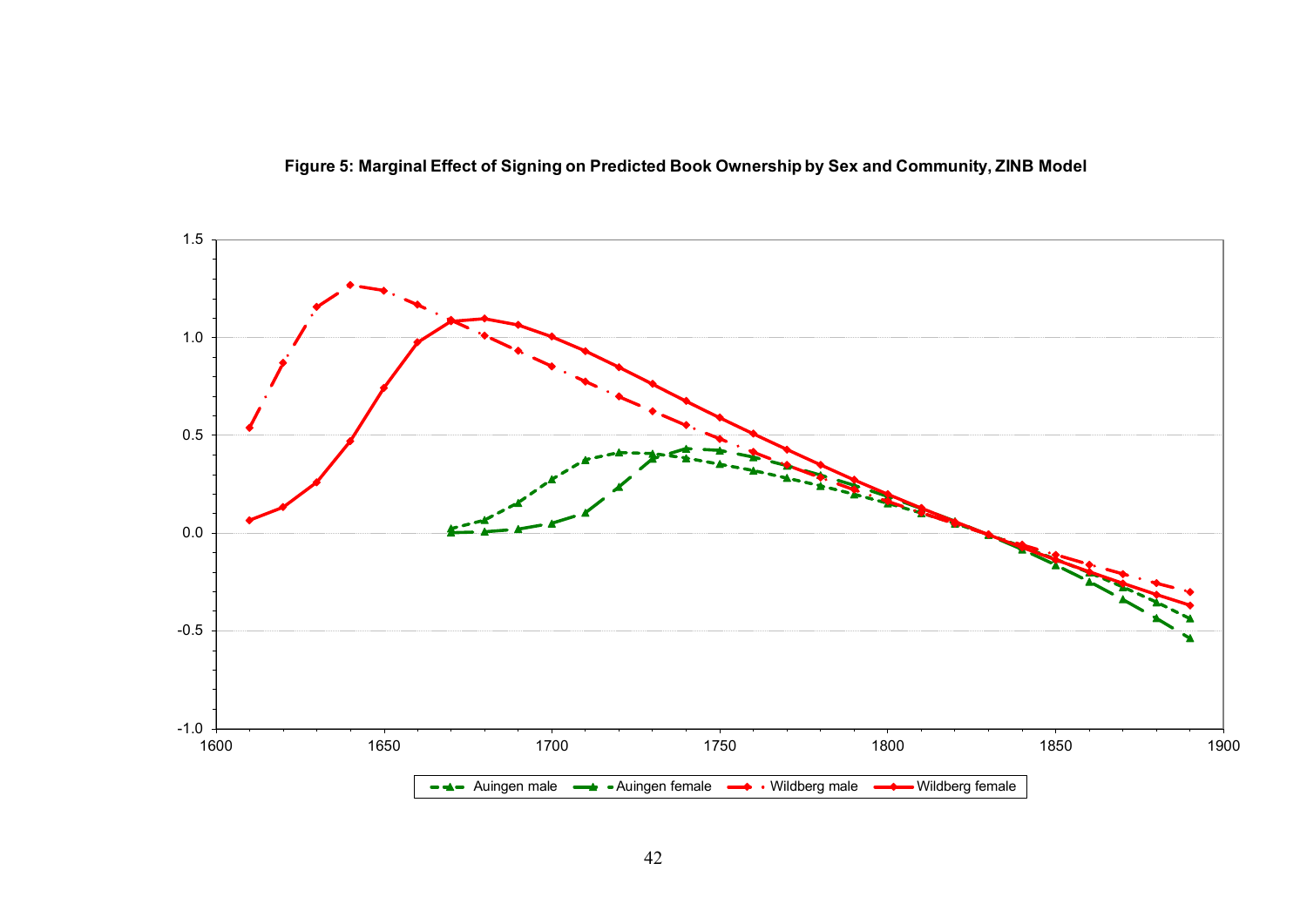to fall and declined steadily until 1900. From the mid-eighteenth century onwards, the marginal effect of signing on book ownership were similar for both genders in both town and village.

The decline over time in the estimated marginal effects of signing on book ownership meant that by the early nineteenth century they were not much above zero, and from 1830 until the end of the period they were negative for both genders in both communities. These negative estimated marginal effects of signing were never statistically significantly different from zero at conventional levels, but towards the end of the nineteenth century they were substantively significant. In 1890, for example, the marginal effect of signing ranged from -0.30 for Wildberg males to -0.54 for Auingen females. Thus the results of estimating the ZINB model suggest that the association between book ownership and signing in the nineteenth century was weak and possibly negative.

These findings cast further doubt on interpreting book ownership as an indicator of human capital. Book ownership was initially positively associated with the most widely used human capital measure, but the size and trajectory of this association differed substantially across different sections of the population. In particular, the association was much higher in the town than in the village, although it was falling in the town at a period when it was still rising in the village. The association between book ownership and signatures also differed between males and females, being initially higher for males and later higher for females. The association between book ownership and signatures not only changed over time, therefore, but followed a differing chronology for males, females, town and countryside up to c. 1750. Most strikingly of all, the marginal effect of signing on book ownership was zero or negative after c. 1820, so there was no positive association at all between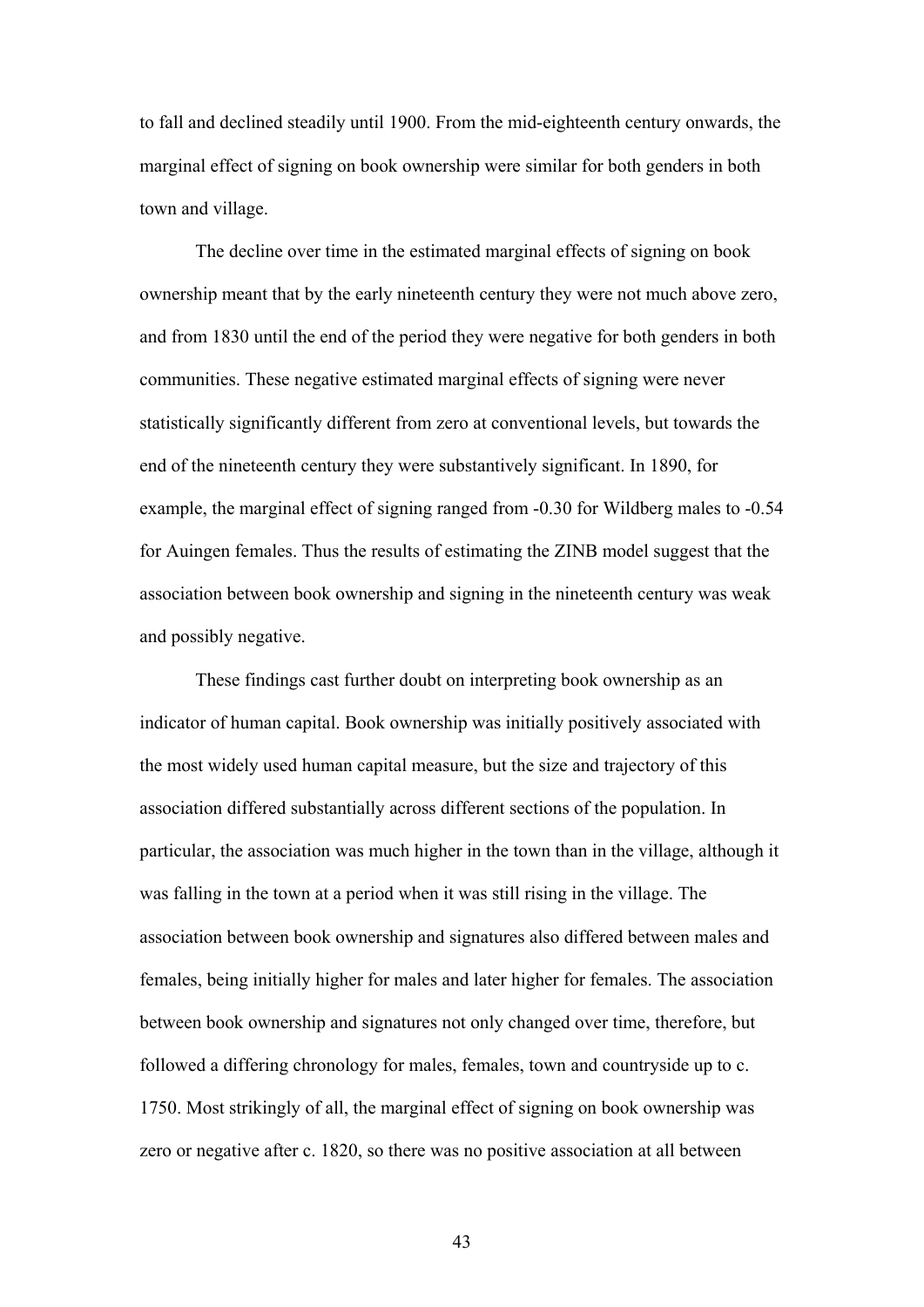these two variables for the final 80 years of the nineteenth century. This was the key period of German industrial transformation and demographic transition, during which human capital indicators that were economically relevant should surely have been rising. As Figures 1-3 showed, after c. 1800 the proportion of people signing their names continued to rise but book ownership declined – precisely in the period when this economy was beginning to grow and industrialize.

Book ownership thus showed an association with gender, urbanization, and signature literacy that increasingly deviated from what would be predicted if it reflected economically relevant human capital. It violated gender expectations from 1680 onwards in the town and 1730 onwards in the village; it violated urbanization expectations from 1820 onwards for both sexes; and it lost all positive association with the most widely used human capital indicator from 1820 onwards. Even during the earlier phase when book ownership was more closely associated with male gender and urbanization, its association with signatures differed greatly across social groups. In light of these findings, the idea that book ownership reflected underlying levels of economically relevant human capital is hard to sustain.

The conclusion that book ownership behaved very differently for different groups in society intensifies when we examine its association with age. Figure 6 shows the estimated elasticity of book ownership with respect to the age of the individual for males and females in the two communities across the period from 1610 to 1900. These elasticities are computed at the sample mean values of all variables other than gender, community and year of inventory.

These elasticities show pronounced differences between the town and the village, and also between males and females. In the town of Wildberg, the elasticity of book ownership with respect to age was initially slightly negative for both males and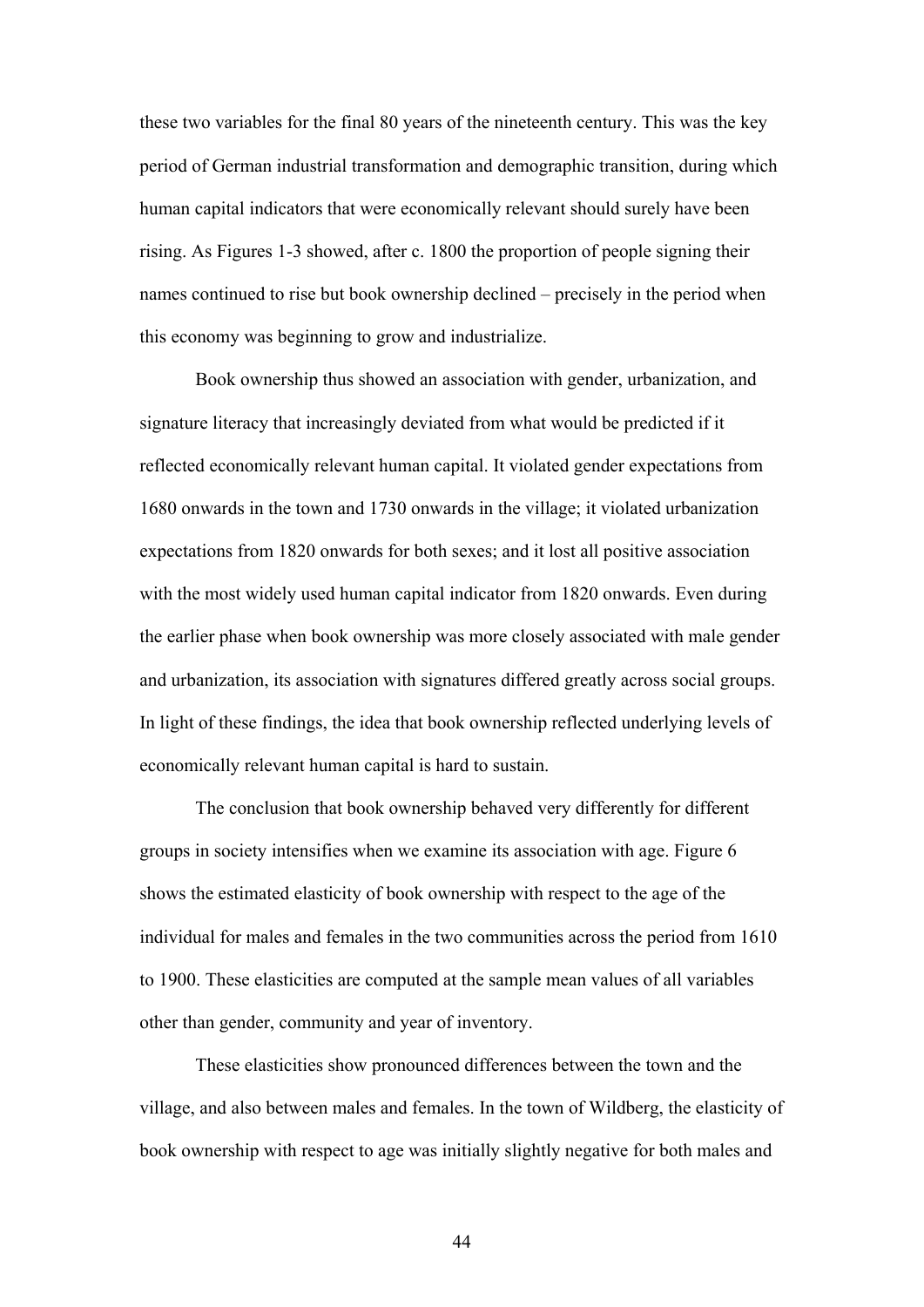

**Figure 6: Elasticity of Book Ownership with Respect to Age by Sex and Community, ZINB Model**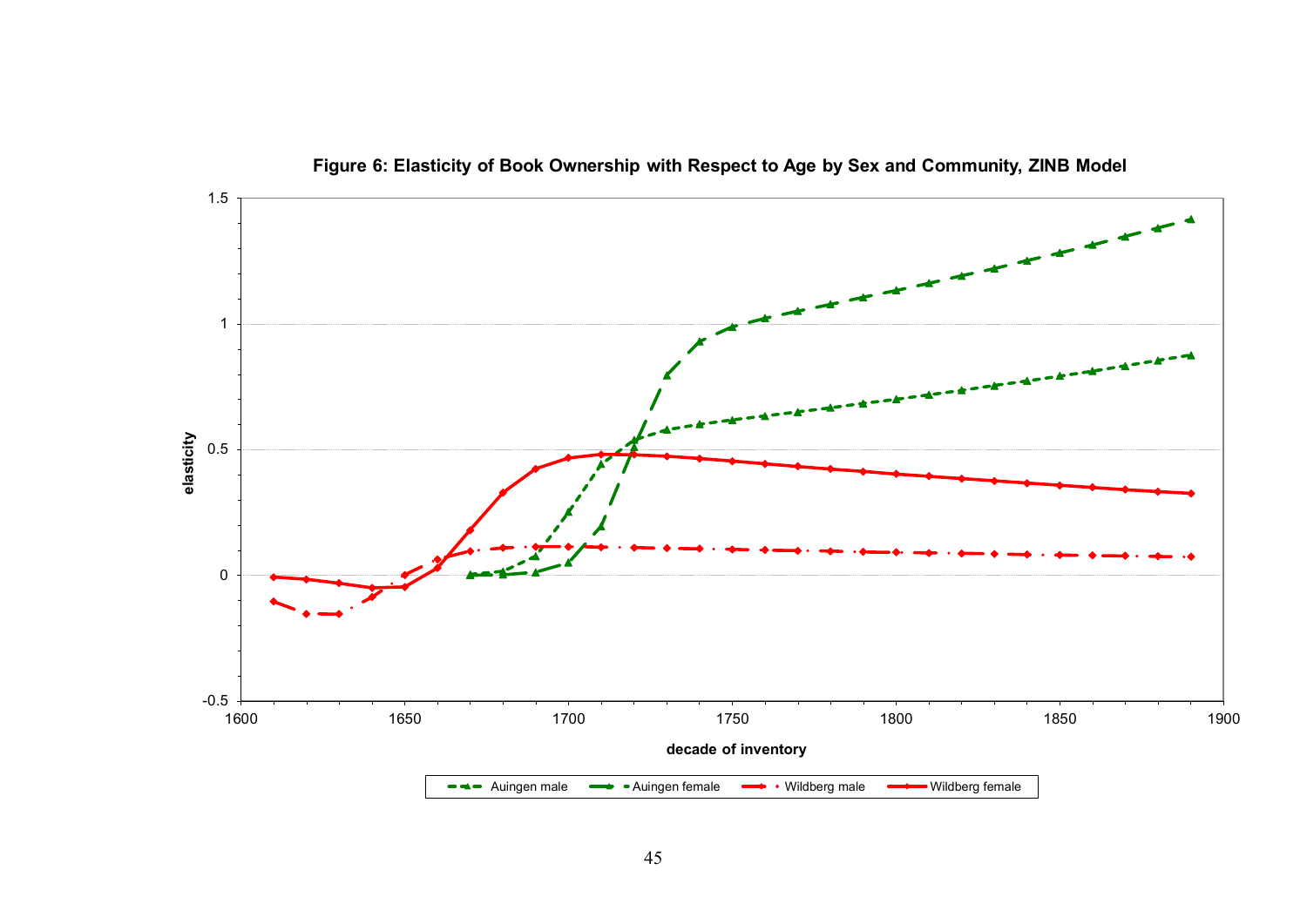females. For females, the elasticity then rose to about 0.5 in the early eighteenth century and then declined steadily to about 0.3 by 1900. For males, the elasticity rose to just over 0.1 at the end of the seventeenth century and then hardly changed for the remainder of the period – it was just above 0.07 by 1900. In the village of Auingen, the estimated elasticity of book ownership with respect to age rose over the period for both genders from very low values in 1670. By the early eighteenth century, the elasticities for both men and women in Auingen were greater than those in Wildberg, and the elasticity for Auingen females was greater than that for Auingen males. By the nineteenth century, the elasticities for both men and women in Auingen were substantially larger than those in Wildberg.

The association between book ownership and individual age thus differed substantially between social groups and changed considerably across time. Accepting, for the sake of argument, that book ownership measures human capital, the negative association initially observed in the town, especially among males, is consistent with a decay in human capital as time passed between leaving school and marriage, and thus with human capital learned through formal schooling being found to be irrelevant for real life. But for later periods and other social groups, the elasticity of book ownership with respect to age was positive, suggesting that human capital might have been cumulatively developed over time after leaving school, by being used in practical situations. However, the size of the positive elasticity for different social groups was precisely the opposite of what would be expected, since it was much higher for females than for males and much higher for villagers than for townsmen. For the reasons discussed earlier, males and townsmen are the precise groups that would be expected to use education for occupational purposes and thus tend to accumulate it in ways that might be reflected in increased book ownership, if book ownership were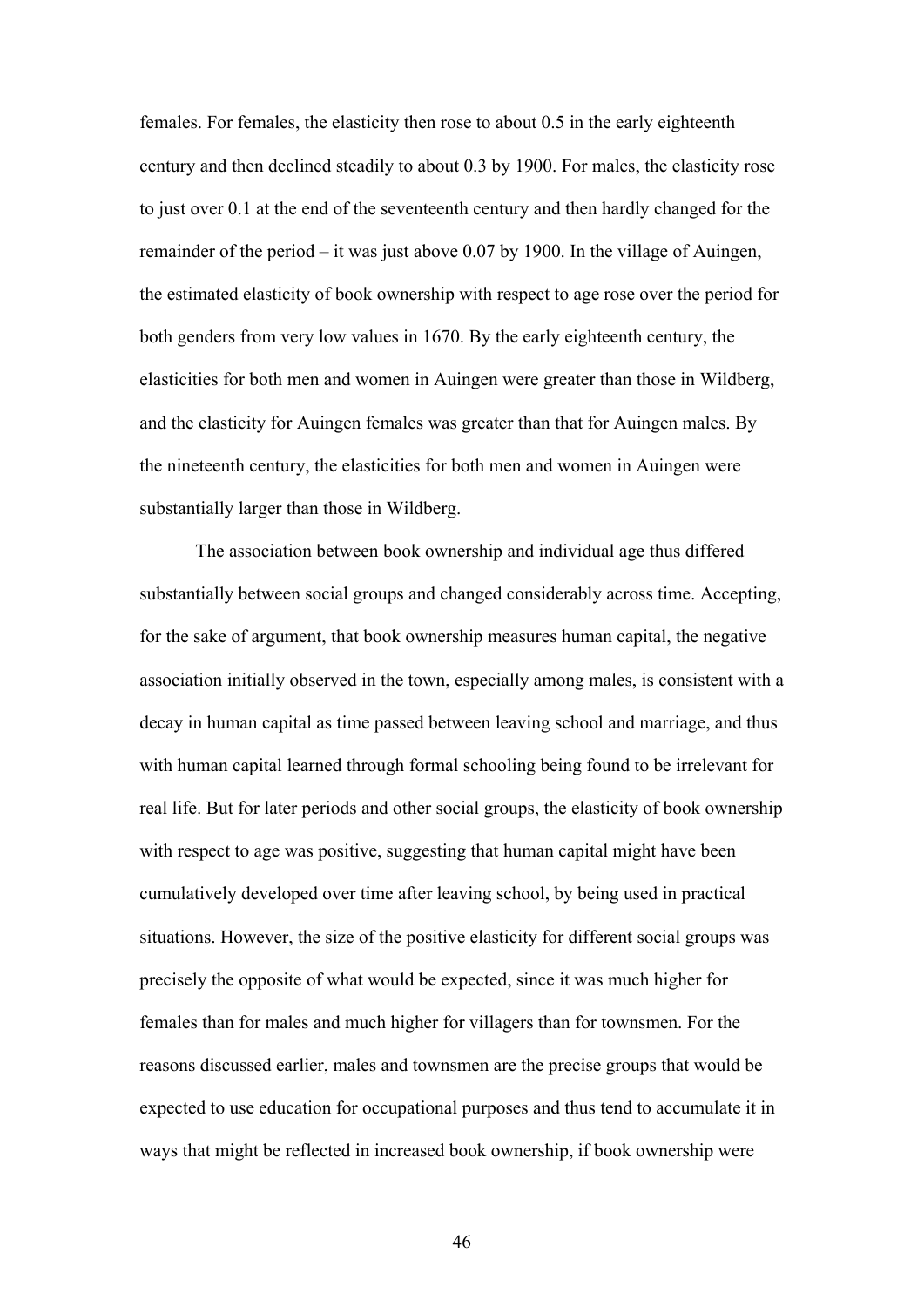registering economically relevant human capital. But town males in particular showed an elasticity of book ownership with respect to age which was initially negative and even when it became positive after 1650 remained very close to zero for the entire ensuing 250 years. Both the heterogeneous association between book ownership and age for different social groups, and the fact that it was lower for those groups for whom human capital should have been most professionally useful, cast doubt on interpreting book ownership as an indicator of economically relevant human capital.

Book ownership was also associated with migrant status in fundamentally different ways for different social groups. Figure 7 shows the estimated marginal effect of migrant status on book ownership for males and females in the two communities from 1610 to 1900. These marginal effects are computed as the difference between the predicted values of book ownership from this model for individuals of the relevant gender and community who were and were not migrants, with all other variables except the year of inventory set to their sample mean values.

The marginal effect of migrant status differed greatly between men and women and between town and village. For town males, it was initially slightly negative, bottoming out at -0.2 around 1620, but rising thereafter quite steeply, peaking at nearly 0.6 around 1690, whereupon it declined very gently to about 0.4 by 1900. Village males followed a similar trajectory about 60 years later, with a marginal effect of migrant status that was initially slightly negative, bottomed out at -0.2 in 1700, but then rose to about 0.1 where it remained until 1900. The trajectory for females was quite different. For town females, the marginal effect of migrant status was negative for the first century of observation, bottoming out at  $-0.5$  in 1660, rising to just about zero around 1710, and remaining there until 1900. For village females, the marginal effect of migrant status fell from 0 in 1670 to below -0.4 in 1720, and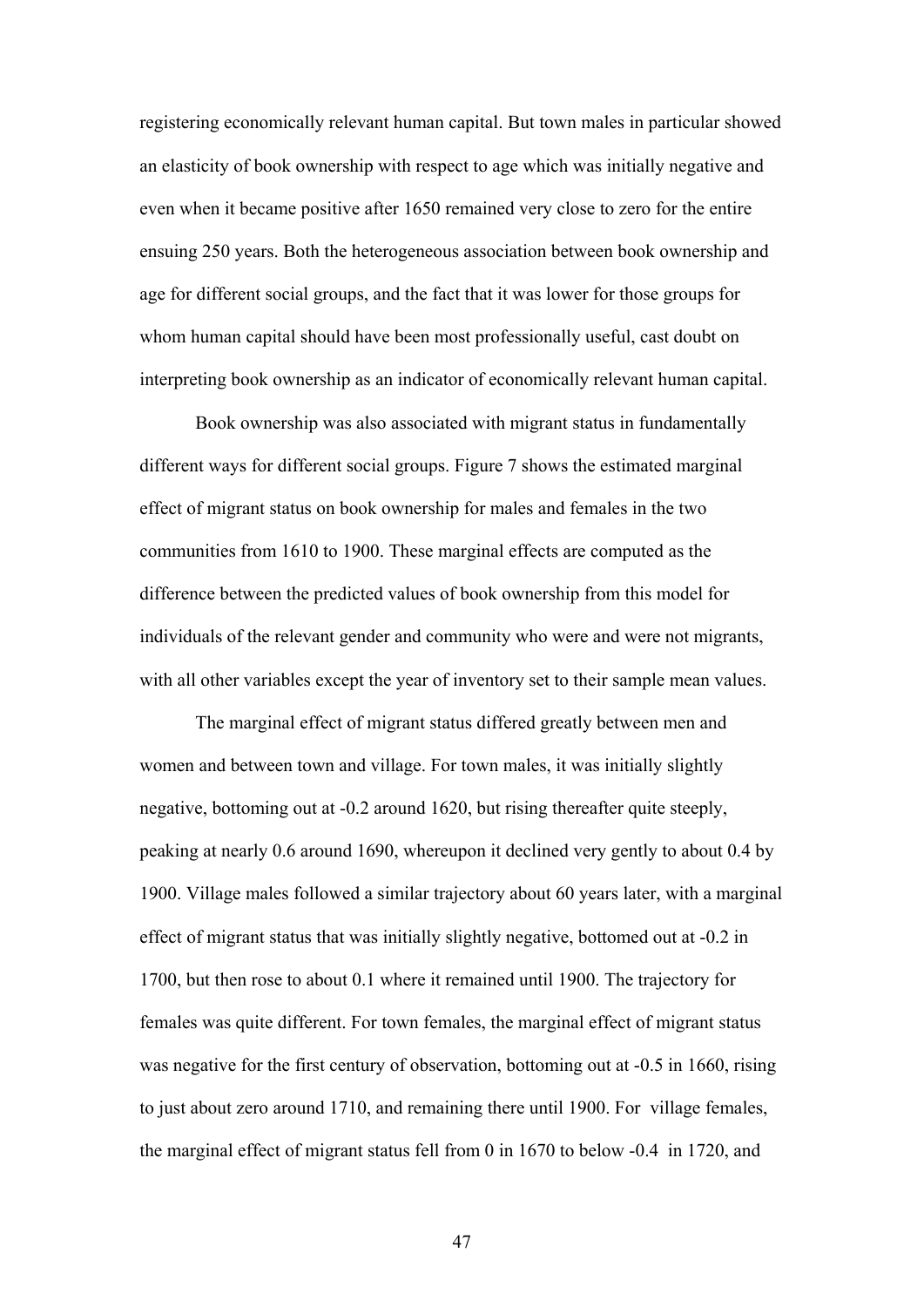

**Figure 7: Marginal Effect of Migrant Status on Predicted Book Ownership by Sex and Community, ZINB Model**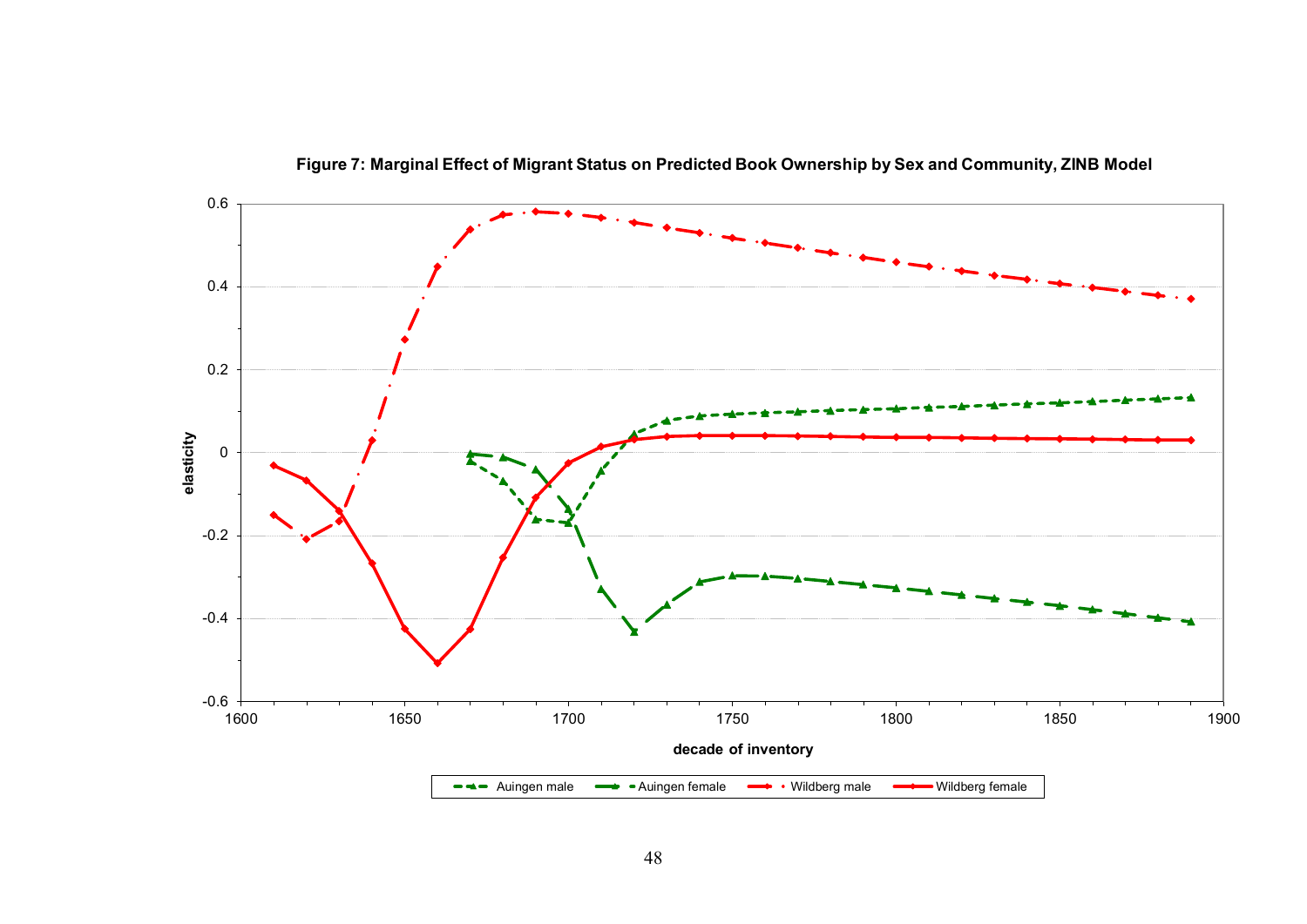hovered at or slightly above -0.4 for the next 180 years. For village males and town females, therefore, migrant status had an initially negative marginal effect which stabilized at just above zero from 1720 onwards. But for town males the marginal effect of migrant status was strongly positive and for village females it was strongly negative for almost the entire period under analysis.

A systematic positive association between book ownership and migration might provide support for the idea that both activities – migrating and owning books – operated as vectors for the transmission of skills and knowledge in this society, and that the two vectors complemented and enhanced one another. Conversely, a systematically negative association between book ownership and migration might provide support for the idea of substitution between two different vectors for skill and knowledge transmission. But neither association prevailed systematically. Instead, migration status was associated with higher book ownership for town males, lower book ownership for village females, and hardly any association with book ownership for town females and village males. Again, these stark differences among social groups raise serious questions about using book ownership as an indicator of human capital.

A final issue in evaluating book ownership as a human capital indicator is its relationship with wealth. Figure 8 shows the estimated elasticity of book ownership with respect to the wealth of the individual at different dates for males and females in the town and the village. Again, these elasticities are computed at sample mean values of all variables other than gender, community and year of inventory.

In both communities, there was an initial jump in these elasticities for both genders, around the mid-seventeenth century in Wildberg and in the early eighteenth century in Auingen, although they never reached particularly large values. After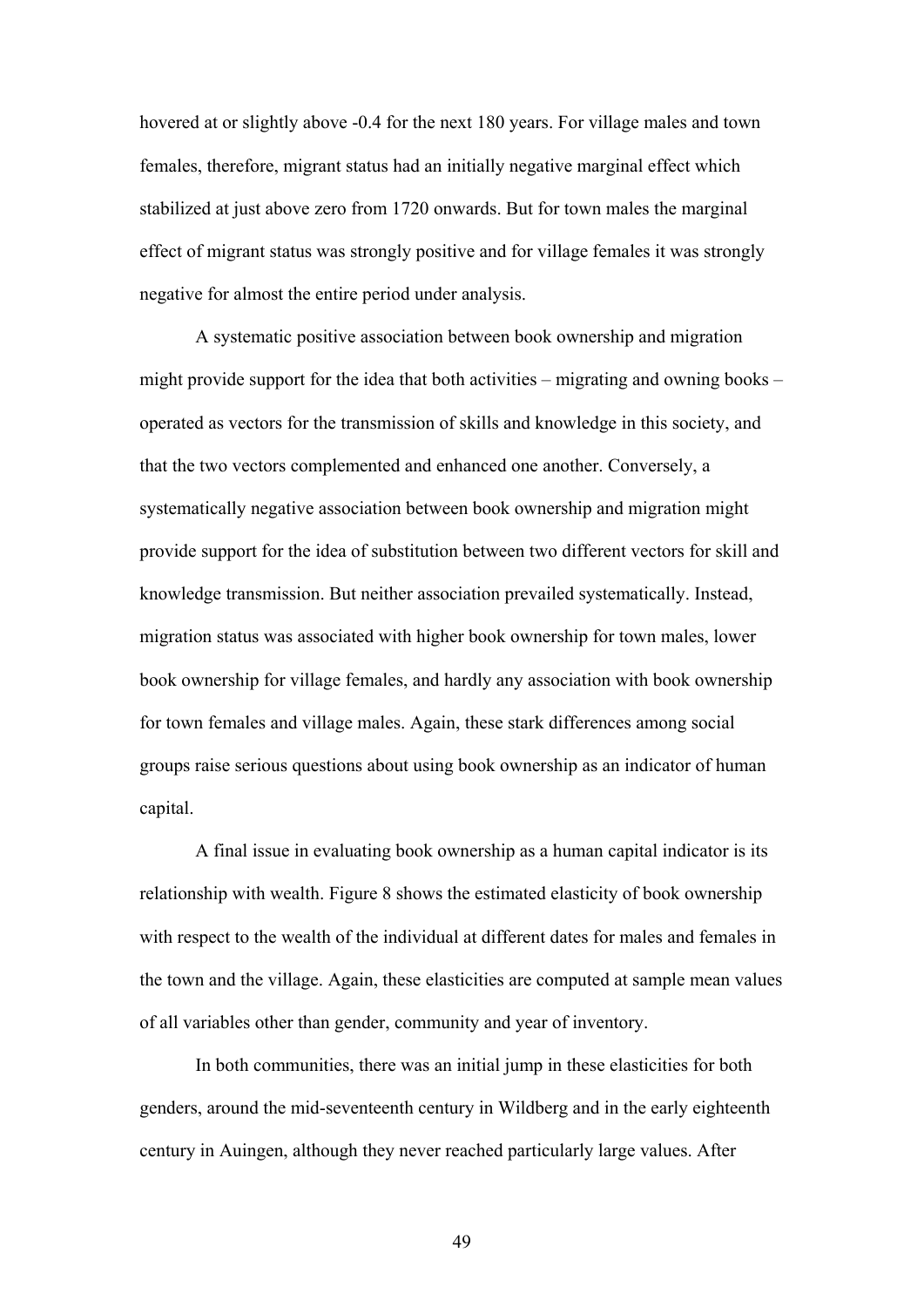

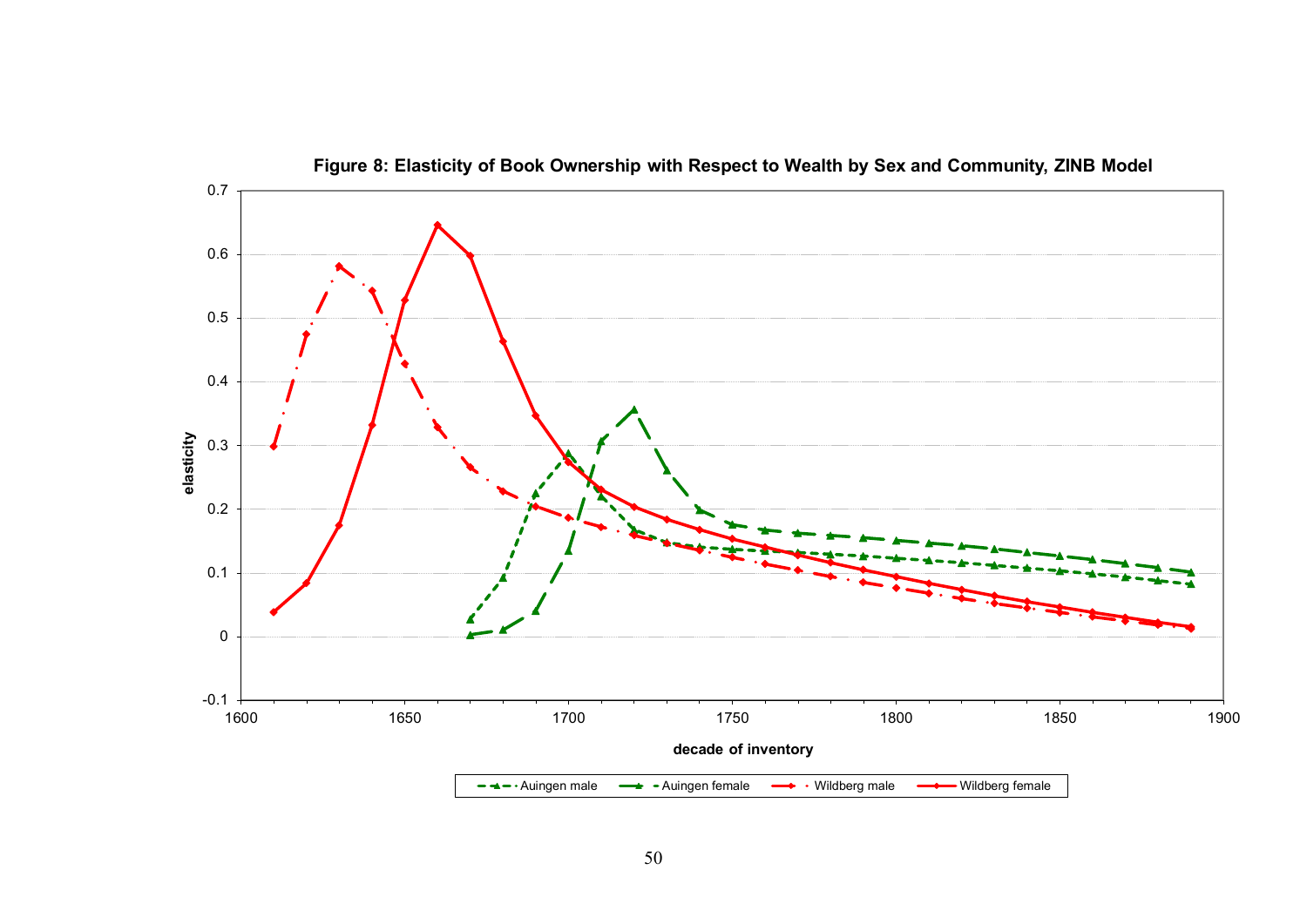peaking in the town in the mid-seventeenth century and the village in the 1700-20 period, the elasticity of book ownership with respect to wealth then declined continuously. From the mid-eighteenth century until 1900, the elasticities were similar for both genders and both communities, with the elasticities in the village being slightly higher than those in the town from the later eighteenth century onwards.

The striking feature of these wealth elasticities is how low they were. The highest value observed was 0.645, for town females in 1660. In the village, the highest value ever observed was much lower, at 0.356 for females in 1720. From 1740 onwards, the elasticities of book ownership with respect to wealth for all groups – town and village, males and females – were all below 0.2.

A good is regarded as a luxury if its income elasticity of demand is greater than 1, a necessity if it is less than 1. The wealth elasticity of demand is not identical to the income elasticity of demand, but it should not be wildly different for the same good. Books are conventionally regarded as luxuries, and in modern economies their income elasticity of demand is certainly greater than one. In the final three decades of the twentieth century, for instance, the income elasticity of demand for books was 1.3 in Norway, 1.4 in Spain, 1.4 in Britain, and 1.8 in Denmark.<sup>64</sup> Estimates of the wealth elasticity of demand for books are unavailable, but the wealth elasticity of demand for paintings in the late twentieth century is estimated to be 1.35, very close to the income elasticities of demand for books.<sup>65</sup>

Against this background, the wealth elasticities of demand for books in early modern Wildberg and Auingen were very low. In both communities, for both genders, at all time periods between 1610 and 1900, they were less than 1. Thus all groups –

<sup>64</sup> Ringstad and Løyland 2006, 142 (Denmark, Spain, Britain), 152 (Norway).

<sup>&</sup>lt;sup>65</sup> Heilbrun and Gray 2001, 178.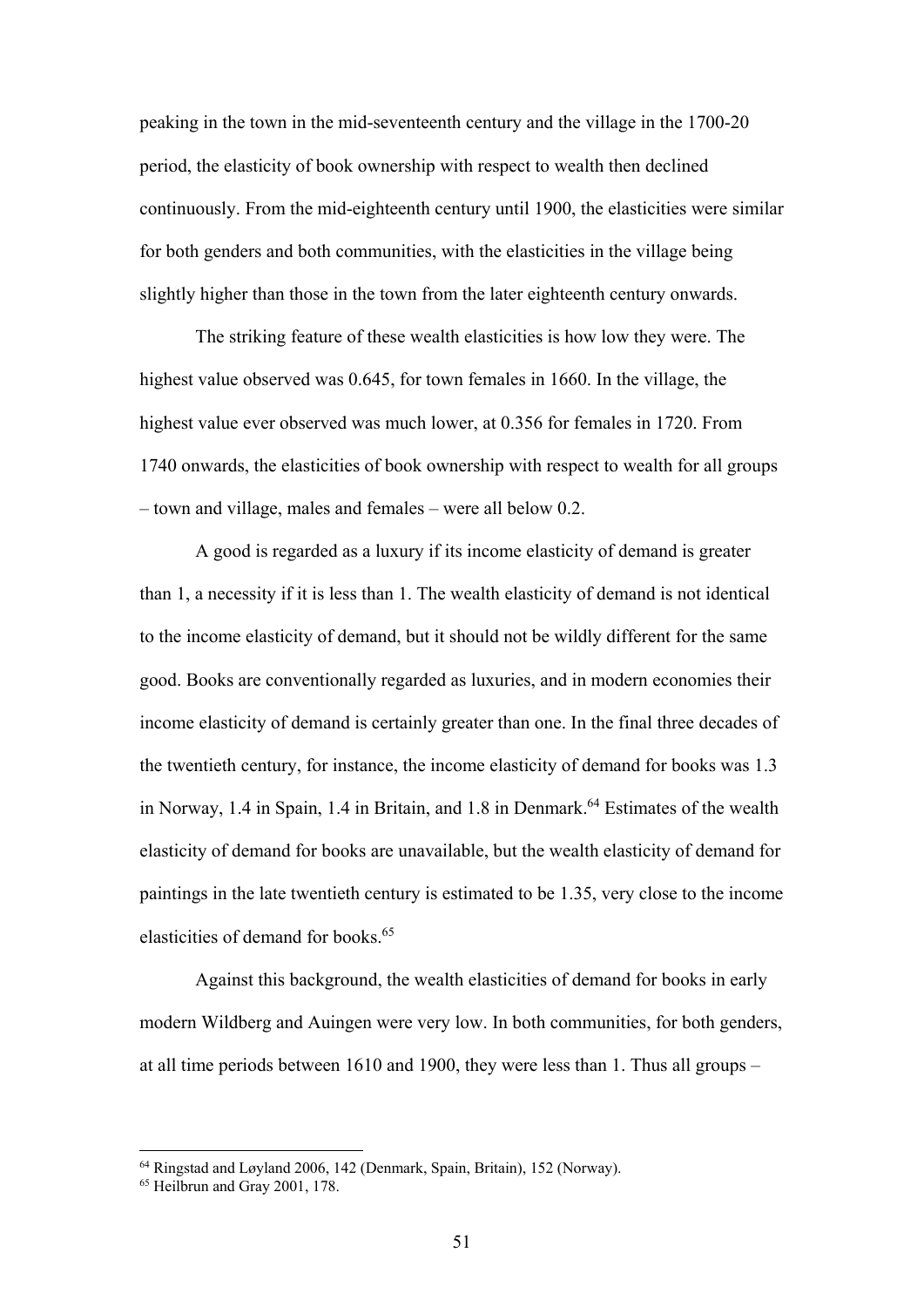men and women, villagers and townspeople – treated books as necessities, not luxuries. This is consistent with contemporary statements. According to the author of the 1826 travel book, *Reise durch das Königreich Württemberg* (Journey through the Kingdom of Württemberg), "among us literature is not a luxury item, but rather makes one reclusive, devotional, and domestic, and therefore our authors cleave less to the present than to the afterworld, full of thoughts of immortality".<sup>66</sup> Historical studies of other places in early modern Württemberg also note that the inhabitants treated books as necessities rather than luxuries. In the village of Laichingen, according to Medick, "books did not count as luxury items; rather, their high degree of pervasiveness makes it clear that the ownership of religious books, as the 'first and most blessed household chattel', was regarded as a basic necessity, without which a household did not count as being fully equipped".<sup>67</sup> Between 1748 and 1820, Laichingen couples entered first marriage owning an average of 8.8 books, with a difference of little more than 1 book between the poorest and the richest wealth quartiles.68 Maisch reports similar findings for the villages of Bondorf, Gebersheim, and Gruorn between 1760 and 1794, where couples in the richer wealth-group entered first marriage owning 16 times as much total wealth as couples in the poorer wealthgroup, but only 2.3 times as many books.<sup>69</sup> Auingen and Wildberg were thus not exceptional in manifesting a low wealth elasticity of demand for books.

One reason book ownership behaved like a necessity rather than a luxury may have been that the books people owned were almost all religious: bibles, hymnals, prayer-books, devotional literature, and handbooks of edifying reflections. Table 5

<sup>66</sup> Weber 1826/1978, 51: "da die Literatur bei uns kein Gegenstand des Luxus ist, sondern vielmehr zurückgezogen, ergeben, häuslich macht, so halten sich unsere Autoren weniger an die Gegenwart als an die Nachwelt, voll des Gedankens der Unsterblichkeit".

<sup>67</sup> Medick 1996, 480.

<sup>68</sup> Medick 1996, 483.

<sup>69</sup> Maisch 1992, 382.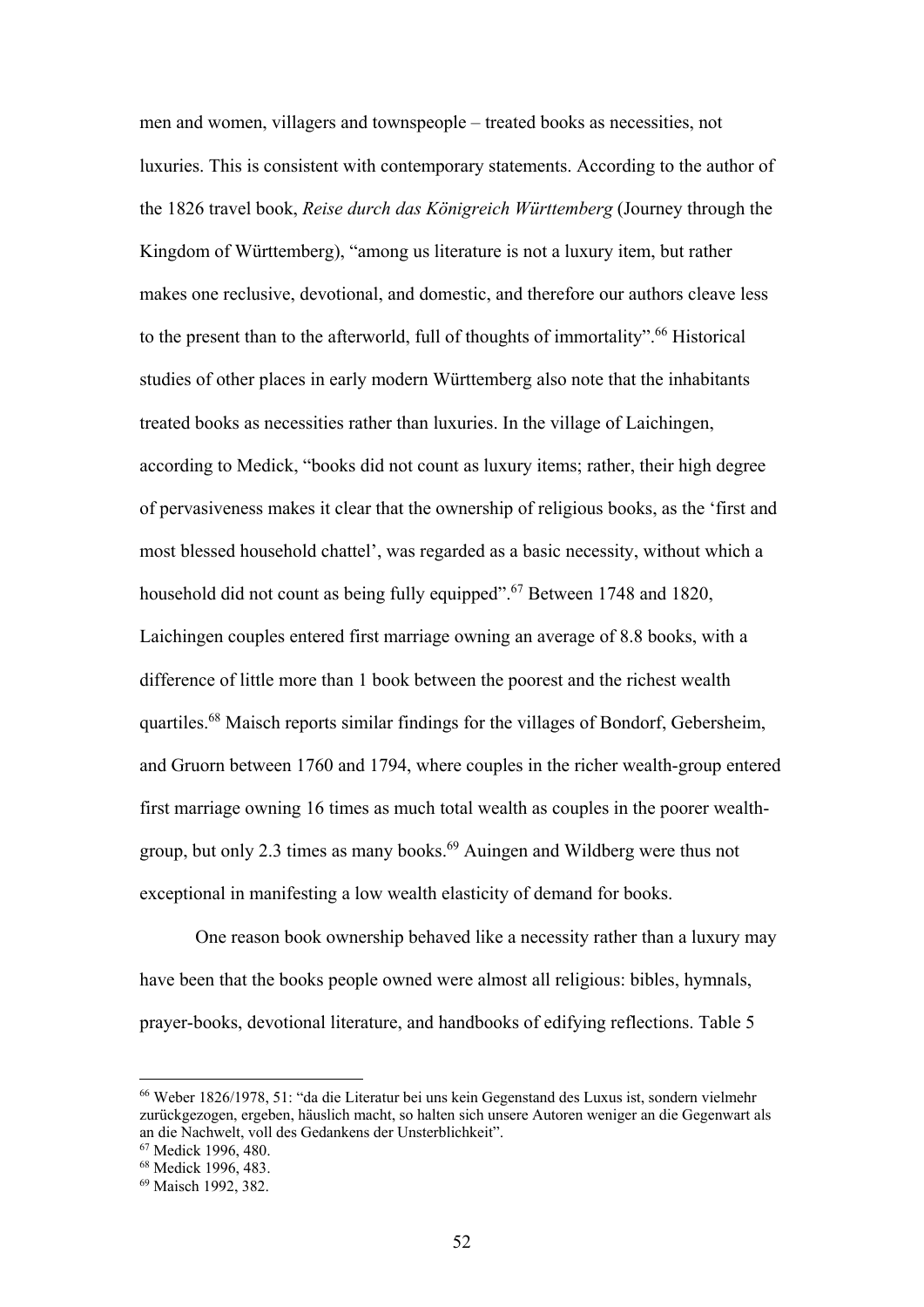| <b>Place</b>                 | Period                                   | City, town or<br>village |       | Gender Life-cycle phase       | <b>Religious</b><br>books as<br>% of total |
|------------------------------|------------------------------------------|--------------------------|-------|-------------------------------|--------------------------------------------|
| Württemberg                  |                                          |                          |       |                               |                                            |
| Wildberg                     | 1740s, 1790s                             | town                     | both  | first marriage                | 94.7 <sup>a</sup>                          |
| Wildberg                     | 1740s, 1790s                             | town                     | males | first marriage                | 91.1 <sup>a</sup>                          |
| Wildberg                     | 1740s, 1790s                             | town                     |       | females first marriage        | 97.6 <sup>a</sup>                          |
| Wildberg                     | 1740-99                                  | town                     |       | couples death of first spouse | 92.2 <sup>b</sup>                          |
| Laichingen                   | 1748-1820                                | village                  | both  | first marriage                | 98.5 <sup>c</sup>                          |
| Laichingen                   | 1748-1820                                | village                  |       | couples death of first spouse | 98.9 <sup>d</sup>                          |
| <b>Bissingen</b>             | 1753-94                                  | village                  | both  | first marriage                | 97.2 <sup>e</sup>                          |
| Bissingen                    | 1753-94                                  | village                  | males | first marriage                | 94.7 $e$                                   |
| Bissingen                    | 1753-94                                  | village                  |       | females first marriage        | 99.6 <sup>e</sup>                          |
| <b>Bissingen</b>             | 1753-94                                  | village                  | both  | death of first spouse         | 92.8 <sup>f</sup>                          |
| Tübingen                     | 1750s, 1810s, 1840s university town both |                          |       | death                         | 85.5 <sup>9</sup>                          |
| Other European societies     |                                          |                          |       |                               |                                            |
| England: 3 Kentish towns     | 1560-1640                                | town                     | both  | death                         | 93.0 <sup>h</sup>                          |
| France: Metz                 | 1645-1672                                | city                     | both  | death                         | $88.0^{1}$                                 |
| France: Paris                | 1700                                     | city                     | both  | death                         | $87.0 - 91.0$                              |
| France: Paris                | 1780                                     | city                     | both  | death                         | $91.0 - 97.0$                              |
| Switzerland: Zurich villages | 1625-1775                                | villages                 | both  | household heads               | 91.6 <sup>k</sup>                          |

**Table 5: Religious Books as Share of Total Books Owned, Various Pre-Modern European Societies**

## **Sources:**

<sup>a</sup> Schad 2002, 109 (Table 14).

 $<sup>b</sup>$  Schad 2002, 112 (Table 16).</sup>

 $\textdegree$  Medick 1992, 61-3.

<sup>d</sup> Medick 1996, 498 (Table 6.11).

<sup>e</sup> Schad 2002, 111 (Table 15).

f Schad 2002, 117 (Table 17).

<sup>g</sup> Neumann 1978, 35a.

h Clark 1976, 102.

i Benedict 1985 [Bibliothèques], 344.

<sup>j</sup> Roche 1981, 218 (Table 33).

k Von Wartburg-Ambühl 1981, 133.

shows quantitative findings concerning book subject-matter for pre-modern Württemberg alongside those for other pre-modern European societies. As these figures show, in Wildberg, one of the communities under analysis here, 93 to 96 per cent of books owned at first marriage in the middle and final decades of the eighteenth century were religious. In Laichingen, a village 21 km from our other sample community, Auingen, religious items accounted for over 98 per cent of books brought into marriage by villagers of both sexes between 1748 and 1820. Even in the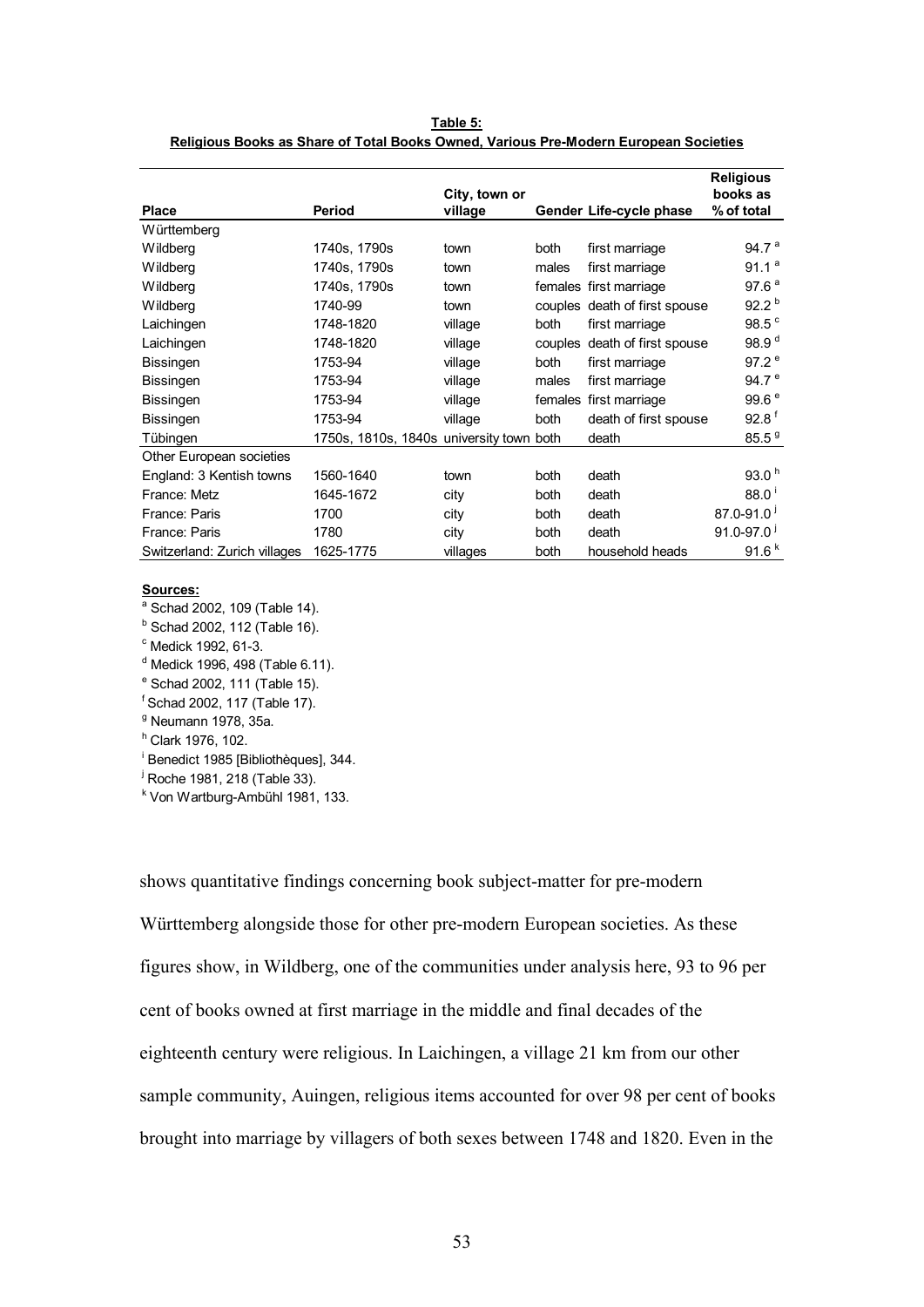university town of Tübingen, over 85 per cent of books owned were religious in subject matter.

Studies from other parts of early modern Europe reveal that in this respect Württemberg was not exceptional. As the second panel of Table 5 shows, religious books made up 93 per cent of the total in early modern English towns, 87 to 97 per cent in early modern French cities, and 92 per cent in the early modern Swiss countryside. Even in Paris, surely one of the most worldly cities in Europe, 87 to 91 per cent of books owned were religious in 1700, rising to 91 to 97 per cent in 1780.

Where book ownership is broken down by gender, the percentage of religious books was slightly higher for females. But the figures for the town of Wildberg and the village of Bissingen in Table 5 show that even for males, for whom any economic motivation to engage in book consumption would have been strongest, religious books comprised 91 to 95 per cent of the total.

Quantitatively, therefore, most books people owned in pre-modern European economies could not have transmitted the "useful knowledge" of scientific, engineering, technological, and commercial matters which is emphasized as the way book consumption might have contributed to European economic growth. This may help explain why book ownership does not manifest the association with other socioeconomic characteristics which would be predicted if it reflected economically relevant human capital.

## 8. Conclusion

What do these findings imply about book consumption? Can it be adopted as a measure of economically relevant human capital that might have contributed to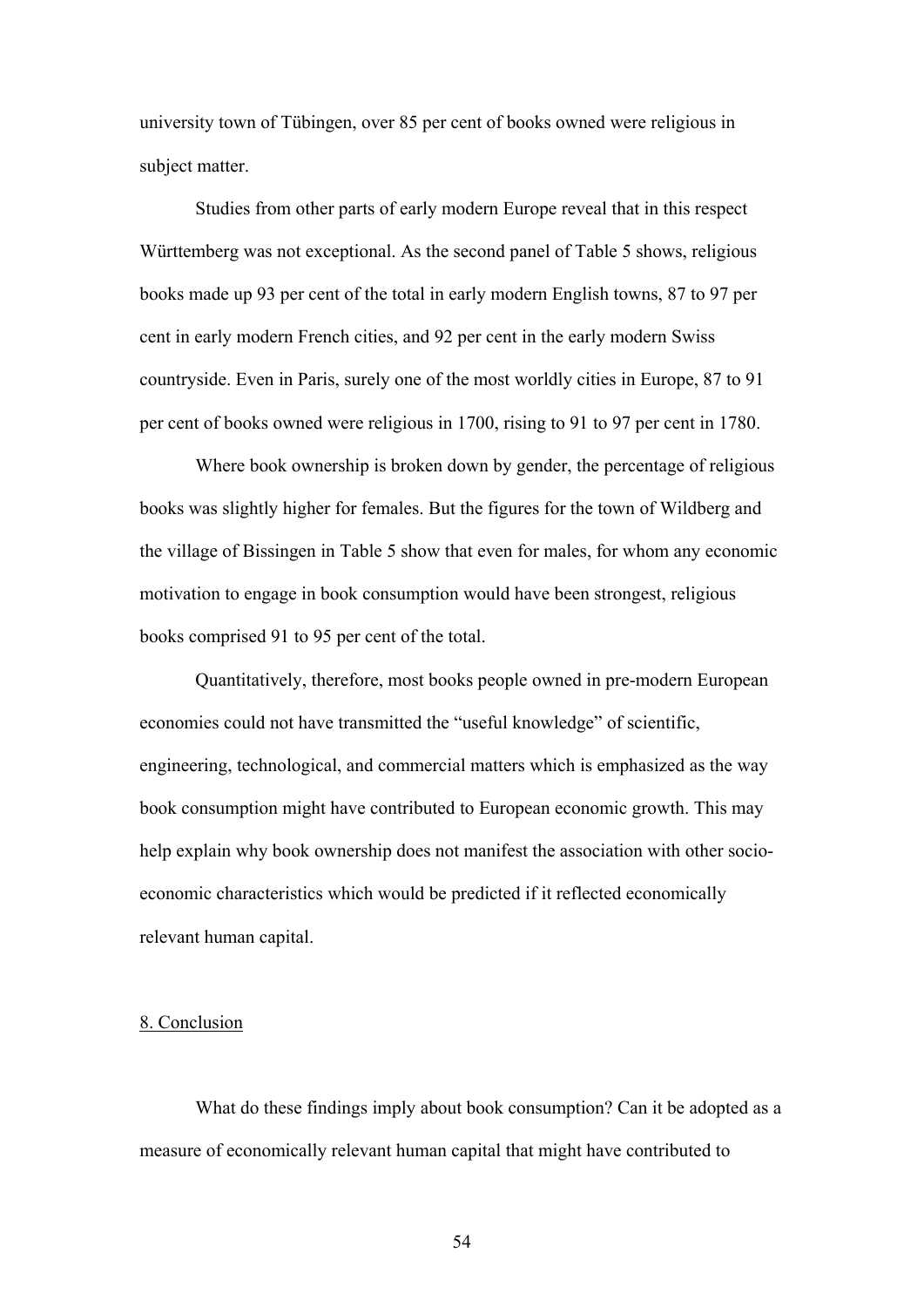European economic growth, or does need to be analyzed in a more differentiated way? As we have seen, historical economies have failed to generate persuasive evidence of a link between human capital and long-term economic growth. The most widely used human capital indicator, the share of people who could sign their names, was high in many slow-growing economies, was mediocre in the fastest-growing economy (England), and shows no causal role in economic growth at any level of aggregation. The economy analyzed in the present paper provides a vivid illustration of this lack of association, since Württemberg had unusually high signature rates at an early date, but its economy remained poor and slow-growing until the later nineteenth century.70

The lack of association between standard literacy indicators and long-term economic growth has motivated the search for alternative measures that might capture hidden aspects of human capital. Book consumption has been proposed as a popular alternative. In theory, greater access to books might have measured economically relevant human capital, especially in the form of scientific, technical and commercial knowledge which readers might have used to devise and adopt productivity-enhancing innovations.

In practice, however, it has proved difficult to establish the extent to which book consumption either measured human capital or served economic purposes. Getting accurate measure of book consumption is not straightforward; few historical sources make it possible to compare book consumption directly with conventional human capital indicators; and few data are available for assessing the possible economic functions of book consumption by analysing its links with socio-economic characteristics on the individual level.

<sup>70</sup> Ogilvie and Küpker 2015.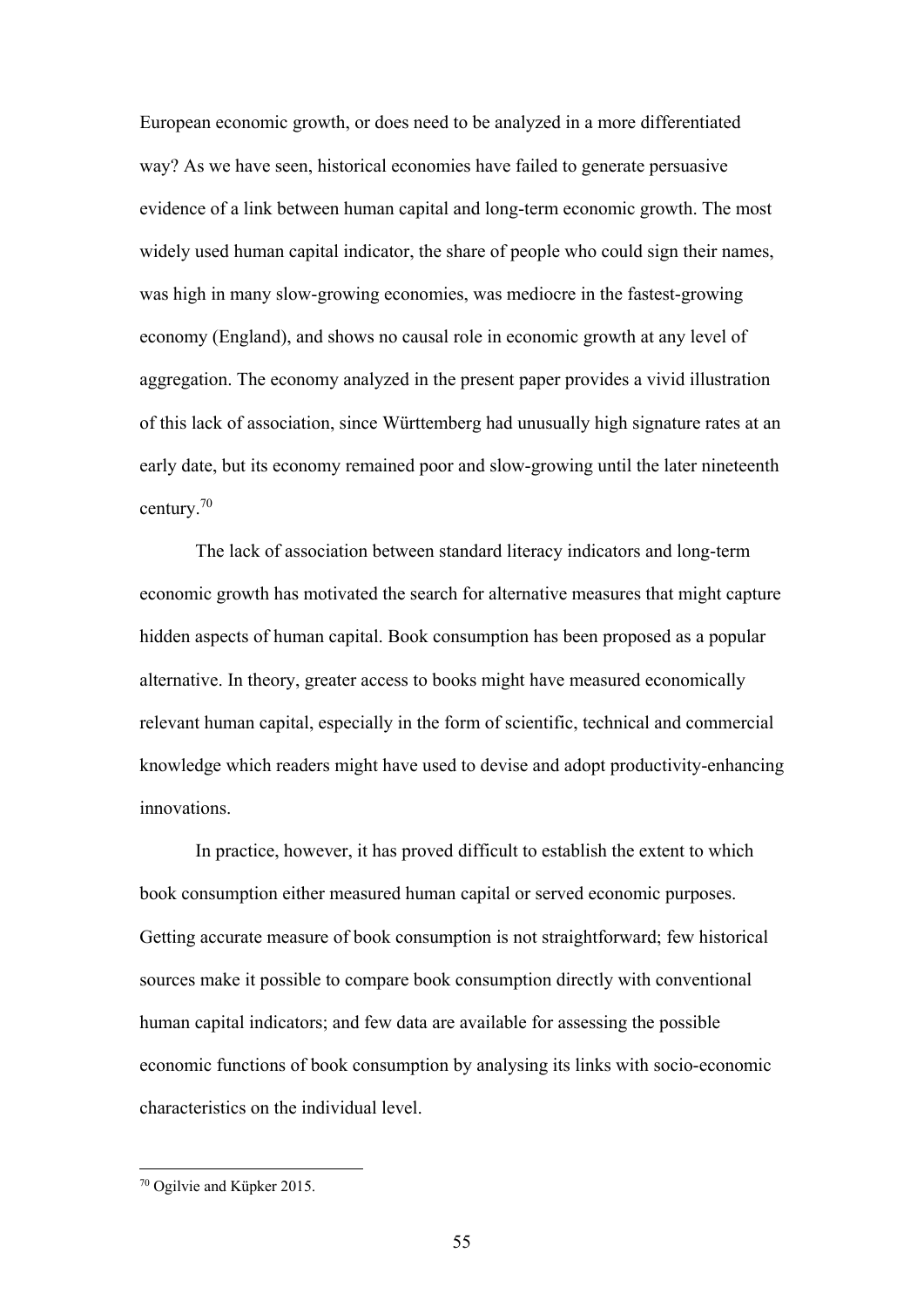This paper sought to fill this gap by analyzing a population of more than five thousand individuals for whom data were compiled on a direct measure of book consumption (ownership of books), on the standard historical human capital indicator (signatures), and on other socio-economic variables. The data were drawn from an economy which was not a fortunate exception like England or the Netherlands whose economic precocity may have resulted from unique underlying characteristics, but rather a much more ordinary economy in German-speaking central Europe which followed the more normal path of slow and gradual economic development with many setbacks. The data cover not just a short period during which unusual factors might have been at work, but a span of nearly three centuries, enabling us to observe not just the industrial and demographic transformations of the nineteenth century but the preceding early modern period during which European economies laid the basis for their later transition to sustained growth.

This paper analyzed these high-quality data to investigate the possibility that book consumption might have constituted the missing causal mechanism between human capital and growth. It did so by focusing on two key questions. First, how closely related was book consumption to signature literacy – the standard human capital measure – for the same population? Second, does the association between book ownership and socio-economic characteristics support the idea that book consumption measured economically relevant human capital?

The analysis showed that book consumption was interesting in many ways, but cannot be regarded as the missing link between human capital and economic growth. For one thing, book ownership did not show the close correlation the standard literacy measure, signatures, which has been postulated in studies that use books as an indicator of economically relevant human capital that fuelled European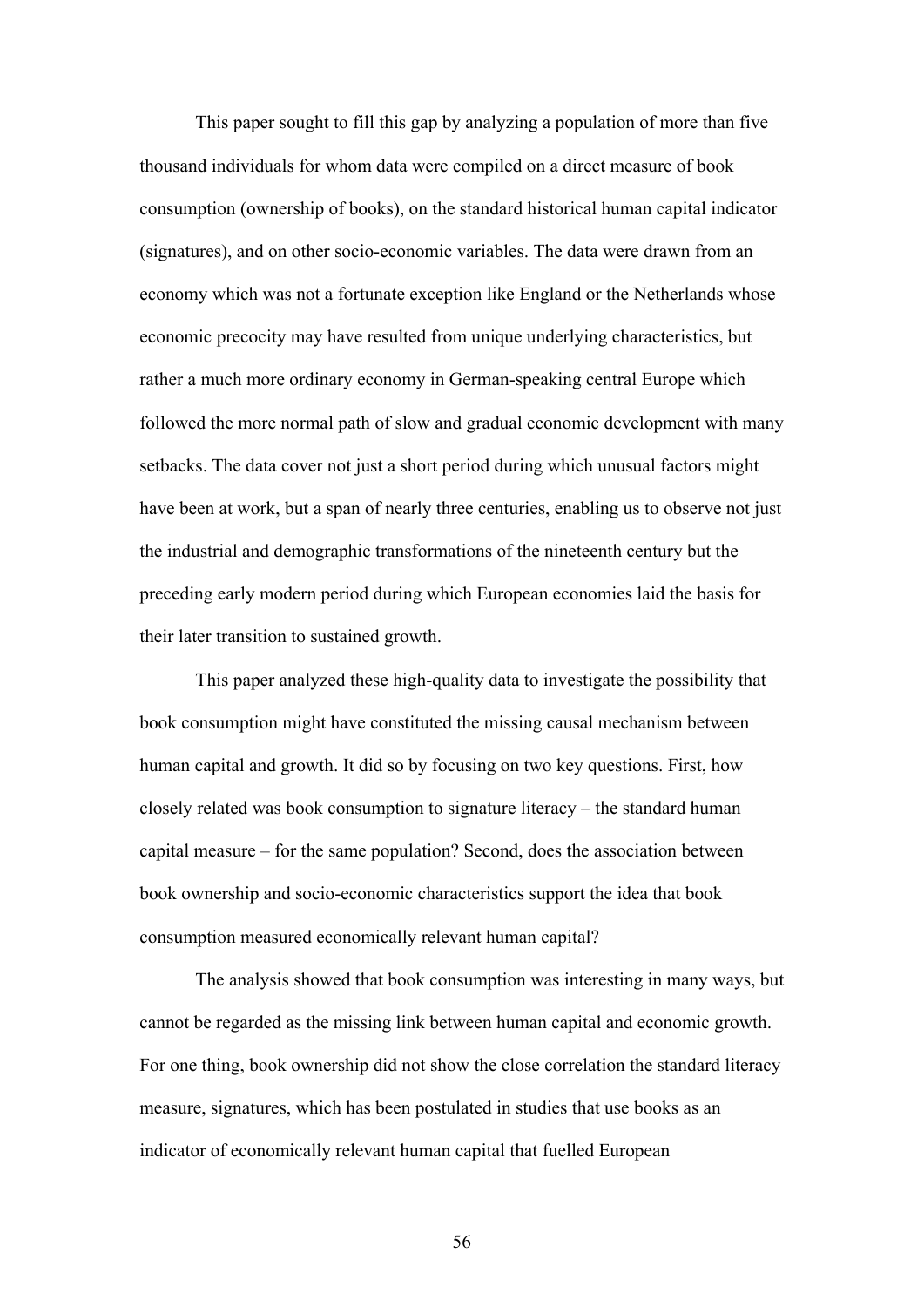development.<sup>71</sup> The association between book ownership and signatures differed greatly across social groups, declined substantially for most of the period under analysis, and was zero or negative in the period of greatest economic transformation. This makes sense in the light of literacy studies from a wide range of early modern European societies, including Württemberg, which find that reading was taught before writing, so there were many people who left school with the ability to consume books but not to produce signatures.<sup>72</sup> It is also consistent with the evidence, discussed below, that books provided a composite stream of consumption services, not all of which required the owner of the book actually to read it.

Book ownership also showed an association with other socio-economic variables which was not what would be expected if book consumption measured economically relevant human capital. Males had multiple reasons to demand more economically relevant human capital, but females owned more books in the town after 1680 and in the village after 1730. Townsmen should have had a higher demand for economically relevant human capital than villagers, but book ownership declined in the town from the late seventeenth century onwards while it rose in the village, to such an extent that by 1770 village females owned more books than town males. The distribution of book ownership according to gender and urbanization is not consistent with books having transmitted economically relevant human capital. By contrast, it is consistent with other evidence on how books were consumed.

A first set of evidence relates to the spatial location of books inside people's houses. In Württemberg peasant houses, books were not customarily kept in storage

<sup>71</sup> Van Zanden 2004, 3, 17, 19; Baten and Van Zanden 2008, 218; Dittmar 2011, 1139.

<sup>72</sup> For early modern Württemberg, see "Erneuerte Ordnung vor die Teutsche Schulen" (1782, footnotes give passages which differ in 1730), in Reyscher 1828ff, Vol. 11, part 1, 36-69, here 59; for early modern England, see Schofield 1968, 324; for early modern France, see Furet and Ozouf 1982, 167; for early modern Europe as a whole, see Houston 1985, 189-90.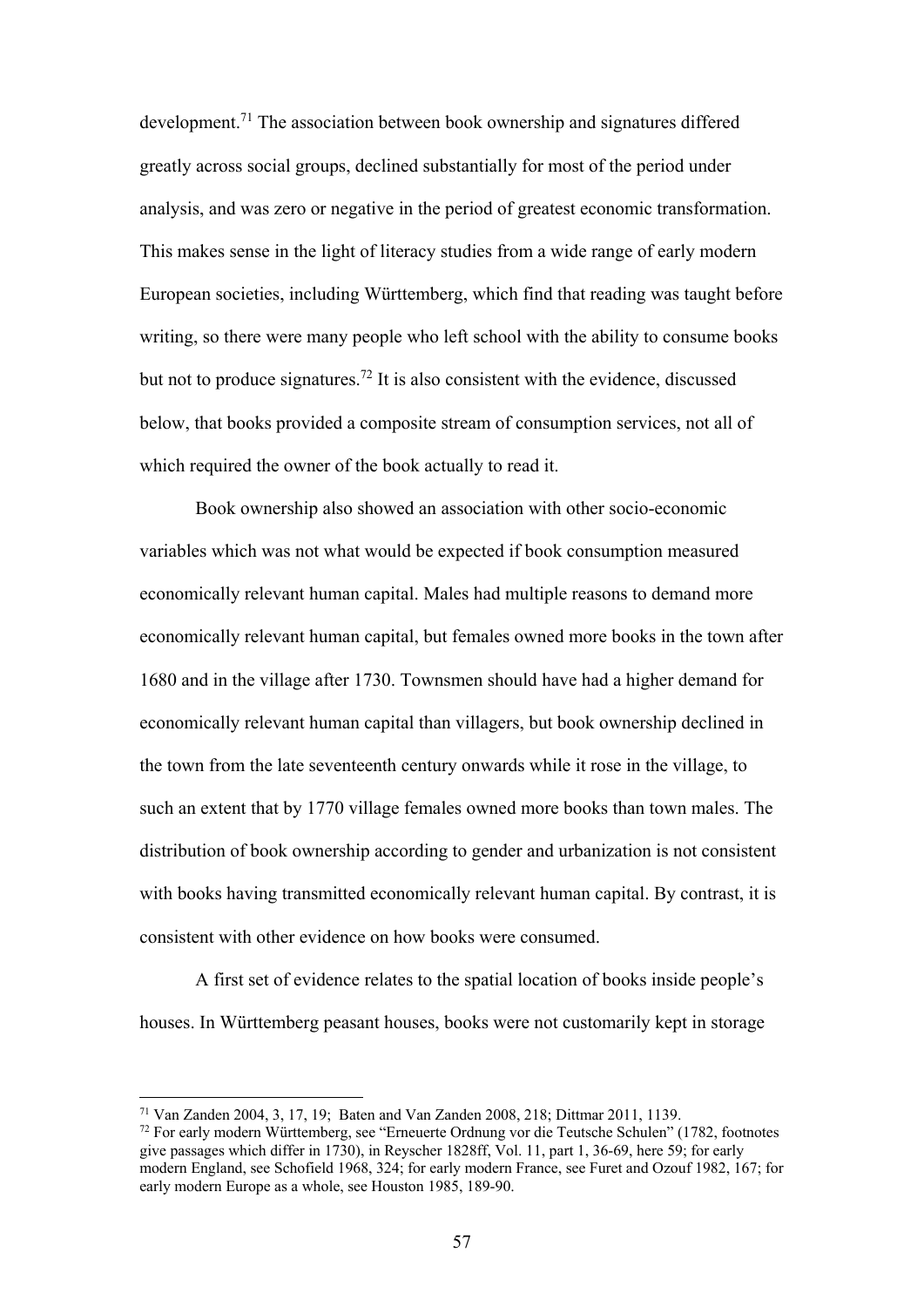spaces such as benches, chests, cupboards, bookcases, shops, or workshops, where they could be retrieved by individual users for economically targeted purposes, but rather in the main living parlour on a special shelf or on top of the sewing chest where they were publicly displayed.<sup>73</sup> A similar spatial pattern is observed in sixteenthcentury England, where books were commonly kept in the public rooms of the house on lecterns where they served the purpose of fashionable social display; only gradually did books move into bedchambers and closets which might have implied private reading.<sup>74</sup> In Württemberg farmhouses, moreover, the parlour shelf on which books were placed was also used to display other domestic treasures such as spices (pepper, nutmeg, cinnamon, and cloves) and rare porcelain plates. Books were thus associated spatially with comestibles, dining equipment, sewing, and social display rather than with industrial, commercial and professional activities, a spatial pattern that is explicable in terms of the statistical finding that book ownership was higher for females than for males. These spatial patterns were observed specifically in peasant houses and are thus consistent with the finding that village females, the demographic group with the lowest access to participation in skill-intensive industrial and commercial occupations, had higher book ownership than town males by 1770 and the highest book ownership of all social groups by 1820. Books delivered services to women, specifically rural women, which were evidently highly valued even though they were not relevant for the industrial and commercial occupations from which such women were formally excluded.

These patterns of book ownership are also explicable in terms of a second set of evidence on how books were consumed. In pre-modern Württemberg, hymn-books

<sup>73</sup> Assion and Brednich 1984, 182.

<sup>74</sup> Clark 1976, 103-4.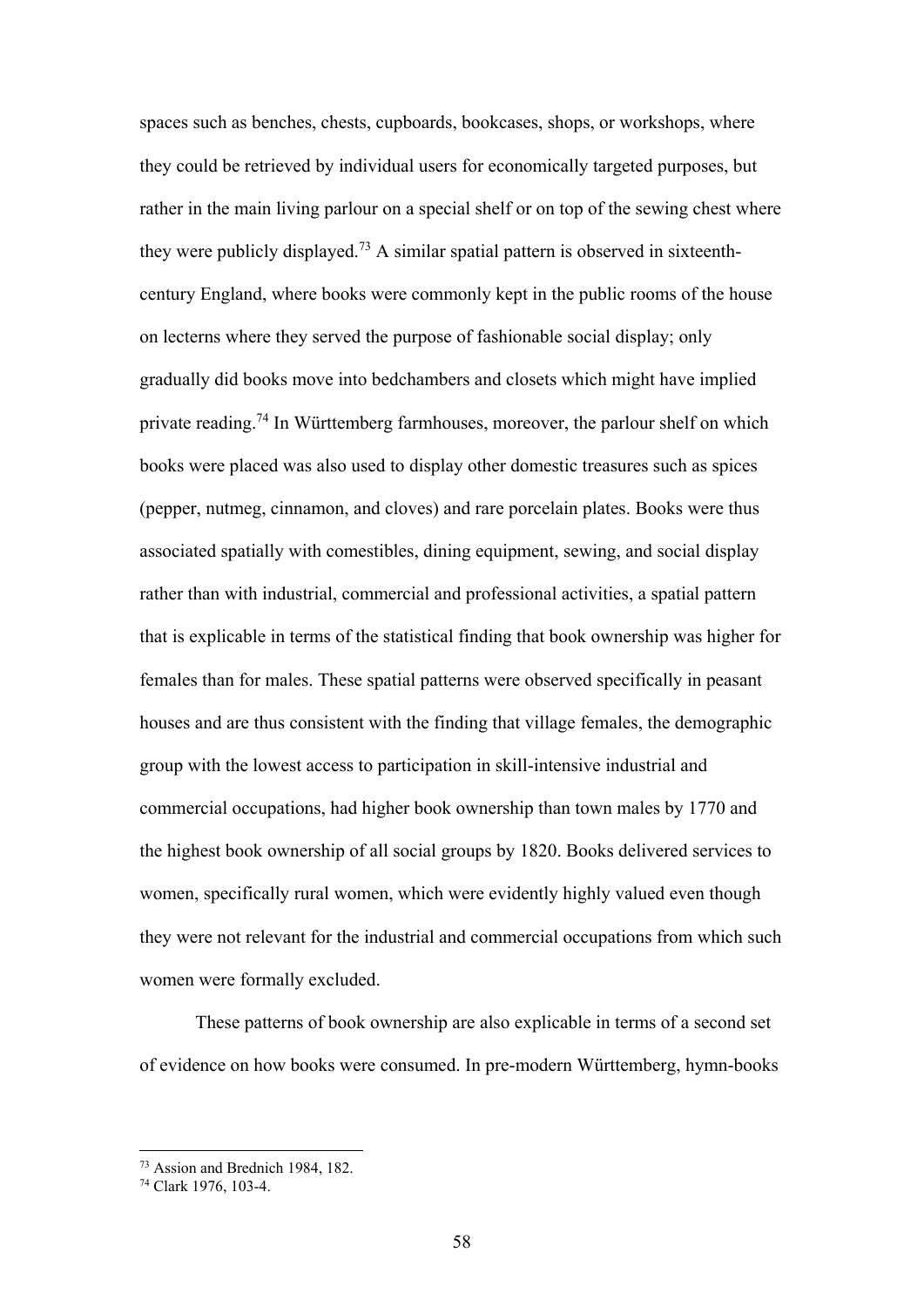and bibles formed part of people's Sunday dress: they were often highly decorated and embellished with precious metals, were sometimes even listed in the "clothing" section of the inventory, and were worn in public before and during the church service, especially by women. The vast majority of brides in early modern Württemberg communities entered marriage with at least one hymn-book.<sup>75</sup> Books were thus an important component of women's self-representation and independent participation in the central event of local public life.<sup>76</sup> These purposes served by books help to explain the higher level of book ownership among females than males. They may also have contributed to the increasingly high levels of book ownership in the village compared to the town, since respectable social appearance may play a more important role in small, face-to-face communities; recall that Auingen had a population of just 300 to 500 inhabitants for most of the period under analysis.

The patterns of book ownership which emerge from our statistical analysis are also consistent with a third body of evidence concerning how books were consumed. In early modern Protestant societies in particular, people often brought bibles and other religious books to church and "read along" with the pastor as he preached. Medick observes this practice being followed in the Württemberg village of Laichingen from the early eighteenth century onwards, "particularly by women".<sup>77</sup> In the village of Ebhausen, just 9 km from Wildberg, the community church court minutes record Anna Regina and Magdalena Riethmüllerin being interrogated in 1707 about "why during the sermon they only read books and do not attend to the sermon?"<sup>78</sup> This pattern, whereby women used books to complement or even

<sup>75</sup> See Schad 2002, 109 for Wilderg, 111 for Bissingen an der Enz; Medick 1996, 485 for Laichingen.

<sup>76</sup> Medick 1996, 470.

<sup>77</sup> Medick 1996, 471.

<sup>78</sup> Pfarrarchiv Ebhausen, Kirchenkonventsprotokolle Vol. II (1699-1716), fol. 39v, 24 August 1707:

<sup>&</sup>quot;warumb sie wehrender predigt nur in büchern lesen, und nicht auf die Predigt wercken?"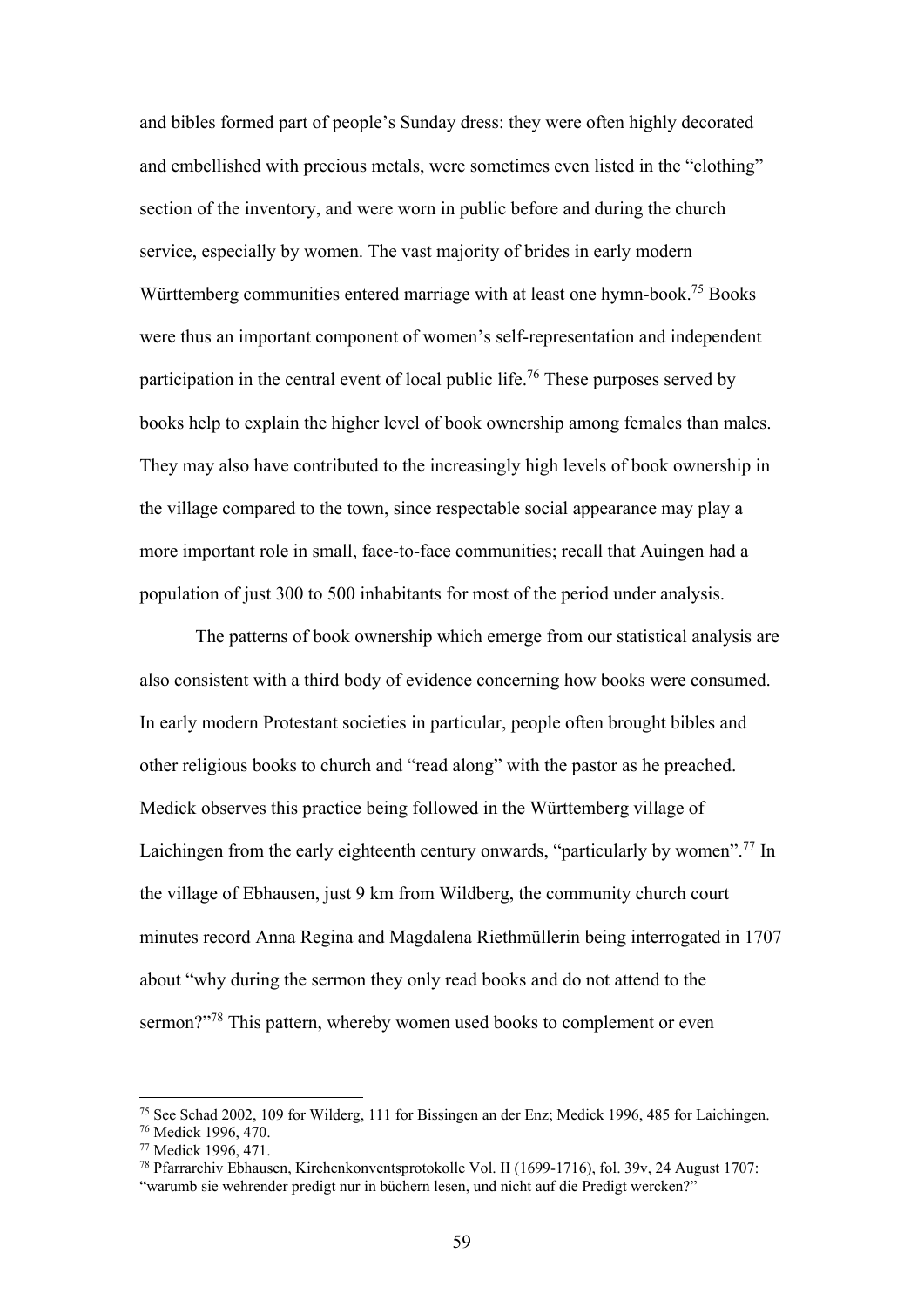substitute for the official religious services, may account not only for higher book ownership among females than but also for the stronger association between book ownership and age among females. The two Riethmüllerin women, for instance, were 24 years old and were thus continuing to develop their reading skills at least a decade after leaving school, albeit for religious rather than professional purposes.

A further body of evidence on how books were consumed relates to their use for magical, medical, and therapeutic purposes. In Württemberg from the seventeenth century until the twentieth, prayer-books and bibles were placed under the pillows of unbaptised infants, women before they had gone to church for the first time after giving birth, and babies who cried too often.<sup>79</sup> A number of books widely owned by Württemberg villagers were used as amulets in critical life-situations, by being placed in the beds of new-born infants, invalids, or newly married spouses; single pages or entire books were also laid directly on wounds to aid in healing.<sup>80</sup> Such practices are widely observed in other pre-modern European societies.<sup>81</sup> These forms of "bibliomedicine" were largely the province of the married woman of the household and of unlicensed female healers, particularly in rural communities. These domestic uses of books for therapeutic and magical purposes may account for the pattern whereby females, particularly village females, increasingly became the most intensive owners of books, to a much greater extent than the town males who might have used books for professional purposes.

A final stream of services dispensed by books was, of course, to provide reading material. Individuals consumed books in order to peruse them for the information and ideas they contained. But quantitative analyses show that reading

<sup>79</sup> Bohnenberger 1980, 75, 78-9, 89.

 $80$  Bischoff-Luithlen 1969, 104-5.

<sup>81</sup> Cressy 1986, 98-99, 103.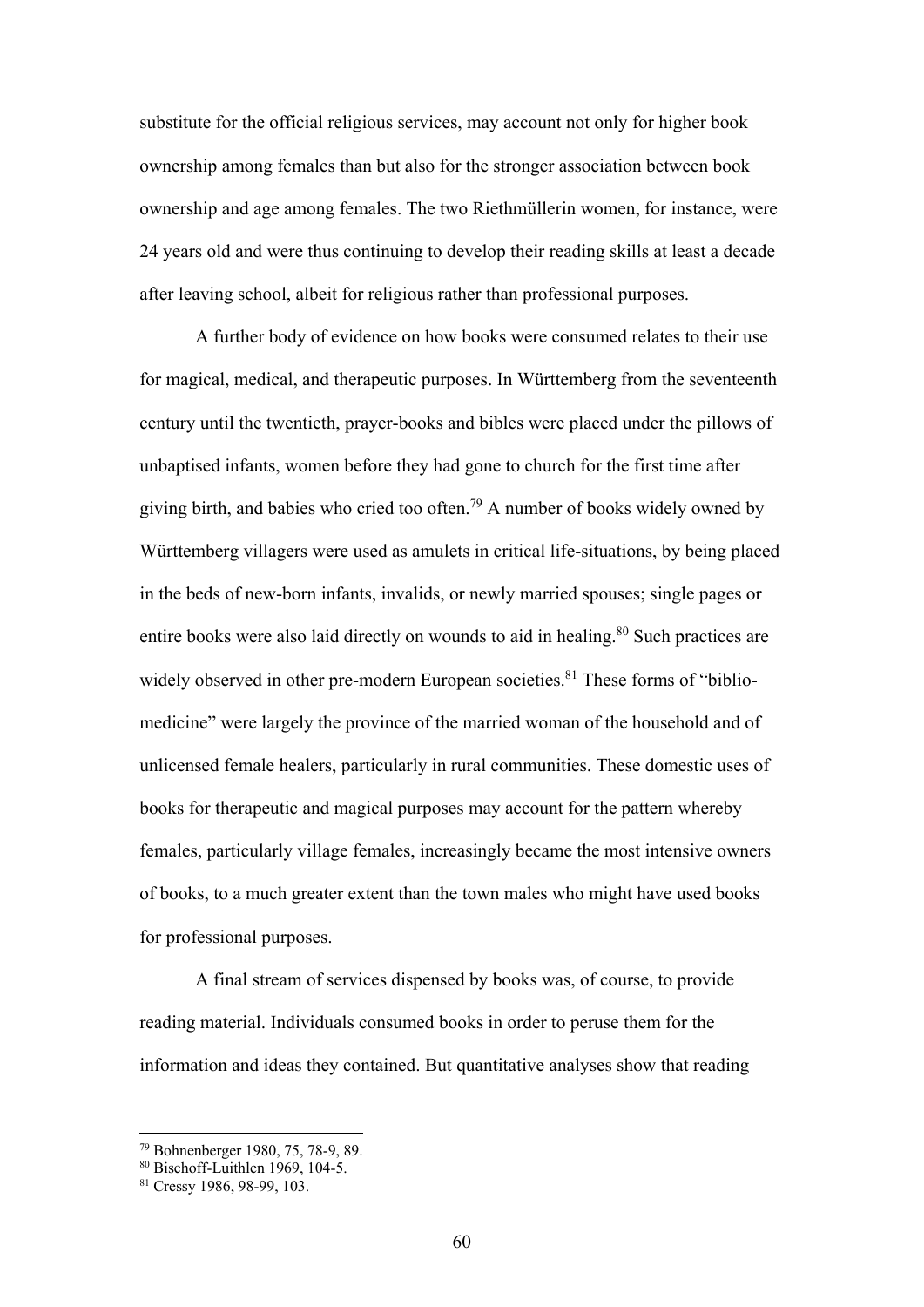matter in Württemberg, as in other pre-modern European societies, was overwhelmingly religious in nature. The information and ideas they contained related "less to the present than to the afterworld", in the words of Karl Weber in  $1826$ .<sup>82</sup> According to the categories used by historians of reading, most reading in pre-modern Europe was "intensive" (the repetitive re-reading of known texts for inward spiritual development) rather than "extensive" (the outward-oriented, one-off perusal of unfamiliar reading material containing new knowledge and ideas). 83 The vast majority of the books owned in pre-modern European societies such as Württemberg, therefore, could not have transmitted the "useful knowledge" of scientific, engineering, technological and commercial matters which is emphasized as the way book consumption might have contributed to European economic growth.<sup>84</sup> The few occupation-related books people did own, moreover, do not show much indication of containing knowledge that could have contributed to revolutionizing industrial, commercial, or even agricultural production. In eighteenth-century Wildberg, for instance, Schad found that the small number of secular books listed in people's inventories at marriage, widowhood, and death were oriented towards government, medicine, and education: legal treatises for state bureaucrats, medical writings for surgeons, and instructional materials for schoolteachers.<sup>85</sup>

Book consumption in this economy was therefore undertaken for domestic display, sartorial respectability, superstitious practices, medical therapy, participation in church services, and repetitive pietistical reading. This wide array of domestic, sartorial, social, medical, magical, and religious purposes which books served helps to

<sup>82</sup> Weber 1826/1978, 51.

<sup>83</sup> Engelsing 1974, 30, 183, 237; Darnton 2000, 87.

<sup>84</sup> Van Zanden 2004, 2, 16, 22-3; Baten and Van Zanden 2008, 218, 230; Buringh and Van Zanden 2009, 439.

<sup>85</sup> Schad 2002, 109.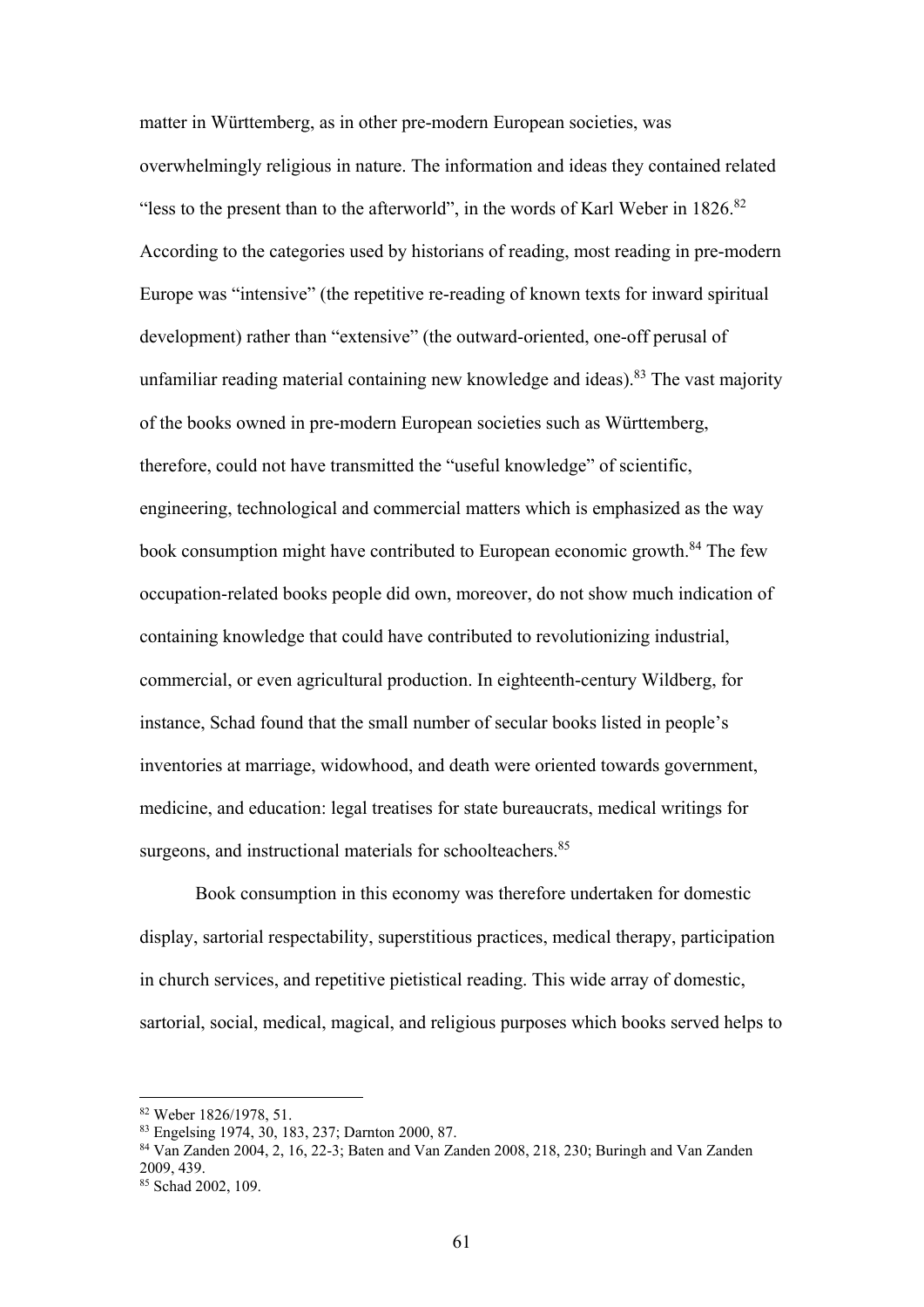explain the low and declining wealth elasticity of demand for them, which lay in the range conventionally assigned to necessities rather than luxuries. The multiplicity of uses to which books were put also helps to explain the sheer pervasiveness of their consumption in this economy, despite slow growth and low living standards.

In a wider perspective, the findings of this study indicate the importance of recognizing that books were material objects which had multiple characteristics and therefore provided a composite stream of consumption and investment services to their owners.86 In some European societies at some periods, it is possible that one such service was to enable people to invest in economically relevant human capital. But in this highly literate central European economy between 1600 and 1900, there is no evidence that books served that purpose. Book ownership is interesting in its own right and casts light on important aspects of the preferences, needs, interests, concerns, and values of pre-modern economic agents. But precisely the multiple services books provided to their owners, which differed according to time, gender, urbanization, age, migration status, and wealth, mean that their ownership cannot be interpreted as registering economically relevant human capital. Book consumption was not the missing link between human capital and economic growth.

<sup>&</sup>lt;sup>86</sup> That is, they were multi-characteristic consumption goods in the sense of Lancaster 1966.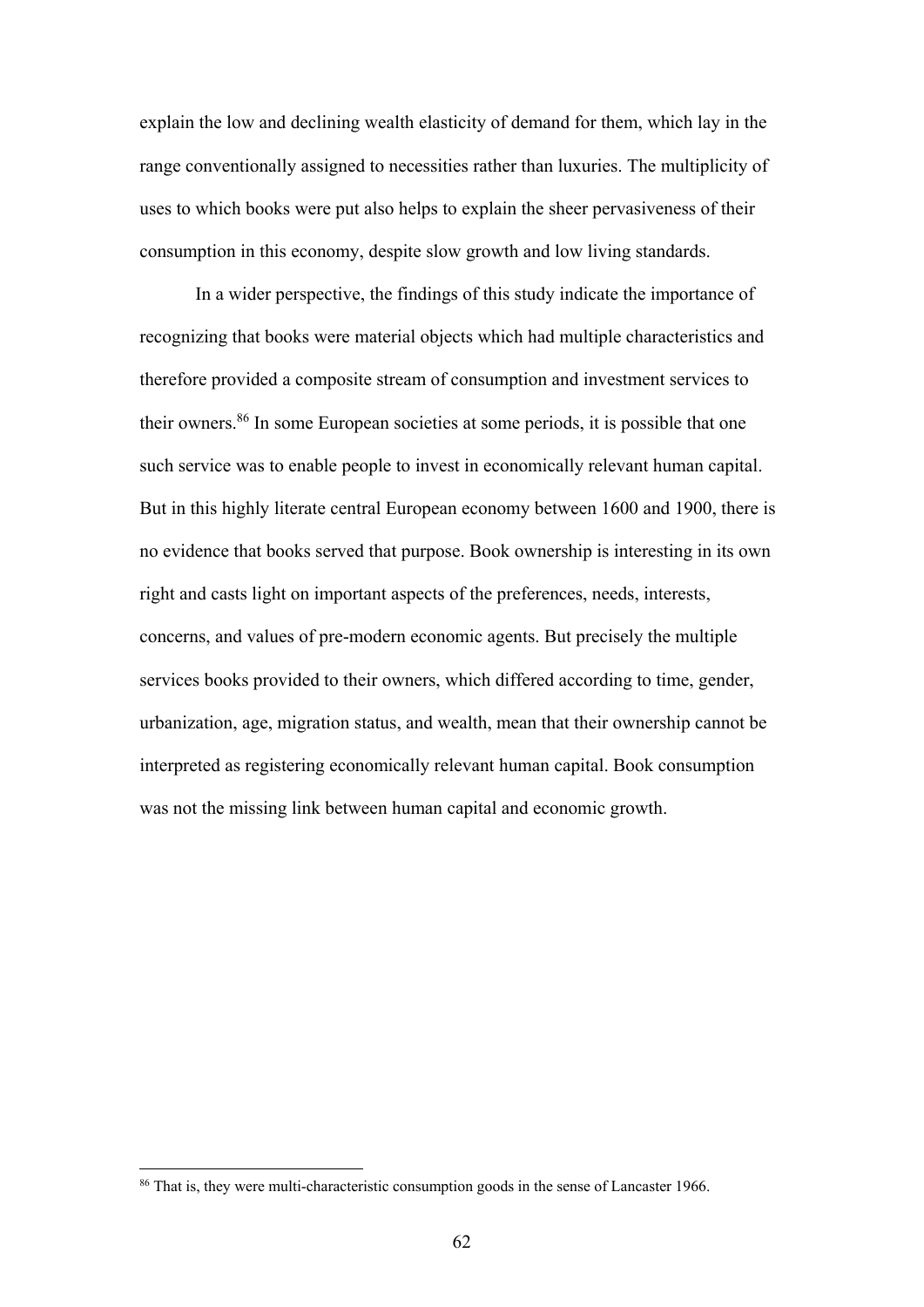## **Bibliography**

- A'Hearn, B., J. Baten and D. Crayen (2009). "Quantifying Quantitative Literacy: Age Heaping and the History of Human Capital." *Journal of Economic History* 69(3): 783-808.
- Assion, P. and R. W. Brednich (1984). *Bauen und Wohnen im deutschen Südwesten. Dörfliche Kultur vom 15. bis zum 19. Jahrhundert*. Stuttgart, Kohlhammer.
- Baten, J., D. Crayen and K. Manzel (2008). "Zahlenfähigkeit und Zahlendisziplin in Nord- und Westdeutschland, 16.-18. Jahrhundert." *Jahrbuch für Wirtschaftsgeschichte / Economic History Yearbook* 49(2): 217-229.
- Baten, J. and M. Szołtysek (2014). "A Golden Age before Serfdom? The Human Capital of Central-Eastern and Eastern Europe in the 17th-19th Centuries." *MPIDR Working Paper* WP 2014-008.
- Baten, J. and J. L. Van Zanden (2008). "Book Production and the Onset of Modern Economic Growth." *Journal of Economic Growth* 13(3): 217-235.
- Baumann, A., P. Oestmann, S. Wendehorst and et al., eds. (2005). *Prozesspraxis im Alten Reich. Annäherungen - Fallstudien - Statistiken*. Cologne / Vienna / Weimar, Böhlau.
- Baumann, C. (2013). "Die Alphabetisierung und ihre Entwicklung in Beutelsbach 1750-1850". B.A. thesis, University of Bern.
- Benedict, P. (1985). "Bibliothèques protestantes et catholiques à Metz au XVIIe siècle." *Annales. Histoire, Sciences Sociales* 40(2): 343-370.
- Benscheidt, A. R. (1985). *Kleinbürgerlicher Besitz: Nürtinger Handwerker-Inventare von 1660-1840*. Münster, Lit-Verlag.
- Benz, E. (2011). "Escaping Malthus: Population Explosion and Human Movement,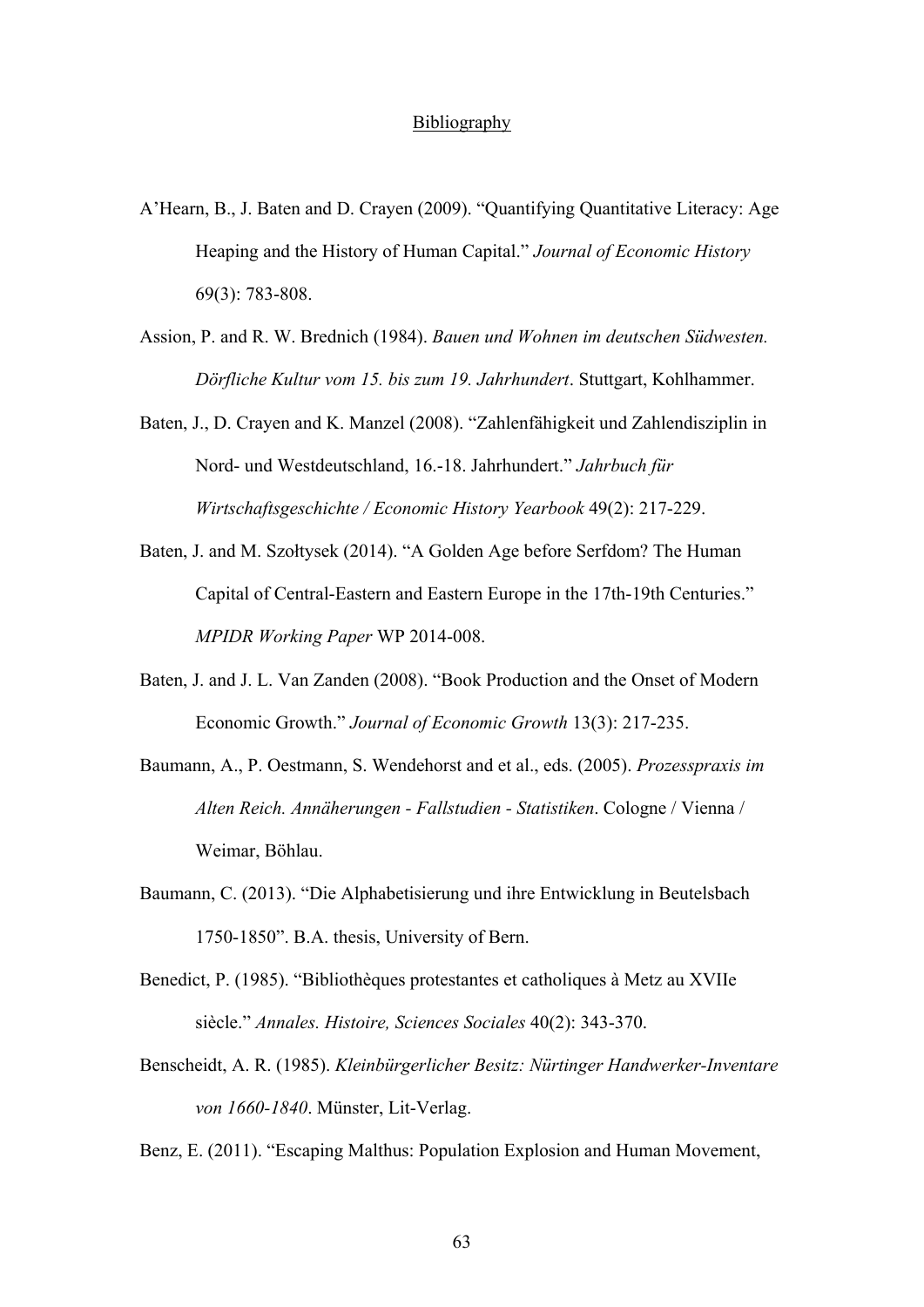1760-1884." In H. W. Smith, ed., *The Oxford Handbook of Modern German History*. Oxford, Oxford University Press**:** 195-210.

- Bischoff-Luithlen, A. (1969). "Andachtsliteratur in Bauernhaus ihre Bedeutung heute und einst, am Beispiel des Dorfes Feldstetten, Kreis Münsingen." *Württembergisches Jahrbuch für Volkskunde* 1965-9: 99-106.
- Bohnenberger, K. (1980). *Volkstümliche Überlieferungen in Württemberg. Glaube, Brauch, Heilkunde*. Stuttgart, Müller und Gräff.
- Bolt, J. and J. L. Van Zanden (2013). "The First Update of the Maddison Project: Reestimating Growth Before 1820." *Maddison-Project Working Papers* 4.
- Borscheid, P. (1979). "Les inventaires Wurtembergeois: une chance pour l'historie sociale." In B. Vogler, ed., *Les actes notariés: source de l'histoire sociale XVIe-XIXe siècles. Actes du colloque de Strasbourg (mars 1978)*. Strasbourg, Libraire Istra**:** 205-230.

Borscheid, P. (1980). "Familie – Wirtschaft – Gesellschaft. Materialien zu einer Sozialgeschichte der Familie in Deutschland." In A. Van der Woude and A. Schuurman, eds., *Probate inventories: a new source for the historical study of wealth, material culture and agricultural development. Papers presented at the Leeuwenborch Conference (Wageningen, 5-7 May 1980)*. Utrecht, HES Publishers**:** 83-96.

- Broadberry, S. (2016). When and How Did the Great Divergence Begin? *Paper presented at the Fifth Asian Historical Economics Conference, Seoul National University, Seoul, September 2-3, 2016*.
- Cameron, A. C. and A. G. W. Frank (1996). "R-Squared Measures for Count Data Regression Models with Applications to Health-Care Utilization." *Journal of Business & Economic Statistics* 14(2): 209-220.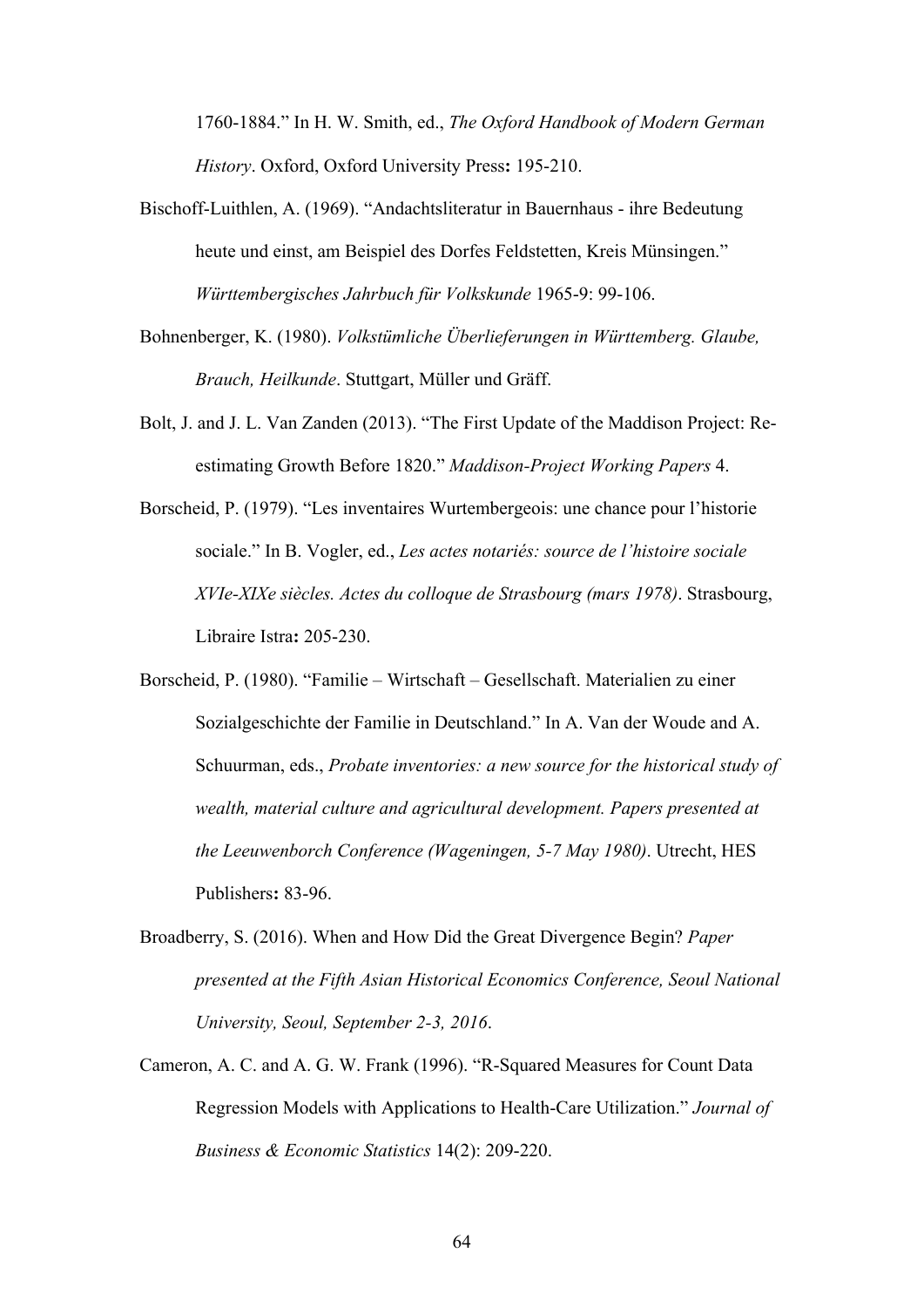- Carr, L. G. and L. S. Walsh (1988). "The standard of living in the Colonial Chesapeake." *William and Mary quarterly* 45: 135-159.
- Clark, P. (1976). "The Ownership of Books in England, 1560-1640: the Example of Some Kentish Townfolk." In L. Stone, ed., *Schooling and society*. Baltimore, Johns Hopkins University Press**:** 95-111.
- Cressy, D. (1980). *Literacy and the Social Order: Reading and Writing in Tudor and Stuart England*. Cambridge, Cambridge University Press.
- Cressy, D. (1986). "Books as Totems in Seventeenth-Century England and New England." *The Journal of Library History* 21(1): 92-106.
- Darnton, R. (2000). "An Early Information Society: News and the Media in Eighteenth-Century Paris." *American Historical Review* 105(1): 1-35.
- De Pleijt, A. M. (2015). "Human capital and long run economic growth: evidence from the stock of human capital in England, 1300-1900." *CAGE Online Working Paper Series* 229.
- Dittmar, J. E. (2011). "Information Technology and Economic Change: the Impact of the Printing Press." *The Quarterly Journal of Economics* 126(3): 1133-1172.
- Ehmer, H. (2000). "Ländliches Schulwesen in Südwestdeutschland während der frühen Neuzeit." In U. Andermann and K. Andermann, eds., *Regionale Aspekte des frühen Schulwesens*. Tübingen, Bibliotheca-Academica-Verl.**:** 75- 106.
- Ehmer, H. (2003). "Pietismus und Volksbildung in Württemberg im 18. Jahrhundert." In C. Peters and K. Jürgen, eds., *Fides et Pietas. Festschrift Martin Brecht zum 70. Geburtstag*. Münster**:** 107-117.
- Engelsing, R. (1974). *Der Bürger als Leser. Lesergeschichte in Deutschland 1500- 1800*. Stuttgart, Metzler.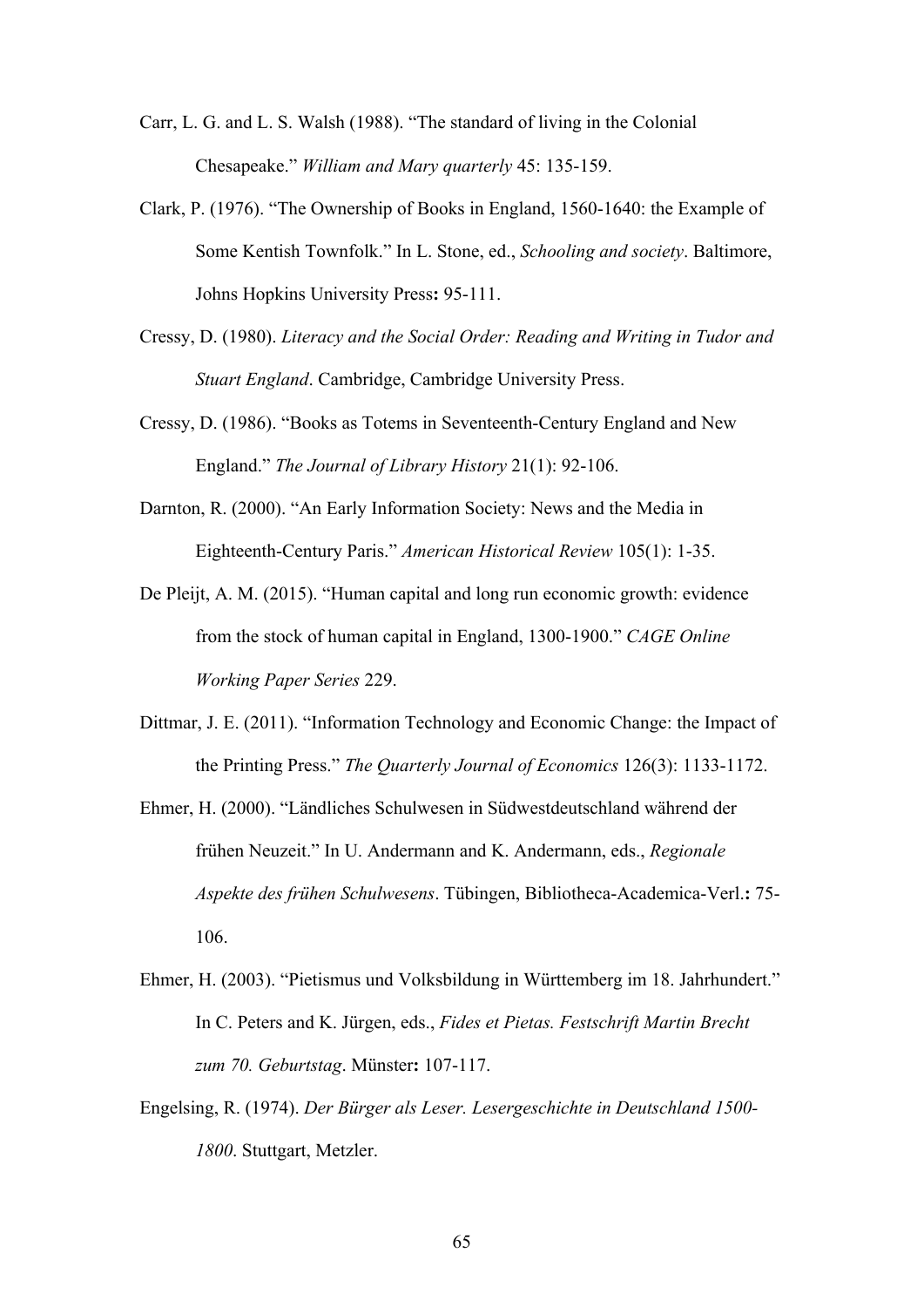Frank, H. (1993). *Regionale Entwicklungsdisparitäten im deutschen Industrialisierungsprozess 1849-1939*. Münster, LIT Verlag.

- Fulbrook, M. (1983). *Piety and Politics: Religion and the Rise of Absolutism in England, Württemberg and Prussia*. Cambridge, Cambridge University Press.
- Furet, F. and J. Ozouf, eds. (1977). *Lire et écrire: l'alphabétisation des Français de Calvin à Jules Ferry*. Paris, Ed. de Minuit.
- Furet, F. and J. Ozouf (1982). *Reading and writing: literacy in France from Calvin to Jules Ferry*. Cambridge, Cambridge University Pres.
- Graff, H. J. and et al., eds. (2009). *Understanding Literacy in its Historical Contexts: Socio-Cultural History and the Legacy of Egil Johansson*. Lund, Nordic Academic Press.
- Guinnane, T. W. and S. Ogilvie (2014). "A Two-Tiered Demographic System: 'Insiders' and 'Outsiders' in Three Swabian Communities, 1558-1914." *The History of the Family* 19(1): 77-119.
- Heilbrun, J. and C. M. Gray (2001). *The Economics of Art and Culture*. Cambridge, Cambridge University Press.
- Hippe, R. and J. Baten (2012). "Regional Inequality in Human Capital Formation in Europe, 1790–1880." *Scandinavian Economic History Review* 60(3): 254-289.
- Hippel, W. von (1977). *Die Bauernbefreiung im Königreich Württemberg*. Boppard am Rhein, Harald Boldt.

Hippel, W. von (1992). "Wirtschafts- und Sozialgeschichte 1800 bis 1918." In H. Schwarzmaier, H. Fenske, B. Kirchgässner, P. Sauer and M. Schaab, eds., *Handbuch der baden-württembergischen Geschichte: vol. 3: Vom Ende des Alten Reiches bis zum Ende der Monarchien*. Stuttgart, Klett-Cotta**:** 477-784.

Houdaille, J. (1977). "Les signatures au mariage de 1740 à 1829." *Population* 32(1):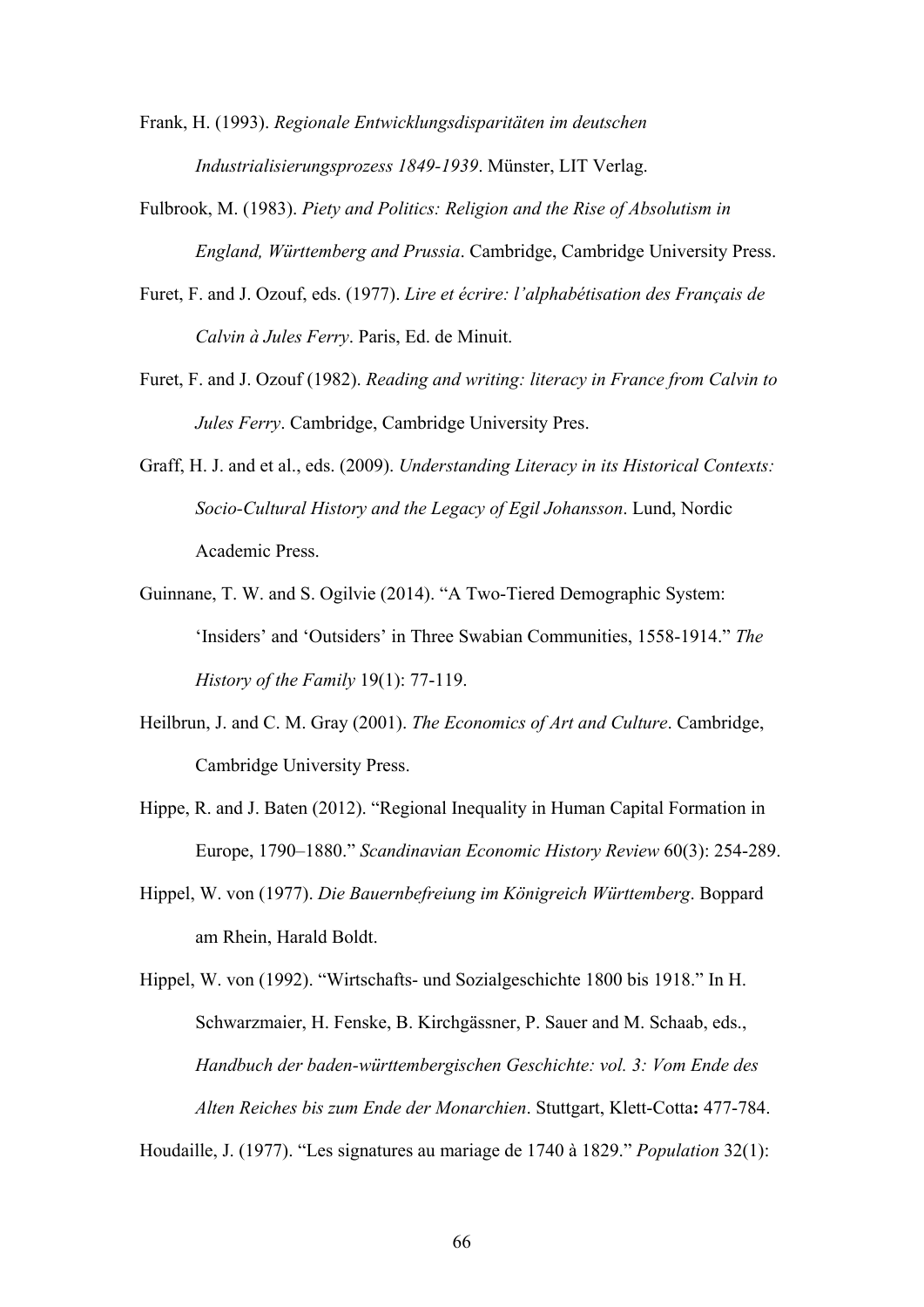- Houdaille, J. (1988). "Les signatures au mariage, 1670-1739." *Population* 43(1): 208- 212.
- Houston, R. A. (1982). "The Development of Literacy: Northern England, 1640- 1750." *Economic History Review* 35(2): 199-216.
- Houston, R. A. (1983). "Literacy and Society in the West, 1500-1850." *Social history* 8(3): 269-293.
- Houston, R. A. (1985). *Scottish Literacy and the Scottish Identity: Illiteracy and Society in Scotland and Northern England, 1600-1800*. Cambridge, Cambridge University Press.
- Houston, R. A. (1991). "Adult Literacy in Early-Modern Europe." *Quaderni Storici* 26(3): 941-961.
- Houston, R. A. (2011). "Literacy." In Institute of European History (IEG) Mainz, ed., *Europäische Geschichte Online*. Mainz, Institut für Europäische Geschichte**:**  [http://www.ieg-ego.eu/houstonr-2011-en].
- Johansson, E. (1973). "Literacy Studies in Sweden: Some Examples." *Educational Reports, Umeå* 2: 41-66.
- Johansson, E. (1977). "The History of Literacy in Sweden, in Comparison with Some Other Countries." *Educational Reports, Umeå* 12: 2-42.
- Kazmaier, B. (1978). *Das Ermstal zwischen Urach und Metzingen: Untersuchungen zur Kulturlandschaftsentwicklung in der Neuzeit*. Tübingen, Selbstverlag des Geographischen Instituts der Universität Tübingen.
- Lancaster, K. J. (1966). "A New Approach to Consumer Theory." *Journal of Political Economy* 74(2): 132-157.

Langewiesche, D. (1974). *Liberalismus und Demokratie in Württemberg zwischen*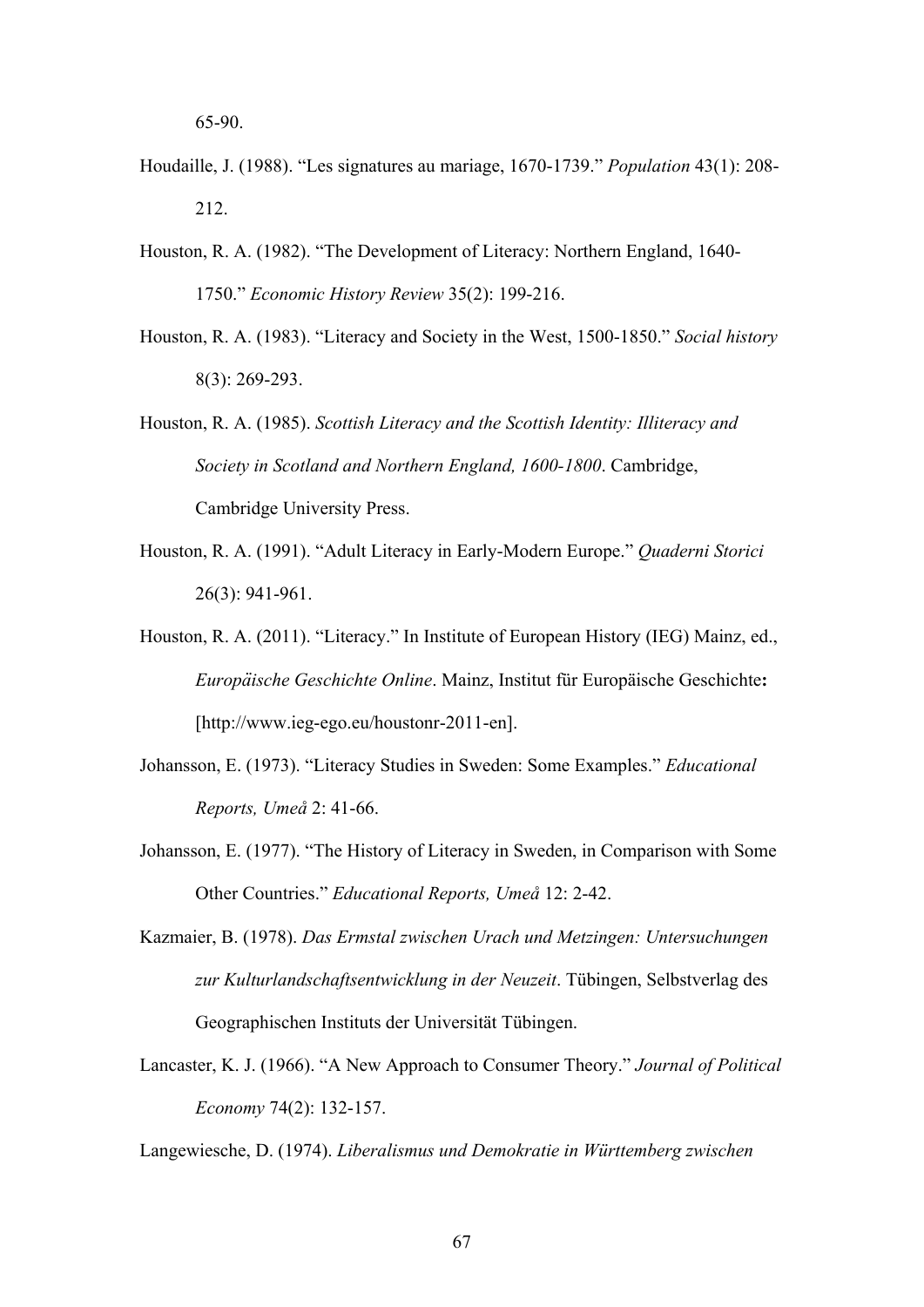*Revolution und Reichsgründung*. Düsseldorf, Droste.

- Lindmark, D. (2004). *Reading, Writing, and Schooling: Swedish Practices of Education and Literacy, 1650-1800*. Umeå, Kulturens frontlinjer.
- Löffler-Herzog, A. (1935). "Bildungsstand der Thurgauer Bevölkerung im Anfang des 18. Jahrhunderts." *Thurgauische Beiträge zur vaterländischen Geschichte* 72: 1-40.
- Maisch, A. (1992). *Notdürftiger Unterhalt und gehörige Schranken: Lebensbedingungen und Lebensstile in württembergischen Dörfern der frühen Neuzeit*. Stuttgart, G. Fischer.
- Mann, B. (2006). *Kleine Geschichte des Königreichs Württemberg 1806-1918*. Leinfelden-Echterdingen, DRW-Verlag.
- Mannheims, H. (1991). *Wie wird ein Inventar erstellt? Rechtskommentare als Quelle der volkskundlichen Forschung*. Münster, F. Coppenrath Verlag.
- Marschalck, P. (1973). *Deutsche Überseewanderung im 19. Jahrhundert: ein Beitrag zur soziologischen Theorie der Bevölkerung*. Stuttgart, Ernst Klett.
- Medick, H. (1992). "Buchkultur und lutherischer Pietismus. Buchbesitz, erbauliche Lektüre und religiöse Mentalität in einer Gemeinde Württembergs am Ende der frühen Neuzeit: Laichingen 1748-1820." In R. Vierhaus and Mitarbeitern des Max-Planck-Instituts für Geschichte, eds., *Frühe Neuzeit – frühe Moderne? Forschungen zur Vielschichtigkeit von Übergangsprozessen*. Göttingen**:** 297-326.
- Medick, H. (1996). *Weben und Überleben in Laichingen 1650-1900. Untersuchungen zur Sozial-, Kultur- und Wirtschaftsgeschichte aus der Perspektive einer lokalen Gesellschaft im frühneuzeitlichen Württemberg*. Göttingen, Vandenhoeck & Ruprecht.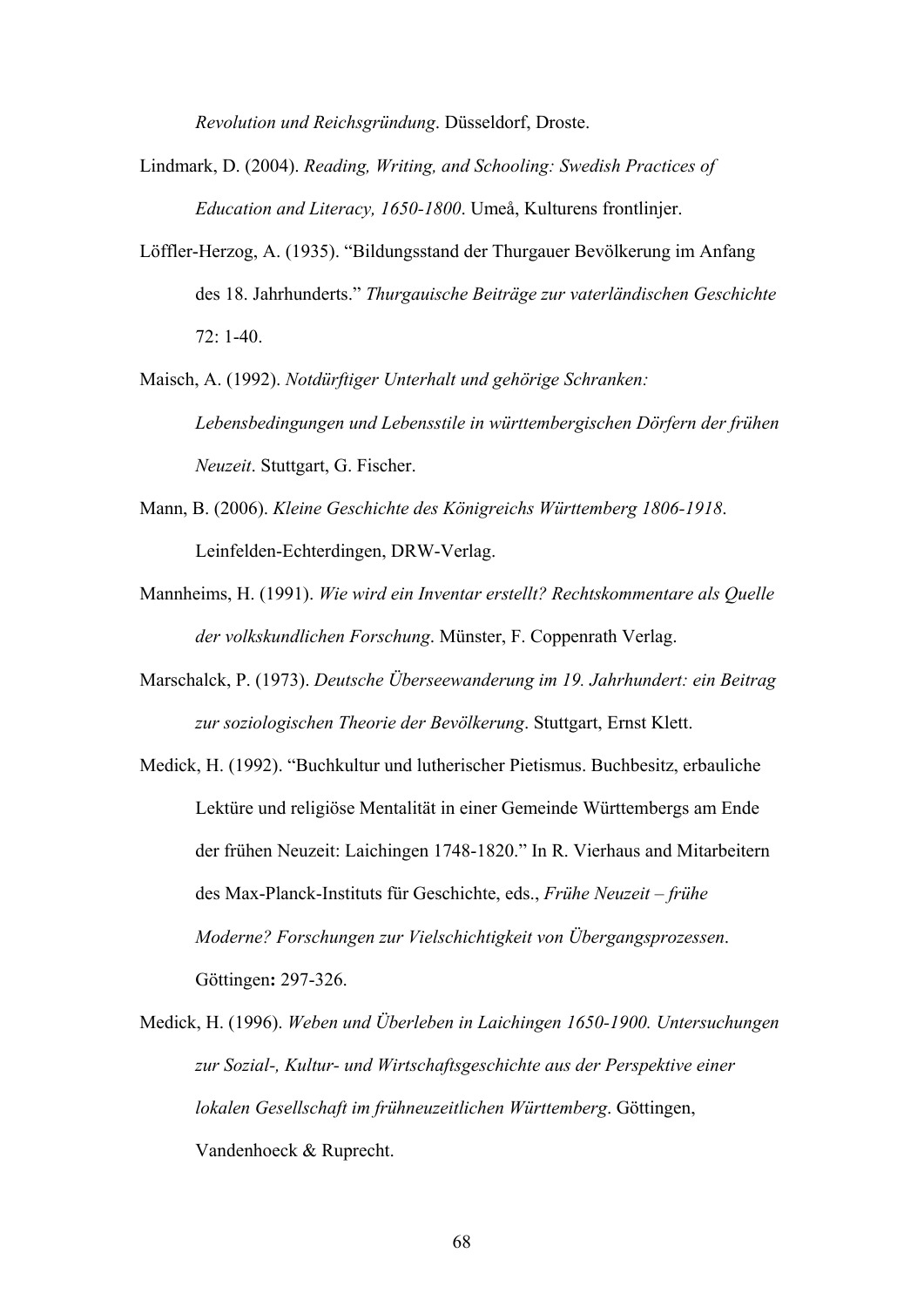Mertens, D. (1995). "Weltliche Territorien: Württemberg." In H. Schwarzmaier, H. Fenske, B. Kirchgässner, P. Sauer and M. Schaab, eds., *Handbuch der badenwürttembergischen Geschichte: vol. 3: Die Territorien im Alten Reich*. Stuttgart, Klett-Cotta**:** 1-163.

Munck, T. (2004). "Literacy, Educational Reform and the Use of Print in Eighteenth-Century Denmark." *European history quarterly* 34(3): 275-303.

Naujoks, E. (1982). "Stadt und Industrialisierung im Bereich der Schwäbischen Alb. Ansätze und Charakteristika dieser Entwicklung im 19. Jahrhundert." *Zeitschrift für Württembergische Landesgeschichte* 41: 165-193.

- Ogilvie, S. (1986). "Coming of Age in a Corporate Society: Capitalism, Pietism and Family Authority in Rural Württemberg, 1590-1740." *Continuity and Change* 1(3): 279-331.
- Ogilvie, S. (1997). *State Corporatism and Proto-Industry: the Württemberg Black Forest, 1580-1797*. Cambridge, Cambridge University Press.
- Ogilvie, S. (1999). "The German State: a Non-Prussian View." In J. Brewer and E. Hellmuth, eds., *Rethinking Leviathan: the Eighteenth-Century State in Britain and Germany*. Oxford, Oxford University Press**:** 167-202.
- Ogilvie, S. (2003). *A Bitter Living: Women, Markets, and Social Capital in Early Modern Germany*. Oxford, Oxford University Press.
- Ogilvie, S. (2004). "Women and Labour Markets in Early Modern Germany." *Jahrbuch für Wirtschaftsgeschichte* 2004:2: 25-60.

Ogilvie, S. (2010). "Consumption, Social Capital, and the "Industrious Revolution" in Early Modern Germany." *Journal of Economic History* 70(2): 287-325.

Ogilvie, S. and M. Küpker (2015). "Human Capital Investment in a Late-Developing Economy: Evidence from Württemberg, c. 1600 – c. 1900." *Cambridge*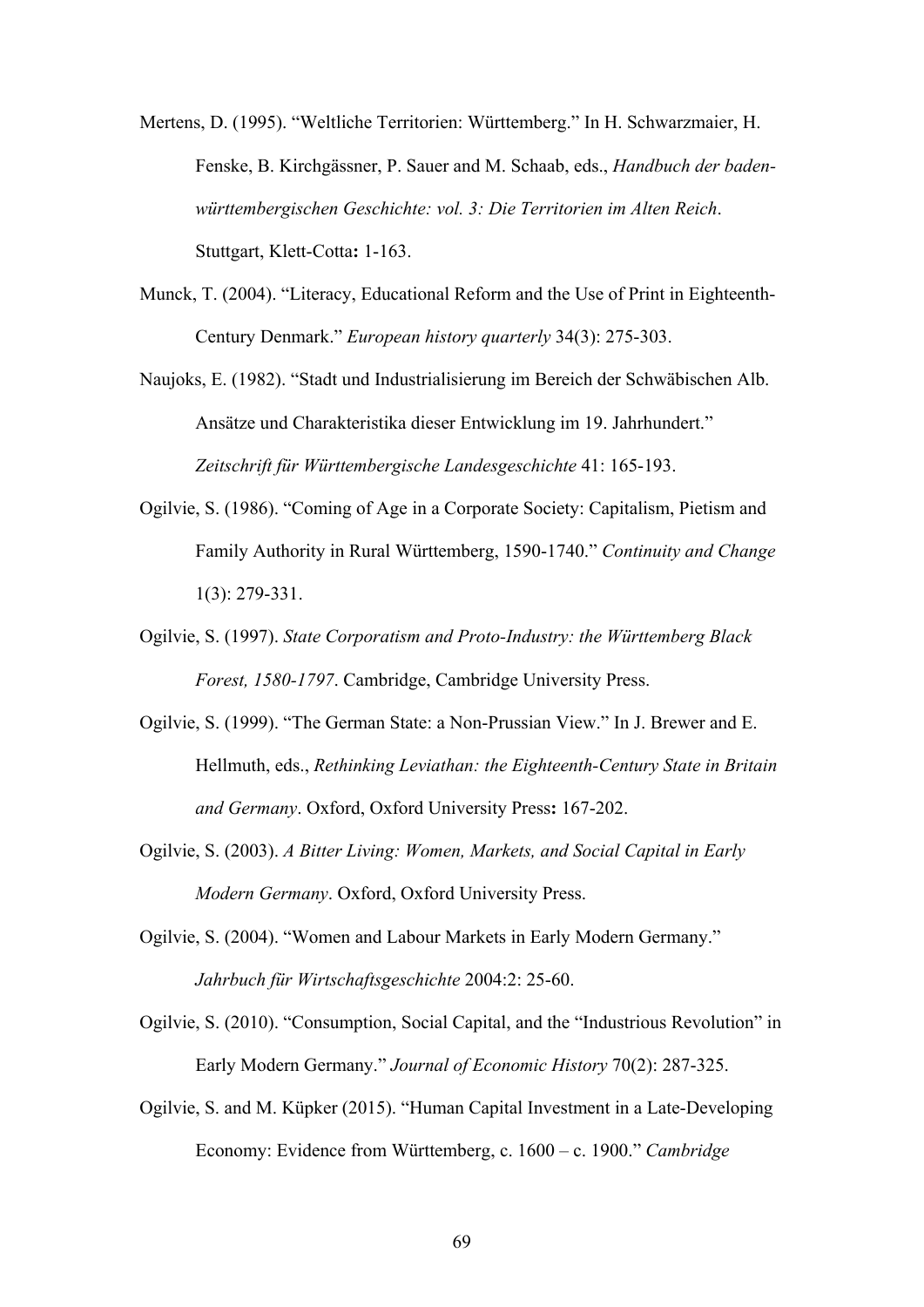*Working Papers in Economics* 1528.

- Ogilvie, S., M. Küpker and J. Maegraith (2009). "Community Characteristics and Demographic Development: Three Württemberg Communities, 1558-1914." *Cambridge Working Papers in Economics* 0910.
- Pfister, U. (2011). Economic Growth in Germany, 1500-1850. *Paper presented to the conference on 'Quantifying Long-Run Economic Development', University of Warwick in Venice, 22-24 Mar. 2011*.
- Pfister, U., J. Riedel and M. Uebele (2012). "Real Wages and the Origins of Modern Economic Growth in Germany, 16th to 19th Centuries." *EHES working papers in economic history* 17.
- Quarthal, F. (1989). "Leseverhalten und Lesefähigkeit in Schwaben vom 16. bis zum 19. Jahrhundert. Zur Auswertungsmöglichkeit von Inventuren und Teilungen." *Die alte Stadt* 16: 339-350.
- Quarthal, F. (1995). "Inventuren und Teilungen: Überlegungen zu Leseverhalten und Schreibfähigkeit in Württemberg." *Protokoll der 86. Sitzung des Arbeitskreises für Landes- und Ortsgeschichte im Verband der württ. Geschichts- und Altertumsvereine vom 11. November*: 3-25.
- Reyscher, A. L. (1828ff). *Vollständige, historisch und kritisch bearbeitete Sammlung der württembergischen Gesetze*. Stuttgart.
- Ringstad, V. and K. Løyland (2006). "The Demand for Books Estimated by Means of Consumer Survey Data." *Journal of Cultural Economics* 30(2): 141-155.
- Rodriguez, M.-C. and B. Bennassar (1978). "Signatures et niveau culturel des témoins et accusés dans les procès d'inquisition du ressort du Tribunal de Tolède (1525-1817) et du ressort du Tribunal de Cordoue (1595-1632)." *Cahiers du monde hispanique et luso-brésilien*(31): 17-46.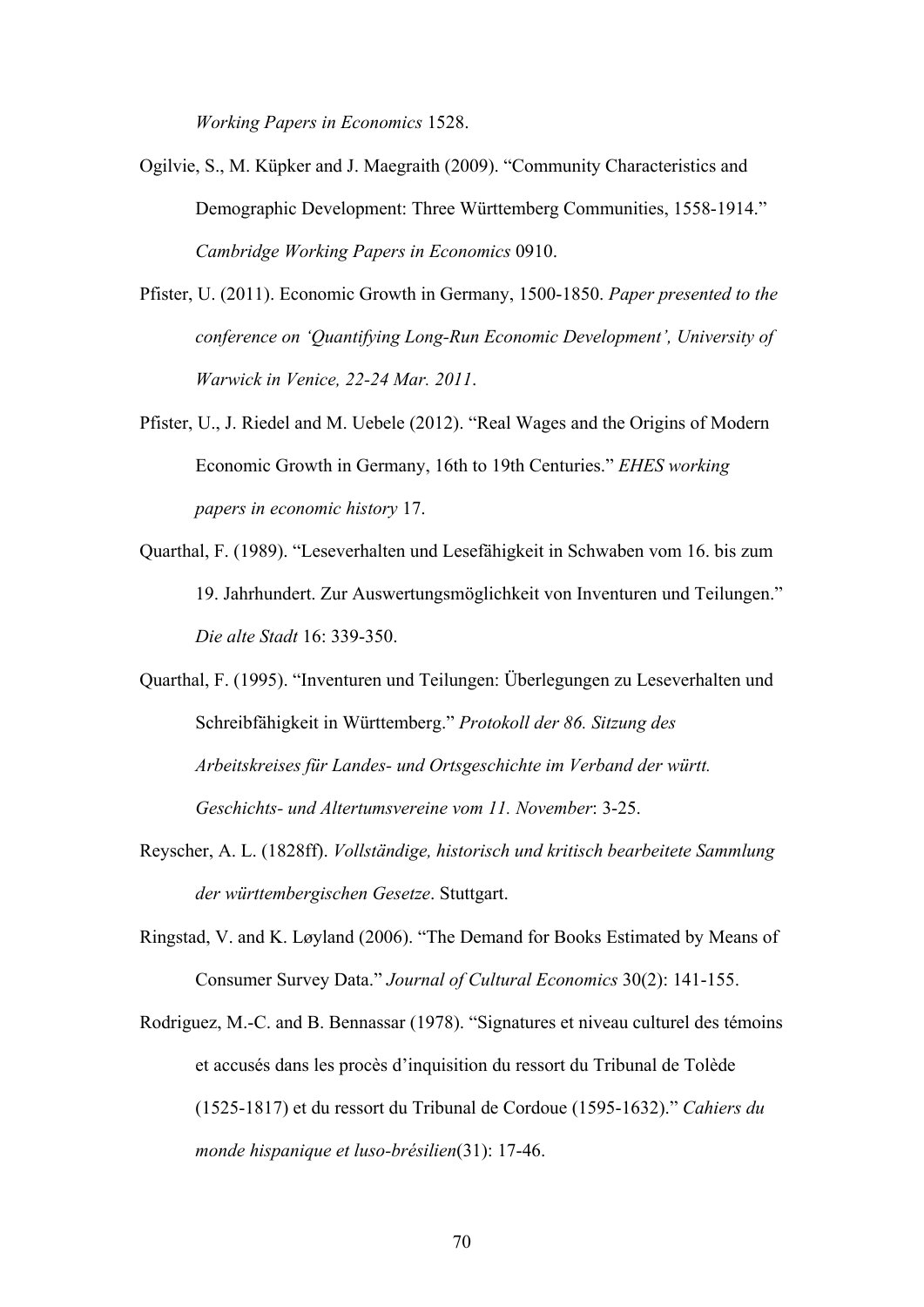Schaab, M. (1974). "Zeit der Territorialstaaten." In Staatliche Archivverwaltung Baden-Württemberg, ed., *Das Land Baden-Württemberg. Amtliche Beschreibung nach Kreisen und Gemeinden, Vol. I: Allgemeiner Teil*. Stuttgart, Kohlhammer**:** 167-229.

Schaab, M. (2000). "Siedlung, Gesellschaft, Wirtschaft von der Stauferzeit bis zur Französischen Revolution." In M. Schaab, H. Schwarzmaier and G. Taddey, eds., *Handbuch der baden-württembergischen Geschichte: vol. 1: Allgemeine Geschichte, part 2: Vom Spätmittelalter bis zum Ende des Alten Reiches*. Stuttgart, Klett-Cotta**:** 457-586.

- Schad, P. (2002). *Buchbesitz im Herzogtum Württemberg im 18. Jahrhundert. Am Beispiel der Amtsstadt Wildberg und des Dorfes Bissingen/Enz*. Stuttgart, Thorbecke.
- Schenda, R. (1970). *Volk ohne Buch: Studien zur Sozialgeschichte der populären Lesestoffe, 1770 - 1910*. Frankfurt am Main, Klostermann.
- Schmid, E. (1927). *Geschichte des Volksschulwesens in Altwürttemberg*. Stuttgart, Kohlhammer.
- Schofield, R. S. (1968). "The Measurement of Literacy in Pre-Industrial England." In J. Goody, ed., *Literacy in Traditional Societies*. Cambridge, Cambridge University Press**:** 311-325.
- Squicciarini, M. P. and N. Voigtländer (2015). "Human Capital and Industrialization: Evidence from the Age of Enlightenment." *The Quarterly Journal of Economics* 130(4): 1825-1883.
- Taylor, L. (2014). "Literacy and Book Ownership in Seventeenth-Century Faversham." *Archaeolgica Cantiana* 134: 205-220.

Tollnek, F. and J. Baten (2016). "Age-Heaping-Based Human Capital Estimates." In